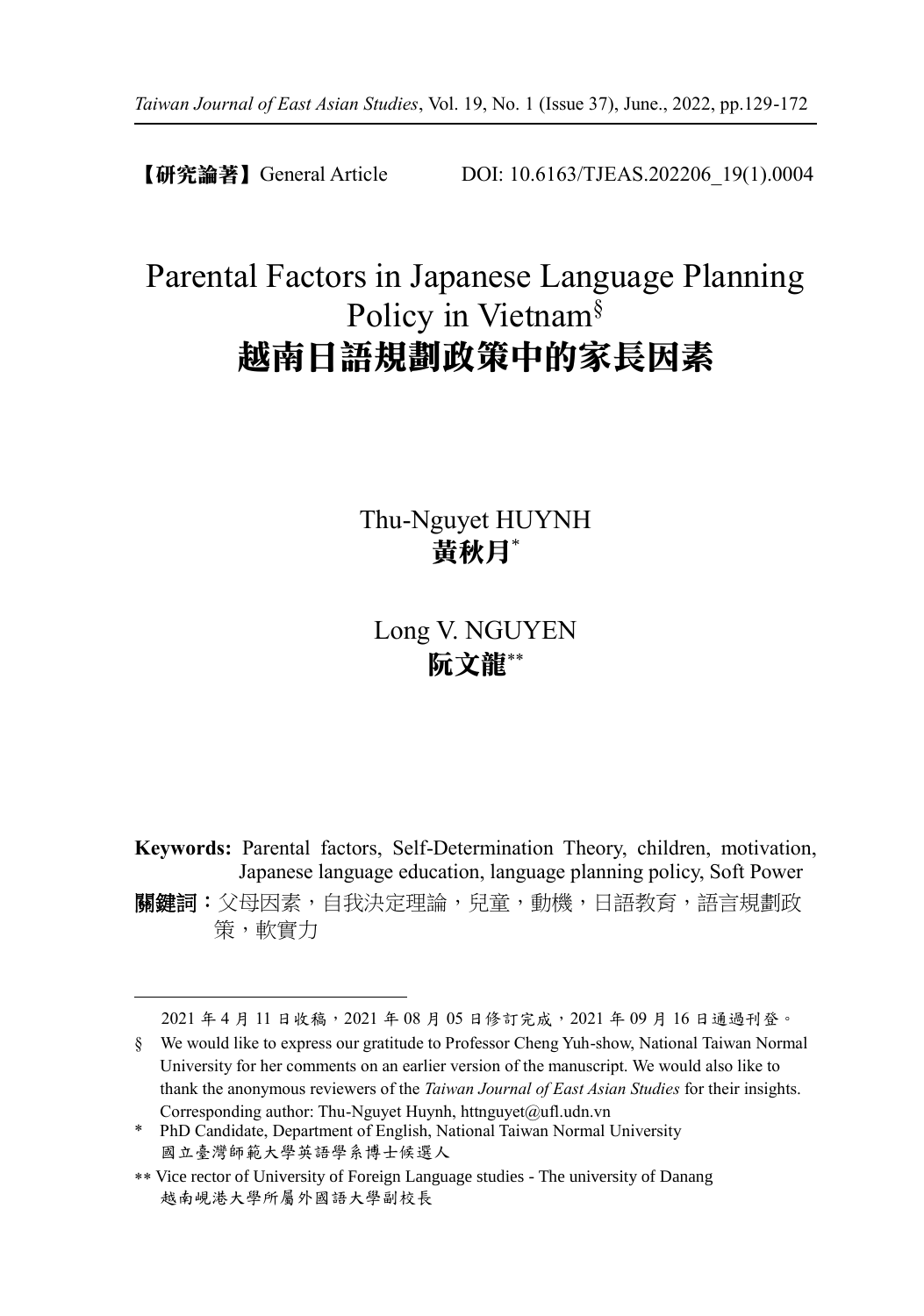# Abstract

Embedded in the Soft Power policy of Japan, Japanese language education is promoted to contribute to the expansion of Japan's impacts in Asia. In Vietnam, this program was conducted through a joint project by Vietnam's Ministry of Education and Training (MOET) and Japan's Embassy. Although English is still regarded as a dominant foreign language in this country, Japanese has been drawing more attention in recent years. However, while English education is wellexplored and assessed academically from various perspectives, there is still a lack of research in Japanese teaching and learning. Firmly grounded on Spolsky's model of Language Planning Policy (LPP), this study centralizes parents as an influential factor in the language choices. From the LPP and Self-Determination Theory (SDT) perspectives, it examines the impacts of Japan's Soft Power policy on community's ideologies and perceptions, and how it may influence their language choices. Centralizing parents of junior-high-school learners of Japanese, the results revealed that language was an effective medium to exhibit diplomatic influence on another country. Implications are also discussed.

# 摘要

在軟實力政策(Soft Power policy)推進下,日本為擴大在亞洲的影響力 而推廣日語教育。此政策在越南的實施是由越南教育和培訓部 (MOET) 以 及日本大使館聯合舉辦。雖然英語在這個國家仍然被認為是主要的外語, 但近年來日語越來越受到關注。不過,日語的教與學,從各個角度來看, 仍然缺乏研究,即便英語教育已經有了很好的探索和學術評估。本研究以 Spolsky 的語言規劃政策 (LPP, Language Planning Policy) 模型為基礎,將 父母視為語言選擇的影響因素。從 LPP 和自我決定理論 (SDT, Self-Determination Theory) 的角度,它考察了日本的軟實力政策對社區意識形態 和觀念的影響,以及它如何影響他們的語言選擇。以國中日語學習者的父 母為中心,本研究結果顯示語言是對另一個國家外交影響的有效媒介,還 有其他影響亦一併討論。

ii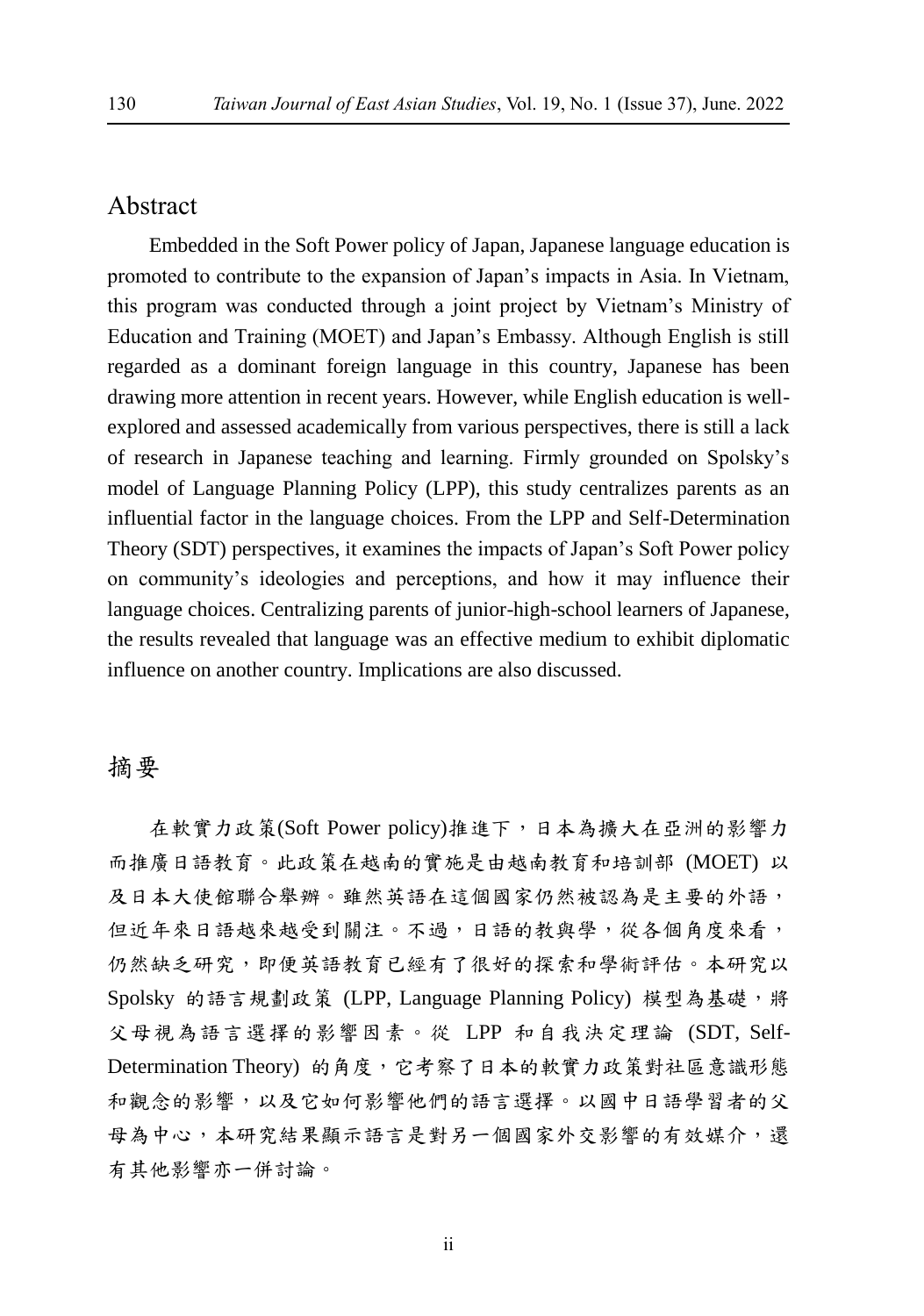# **1. Introduction**

In response to the aging population, increasing the number of foreign workers has been regarded as a compensation for the shortage of domestic human resources in Japan. As such, Japanese language teaching for foreigners overseas and in Japan has become an urgent matter for the government<sup>1</sup>. The expansion of Japanese language learning is believed to serve as a medium to understand Japanese culture, society, politics, and economy, which, eventually, will increase the number of people who bond with Japan.

In fact, since  $2011$ , the Ministry of Foreign Affairs<sup>2</sup> has embedded Japanese language as an element of Japan's 'Soft Power' along with aspects of Cool Japan such as anime and fashion. Thereby, Japanese language has been viewed and presented by the Japanese government concerning Japan's Soft Power and cultural diplomacy. In the document, spreading Japanese language was described as part of Japan's economic strategy in Asia, in which ASEAN is one of the regions that this diplomacy policy aims at. ASEAN was heeded due to its historical factors, and the positive attitudes towards Japanese cultures and values commonly shared by a majority of the society, documented by a large body of work.<sup>3</sup>

<sup>1</sup> Kayoko Hashimoto, "Cool Japan and Japanese Language: Why Does Japan Need "Japan Fans"?," ed. Kayoko Hashimoto (Singapore: Palgrave Macmillan, 2018), 10.

<sup>2</sup> MOFA, *Budgetary request for "special projects for revival of vigorous/active Japan" (*元気な日 本復活*)* (2011),

http://www.mofa.go.jp/mofaj/annai/yosan\_kessan/mofa\_yosan\_kessan/fukkatsuwaku/index.html. 3 Quansheng Zhao, "Japan's Leadership Role in East Asia: Cooperation and Competition between Japan and China," *Policy and Society* 23, no. 1 (2004), https://doi.org/10.1016/S1449- 4035(04)70029-6; Lam Peng Er, "Japan's search for a political role in Southeast Asia," *Southeast Asian Affairs* (1996), http://www.jstor.org/stable/27912145; Lam Peng Er, "Japan's Postwar Reconciliation with Southeast Asia," (The Institute for Peace and Unification Studies, Seoul National University, 2015). http://hdl.handle.net/10371/94368; Corey Wallace, "Japan's strategic contrast: continuing influence despite relative power decline in Southeast Asia," *The Pacific Review* 32, no. 5 (2019), https://doi.org/10.1080/09512748.2019.1569115; Nobuko Ichikawa, Michael A. Cusumano, and Karen R. Polenske, "Japanese investment and influence in Thai development," *Technology in Society* 13, no. 4 (1991), https://doi.org/https://doi.org/10.1016/0160-791X(91)90046-Y; Yuko Kinoshita, *The role of Japanese language education in the Asian Century* (2014).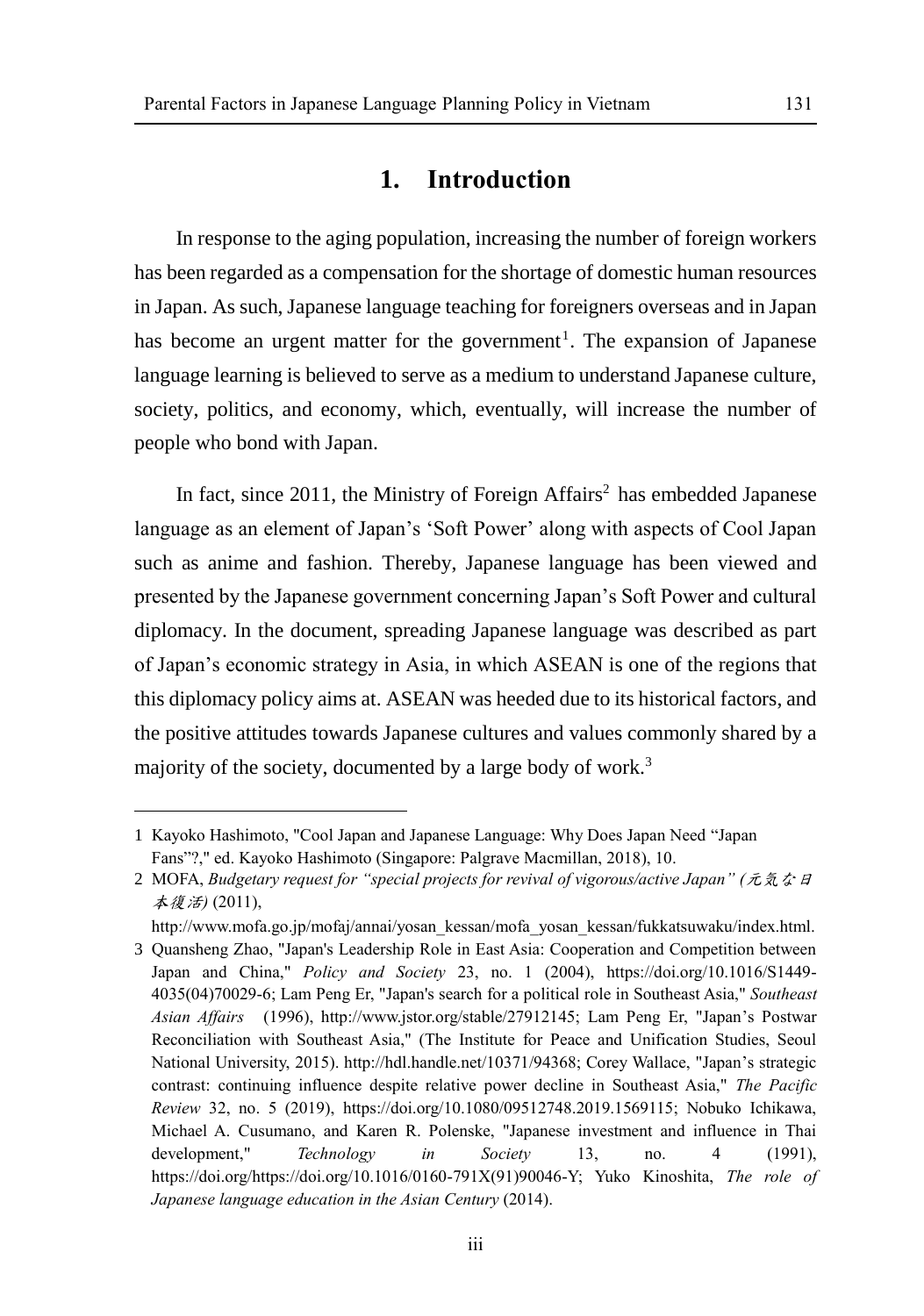In Vietnam, this Soft Power diplomacy of Japan was accelerated by the National Language Project 2020 initiated by the Vietnam's Ministry of Education and Training<sup>4</sup>. Alongside acts to improve general English proficiency, MOET also introduced more languages to the general education curriculum, which offered learners a variety of foreign language choices. Amongst those newly introduced languages, Japanese seems to be the most prevalent, which has been stretched out to most schools across the country. In a survey conducted in 2017<sup>5</sup> , 68% of the surveyed citizens chose Japanese as their most favorite foreign language apart from English. In addition, the Japan Foundation also supports MOET to introduce Japanese-language education as a first foreign language at the secondary education level in Vietnam, which led to the proliferation of this language in Vietnam's national education system.

In addition to those macro-level attempts, the success of a language planning policy is also dependent on the practice community. According to Spolsky<sup>6</sup>, there are three components of a language planning policy, namely practices, beliefs and ideologies, and management. Language management, which is usually referred to as language planning, is "a broad range of decisions affecting the structure, function, and acquisition of language in schools". Regarding the other two components, while practices is language behavior of the community, beliefs reflect motivation for language policy or reflect the power of a language variety within a speech community. As the three components are equally important, researchers should probe into and incorporate both macro and micro perspectives, i.e., "state and institutional policymaking processes" and "local practices in classrooms, families, and other social groups"<sup>7</sup>. Accordingly, in the current Vietnam's context,

<sup>4</sup> Prime Minister, "Decision 1400/QĐ-TTg," (2008). http://vanban.chinhphu.vn/portal/page/portal/chinhphu/hethongvanban?class\_id=1&\_page=1&m ode=detail&document\_id=78437.

<sup>5</sup> MOFA, *Opinion Poll on Japan - Asian* (2017), https://www.mofa.go.jp/policy/culture/pr/index.html.

<sup>6</sup> Bernard Spolsky, "Investigating Language Education Policy," in *Research Methods in Language and Education* (2017).

<sup>7</sup> James W. Tollefson, "Language Planning in Education," in *Language Policy and Political Issues*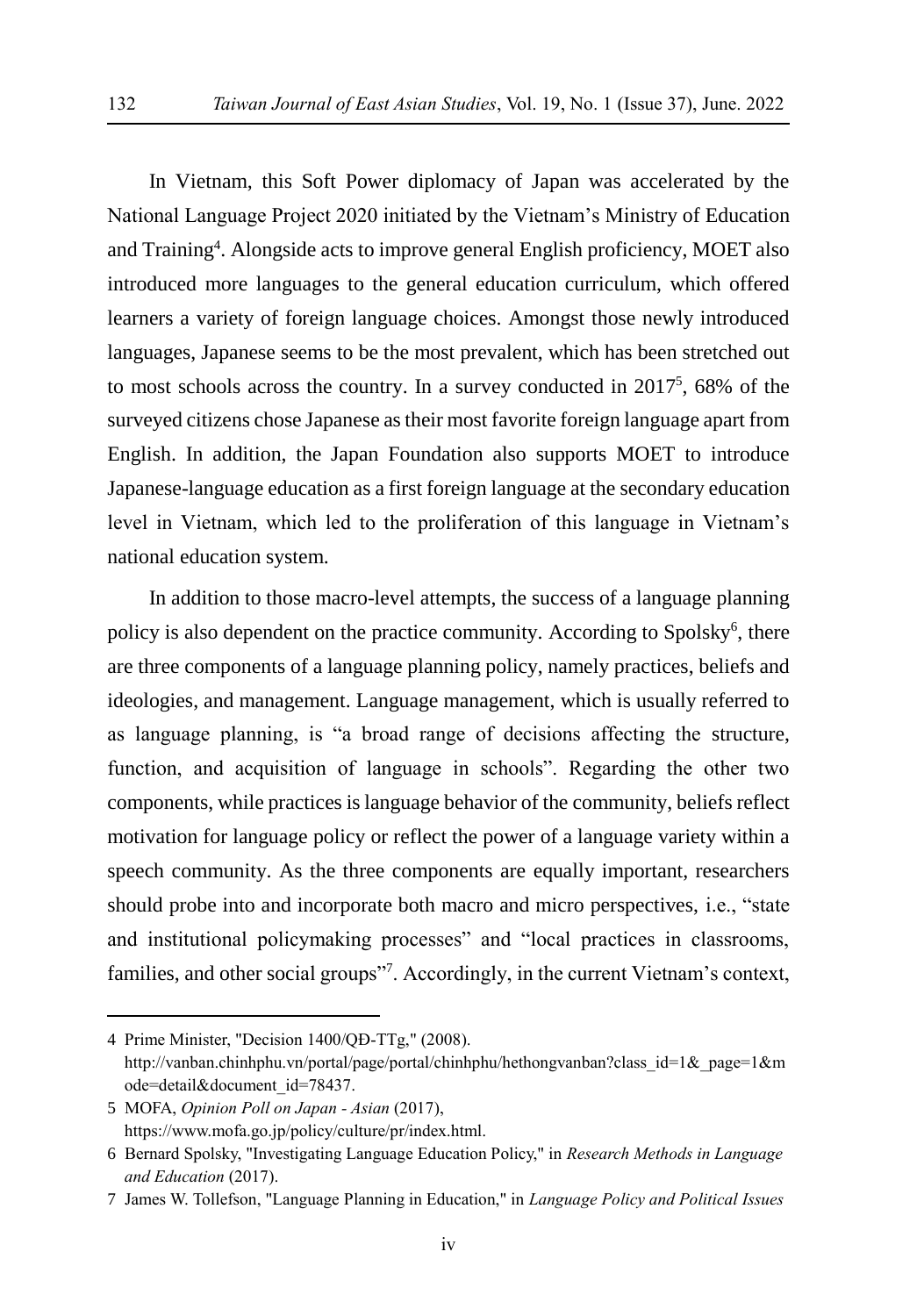in accordance with the Soft Power policy of Japan, which attempts to pose more influence on people's ideologies by language and arts, an investigation into learners' beliefs toward the language and their motivation to choose that language variety is quite crucial.

As for the Japanese language learners participated in the program, at the age when they entered junior high-school, they still tend to be reliant on their parents. Thus, their learning in general, and language choice, in particular, are susceptible to their parents' will and conditions<sup>8</sup>. Furthermore, Asian parents have a tendency to control and interfere with their children's learning process<sup>9</sup>. Similar to most Asian countries, apart from the fact that learning a foreign language is a compulsory subject at school, young learners' choices of foreign languages to learn in Vietnam are influenced by their parents. Nonetheless, parents' roles in YLs' motivation to learn a foreign language is not well understood.

Therefore, under the construct of language planning policy, given the roles of parents on children's study in Asian context and influences they may have on their young children's motivation for language learning, and the special context of Japanese language education in Vietnam, this research focuses on parental factors in Japanese language education in Vietnam. Specifically, it employed the Self-Determination Theory (SDT) to explore which factors motivated those parents to choose Japanese as a second language for their children, and how they influence their children's learning process. SDT, which comprises of intrinsic motivation and extrinsic motivation, is believed to offer an insightful and comprehensive discussion to bridge the contextual factors (language education trends) and the internally individual factors (language motivation), which can shed lights to this

 $\overline{a}$ 

8 Yuko Goto Butler, "Parental factors in children's motivation for learning English: a case in China," *Research Papers in Education* 30, no. 2 (2015), https://doi.org/10.1080/02671522.2014.891643; Yuko Goto Butler, "Parental factors and early English education as a foreign language: a case study in Mainland China," *Research Papers in Education* 29, no. 4 (2014), https://doi.org/10.1080/02671522.2013.776625.

*in Education* (2017), 24.

<sup>9</sup> Butler, "Parental factors and early English education as a foreign language: a case study in Mainland China."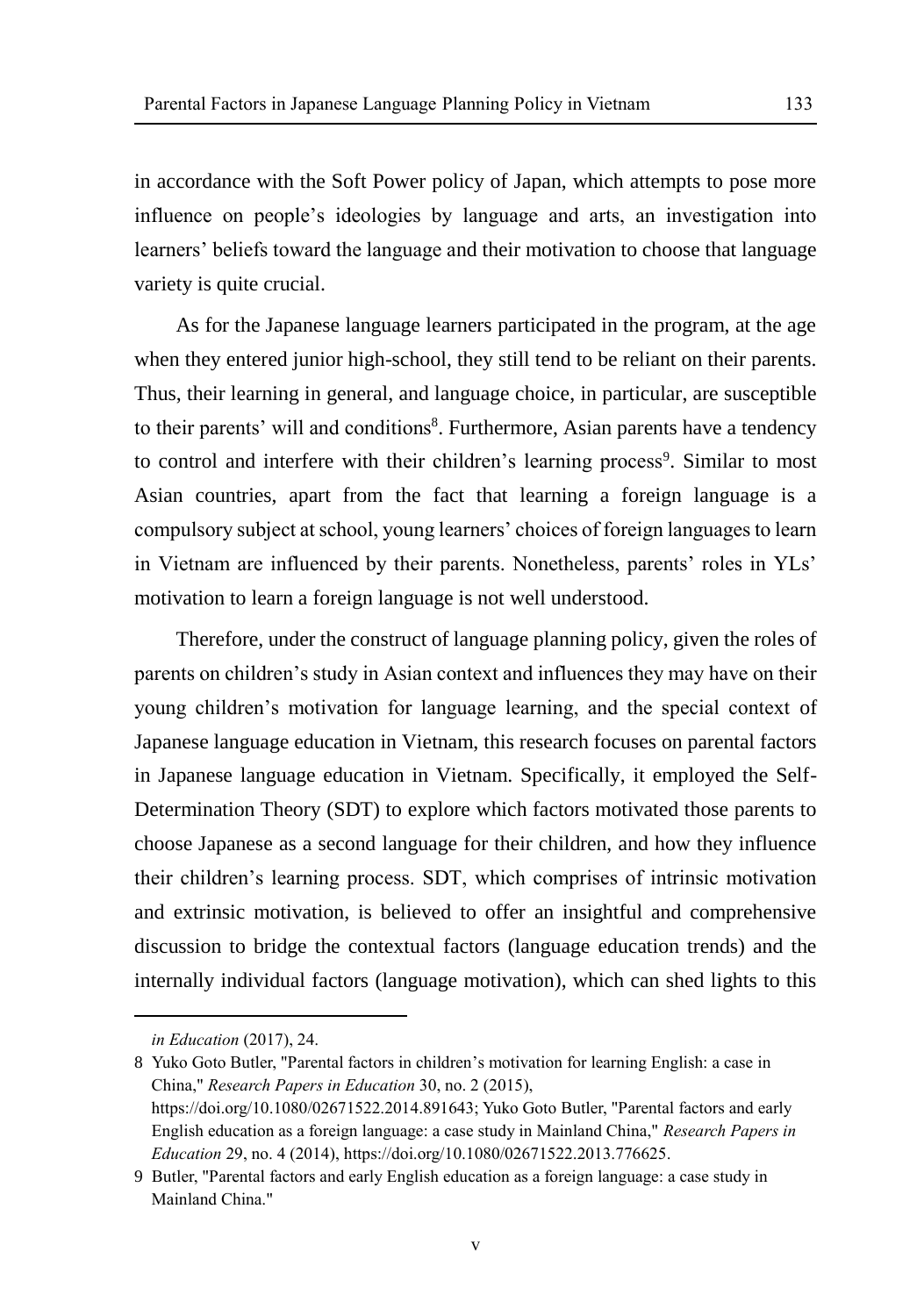under-researched issue in Vietnam. This study is guided by three research questions:

- 1. To what extent did Japan's presentations impact people's perceptions and language motivations?
- 2. To what extent do parents involve in their children' learning process? What are their ideologies toward Japanese language?
- 3. What motivate parents to choose Japanese for their children? What motivates young learners to learn Japanese?

# **2. Literature Review**

#### **The Japanese Language as a Soft Power Tool**

The concept of Soft Power was first coined by Joseph Nye in 1992. Recently, he defined Soft Power as "the ability to affect others and obtain preferred outcomes by attraction and persuasion rather than coercion or payment"<sup>10</sup>. Accordingly, the essence of Soft Power is "coopts people rather than coerces them", which is to tenderly shape the preferences of others, and gradually make them have the same outcomes as yours<sup>11</sup>.

The term Soft Power itself is appealing partly because its positive image allows subjective interpretations by governments. Chitty  $12$  summarizes basic sources of Soft Power are culture, economics, ethics, legal, military, and politics. These are mediums that enable Japan to have influence on people in other countries<sup>13</sup>. However, Japan tends to overwhelmingly equate Soft Power with

<sup>10</sup> Joseph S. Nye, "Soft Power: the origins and political progress of a concept," *Palgrave Communications* 3 (2017): 2.

<sup>11</sup> Joseph S. Nye, *Soft Power: The Means to Success in World Politics* (New York: Public Affairs, 2004), 5.

<sup>12</sup> Naren Chitty, "Introduction," ed. Naren Chitty et al. (New York: Routledge, 2017).

<sup>13</sup> Stephanie Christine Winkler, "'Soft Power is such a benign animal': narrative power and the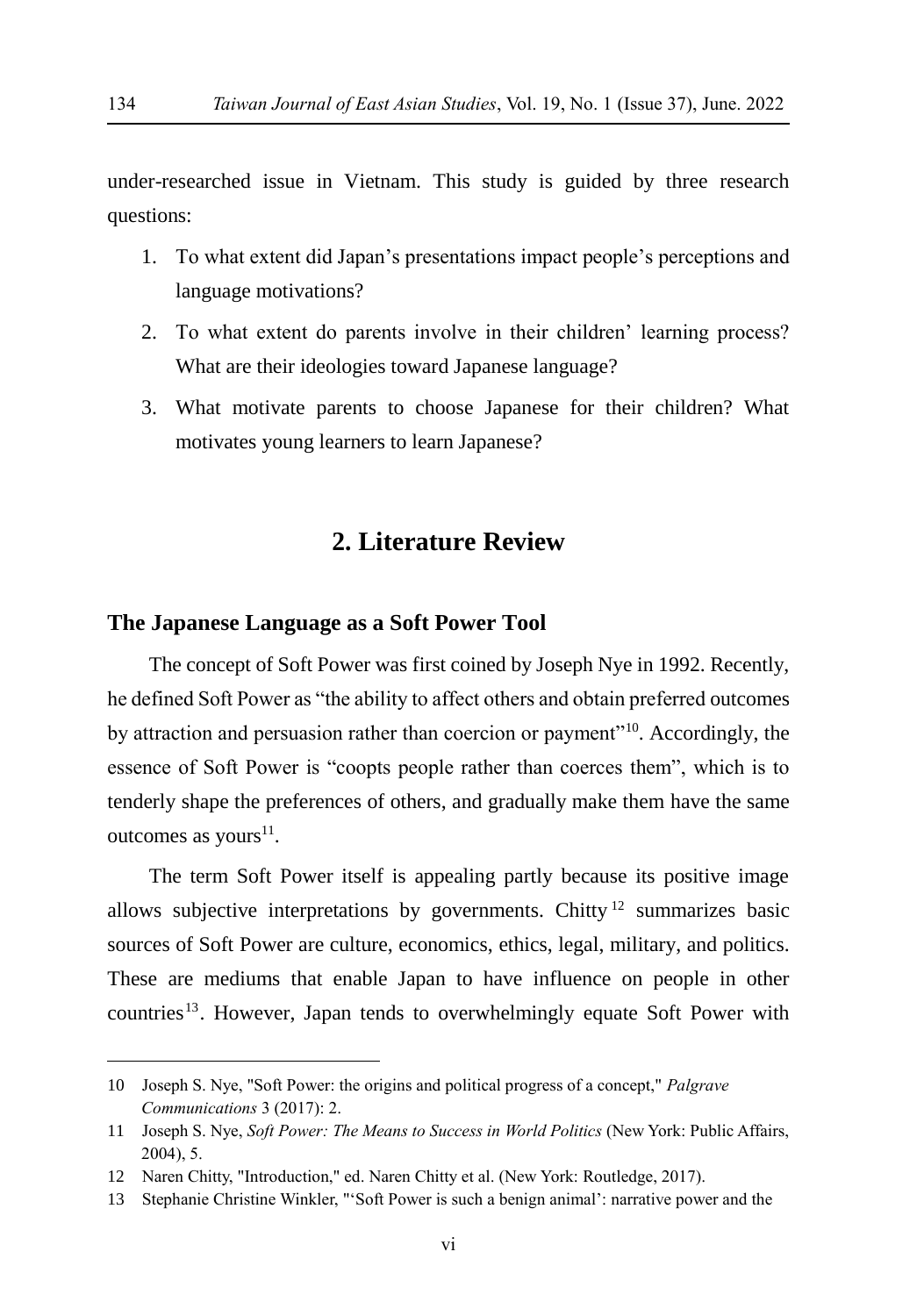popular culture, based on an assumed metamorphosis from culture to power<sup>14</sup>. Originally, in the proposal entitled "MEXT's international strategies" <sup>15</sup> , the Ministry of Education, Culture, Sports, Science, and Technology defined economics as hard power, whereas only culture was seen as Soft Power, excluding Japanese language.

Over the past two decades, Japan's popular culture has been extensively promulgated throughout Northeast and Southeast Asia <sup>16</sup> . In addition to the economic influence in this region, Japan's Soft Power is also presented by a wide range of cultural means, such as music, animation, comics, movies, to name just a few. These products not only introduce a multitude of consumption options but also have an impact on the way young urban consumers imagine and think about Japan. In fact, a census in 2009<sup>17</sup> revealed that Japan was always ranked amongst the top countries that had influential diplomatic, human capital and cultural Soft Power in the surveyed countries in Pacific Asia. In fact, in an opinion poll conducted in 10 ASEAN countries by MOFA<sup>18</sup>, Japan ranked the most reliable and important partner to 9 out of 10 surveyed countries. Besides the reputation in economy and technology, Japan's rich culture and tradition were the most appealing aspects of this country which attracted 57% of the respondents to explore more.

Not only can culture act as an effective means to disseminate Soft Power in other countries, but also language is increasingly used for Soft Power proliferation.

reification of concepts in Japan," *Cambridge Review of International Affairs* 32, no. 4 (2019), https://doi.org/10.1080/09557571.2019.1623171.

<sup>14</sup> Jing Sun, *Japan and China as Charm Rivals: Soft Power in Regional Diplomacy* (Ann Arbor: The University of Michigan Press, 2013).

<sup>15</sup> MEXT, *MEXT's International Strategies* (2004), https://www.mext.go.jp/a\_menu/kokusai/senryaku/index.htm.

<sup>16</sup> Kadosh Nissim Otmazgin and Nissim Otmazgin, "Japan imagined: popular culture, soft power, and Japan's changing image in Northeast and Southeast Asia," *Contemporary Japan* 24, no. 1 (2012), https://doi.org/10.1515/cj-2012-0001.

<sup>17</sup> Christopher B. Whitney and David Shambaugh, *Soft Power in Asia: Results of a 2008 Multinational Survey of Public Opinion* (2009).

<sup>18</sup> MOFA, *Opinion Poll on Japan - Asian*.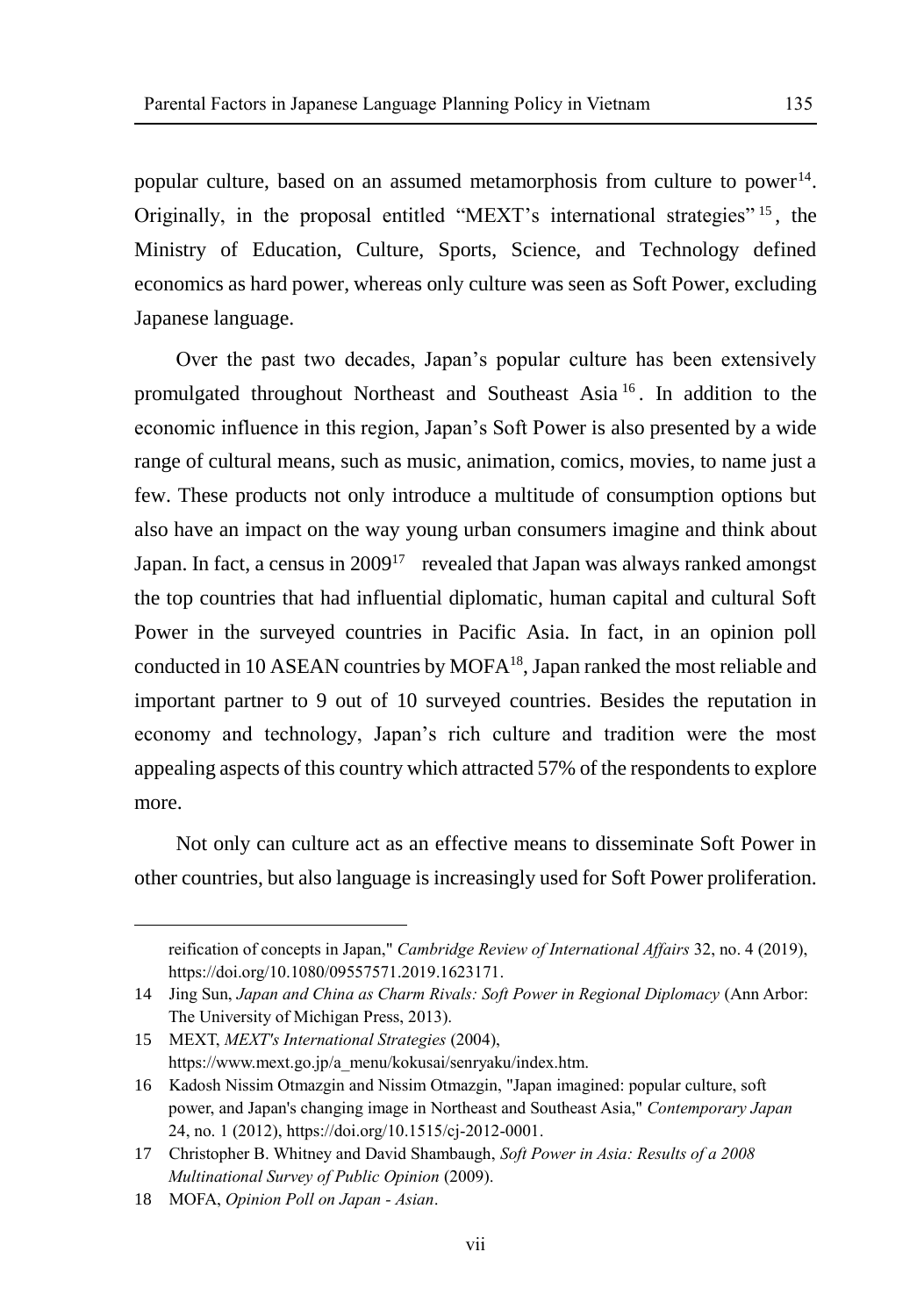The expansion of English, as a lingua franca, has massively influenced non– English-speaking countries in Asia. The responses and struggles of these countries in response to the rapid spread of English have been explored in terms of identity, medium of instruction, and education<sup>19</sup>. Nye<sup>20</sup> pointed out that Japan's weakness in languages made it difficult for Japan to practice its Soft Power as efficiently as expected. While Japanese language is not one of the most spoken languages in the world, Japanese' English proficiencies ranked among the worst in Asia, which inhibits the nation's effort to enhance intercultural communication and international exchange in response to its issues of aging population and birth rate reduction.

The situation remained unchanged in the course of a decade: the English proficiency of Japanese people is still low  $2<sup>1</sup>$ , and Japanese language is acknowledged as an official language only in Japan. In 2011, MOFA defined Japan's Soft Power as the creative power of "Cool Japan" and the power of Japanese culture, positioning Japanese language into this concept for the first time. Since then, it is recorded that there have been more countries offering Japanese as an additional language, particularly in Asia and Oceania<sup>22</sup>. In particular, in the above-mentioned opinion poll in ASEAN countries<sup>23</sup>, Japanese ranked the most favorite foreign language to learn in general (61%). Interestingly, the sources of motivation of learners choosing Japanese were their interest in visiting Japan (58%), travelling to Japan for sightseeing (54%) or understanding more about Japanese culture and lifestyle (51%), and enjoying Japanese creative culture such as fashion, music, movies, comics, and animations (42%). The results of this

<sup>19</sup> Kayoko Hashimoto, *Introduction: Why Language Matters in Soft Power* (Singapore: Palgrave Macmillan, 2018).

<sup>20</sup> Nye, *Soft Power: The Means to Success in World Politics*.

<sup>21</sup> Hashimoto, *Introduction: Why Language Matters in Soft Power*.

<sup>22</sup> Hashimoto, *Introduction: Why Language Matters in Soft Power*; Hashimoto, "Cool Japan and Japanese Language: Why Does Japan Need "Japan Fans"?."

<sup>23</sup> MOFA, *Opinion Poll on Japan - Asian*.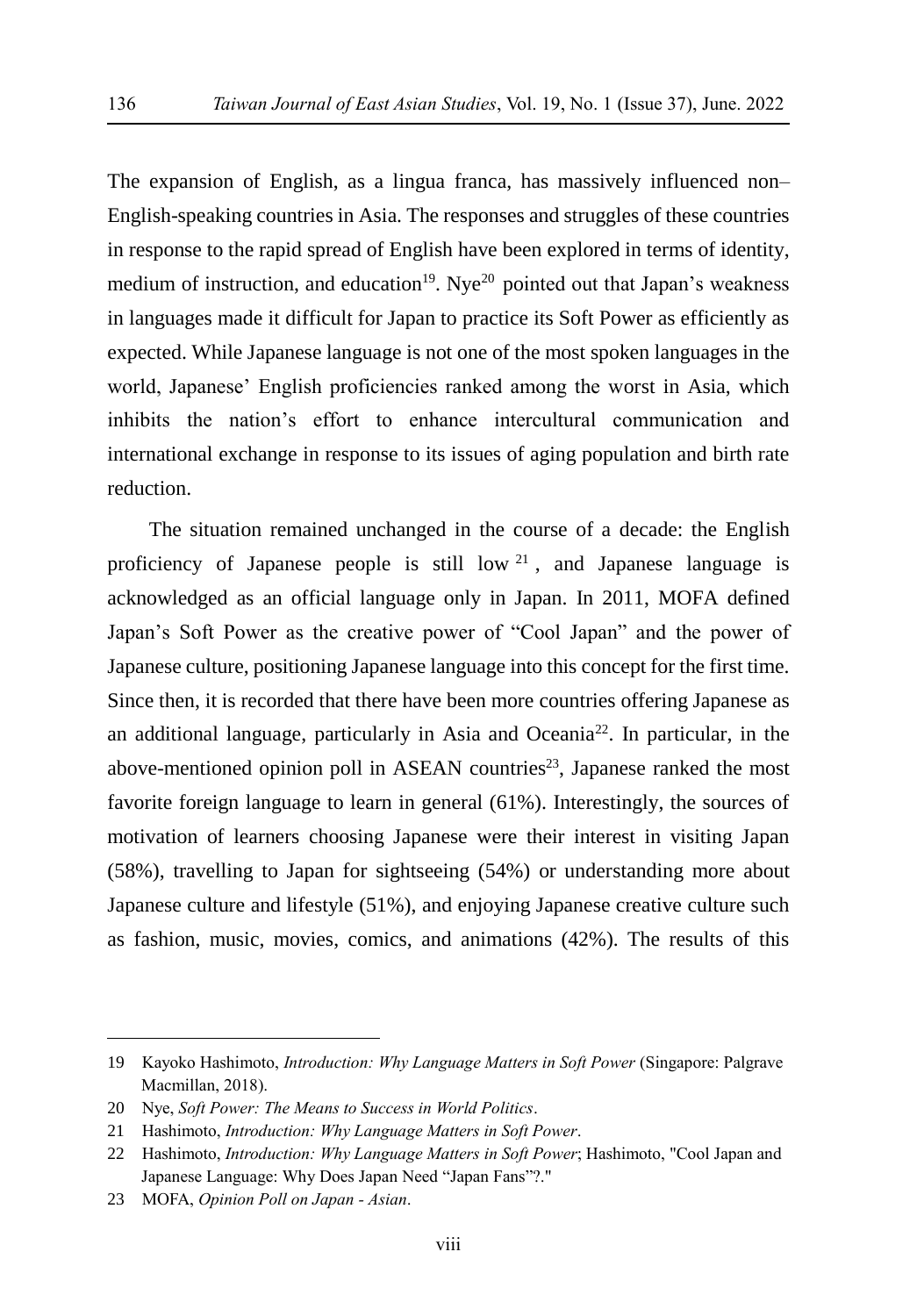survey reinforced the fact that Japan Soft Power is efficiently conveyed via culture and language education, between which an interplay was recognized.

While Japan's Soft Power exercises through popular culture and language education and its impacts on the society were academically acknowledged in such Pacific Asian countries as Indonesia, Singapore, Korea, Thailand, Australia, etc.<sup>24</sup>; its practice and influences in Vietnam's society is underexplored. In addition, while studies in every aspect of English education are well documented, even in Japan, studies on Japanese language teaching itself outside Japan is still in its infancy.

#### **Japanese Language Education in Vietnam**

 $\overline{a}$ 

Since the 30<sup>th</sup> anniversary of the establishment of Japan-Vietnam diplomatic relations in 2003, the Japan Embassy in Vietnam and the Ministry of Education and Training (MOET) have jointly implemented the pilot project of Japanese Language Education in Junior high-schools in some big cities in Vietnam since the school year 2004-2005. In collaboration with Vietnam's MOET, the Japan Foundation has been implementing a variety of measures to support this language's popularity. The program has stretched to more schools after more than 10 years of implications. As of October 2017, there were more than 10,000 Japanese language learners at the secondary education level, and the number of schools offering

<sup>24</sup> S. Han, "Indonesia, Japanophile: Japanese Soft Power in Indonesia" (paper presented at the GSCIS Singapore 2015, Singapore, 2015 2015); Kaoru Kadowaki, "The Roles of Native Japanese Speaker Teachers in Japanese Language Programmes at High Schools in South Korea, Indonesia and Thailand," ed. Kayoko Hashimoto (Singapore: Palgrave Macmillan, 2018); Esther Lovely, "Accessing the Soft Power of Japanese Language in Australia: Young Korean Migrants Studying Japanese as a Foreign Language," ed. Kayoko Hashimoto (Singapore: Palgrave Macmillan, 2018); Masakazu Matsuoka, "Media and Cultural Policy and Japanese Language Education in Japanese-Occupied Singapore, 1942–1945," ed. Kayoko Hashimoto (Singapore: Palgrave Macmillan, 2018); A. Safril Mubah, "Japanese Public Diplomacy in Indonesia: The Role of Japanese Agencies in Academic Exchange Programs between Japan and Indonesia," *Jurnal Global & Strategis* 13 (2019), https://doi.org/10.20473/jgs.13.1.2019.37-50.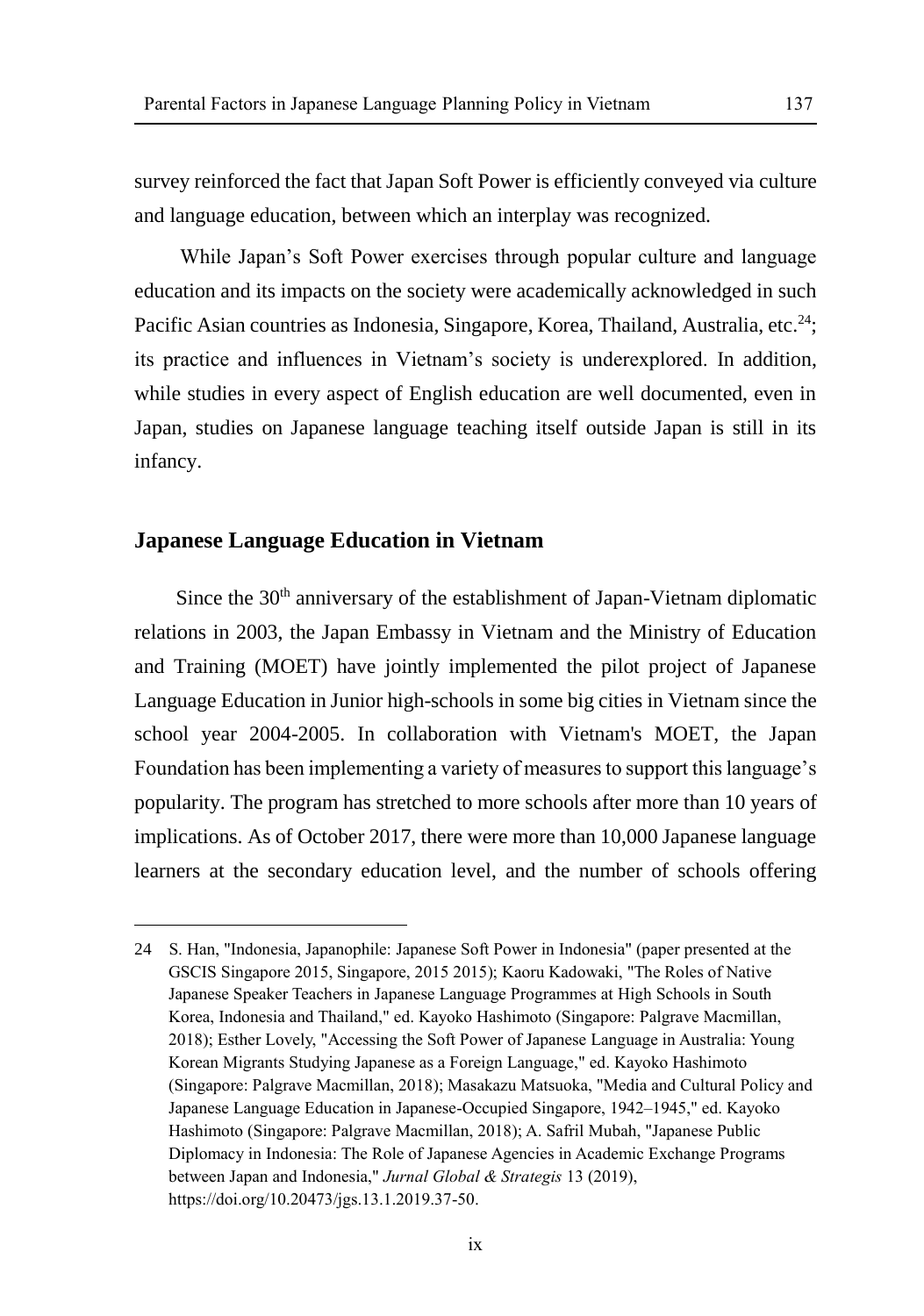Japanese language education in the national education system reached the number of 70 schools (42 junior high schools and 28 high schools). Since September 2016, Japanese (as a first foreign language) program has been trialed at five elementary schools in Hanoi and Ho Chi Minh City<sup>25</sup>.

During its pilot implementation, the Japanese-language education in Vietnam was fortunately supported by the National Language Project 2020. This project aims at enhancing foreign language competences in Vietnam, by improving its citizens' English proficiency and introducing more foreign languages to juniorhigh-school curriculums, apart from English, with the hope that foreign language will become a competitive human capital of Vietnamese young workers in both domestic and overseas labor markets<sup>26</sup>. Therefore, since the school year 2018, Japanese was officially acknowledged as an optional second language in general Education system, accompanied by a guideline on educational programs as well as a determination of 6 levels of language proficiency for learners upon their completion of the 7-year-program  $2^7$ . The program comprises 735 hours of instruction, which requires students to reach level 2 of the national foreign language benchmark. Notwithstanding its escalating popularity in Vietnam, there has yet to be academic evaluations of various aspects of the program, such as its efficacy, its adaptability in response to socio-economic demands, or its learners' performance and psychological aspects as can be found in English.

Given its escalating number of learners in Vietnam, there is a need to examine the reason why Vietnamese parents send their children to a bilanguage program of a secondary foreign language instead of such a predominant foreign language as English.

<sup>25</sup> Foundation Japan, *Japan Foundation Annual Report 2017/2018* (2017).

<sup>26</sup> Prime Minister, "Decision 2080/QĐ-TTg," (2017). http://vanban.chinhphu.vn/portal/page/portal/chinhphu/hethongvanban?class\_id=2&\_page=1 &mode=detail&document\_id=192343; Prime Minister, "Decision 1400/QĐ-TTg."

<sup>27</sup> MOET, *Japanese Language Education Programme* (2018), http://news.attachment.vnecdn.net/2018/12/27/26-CT-Tieng-Nhat-pdf.pdf; MOET, *Practical Japanese Language Education* (2018).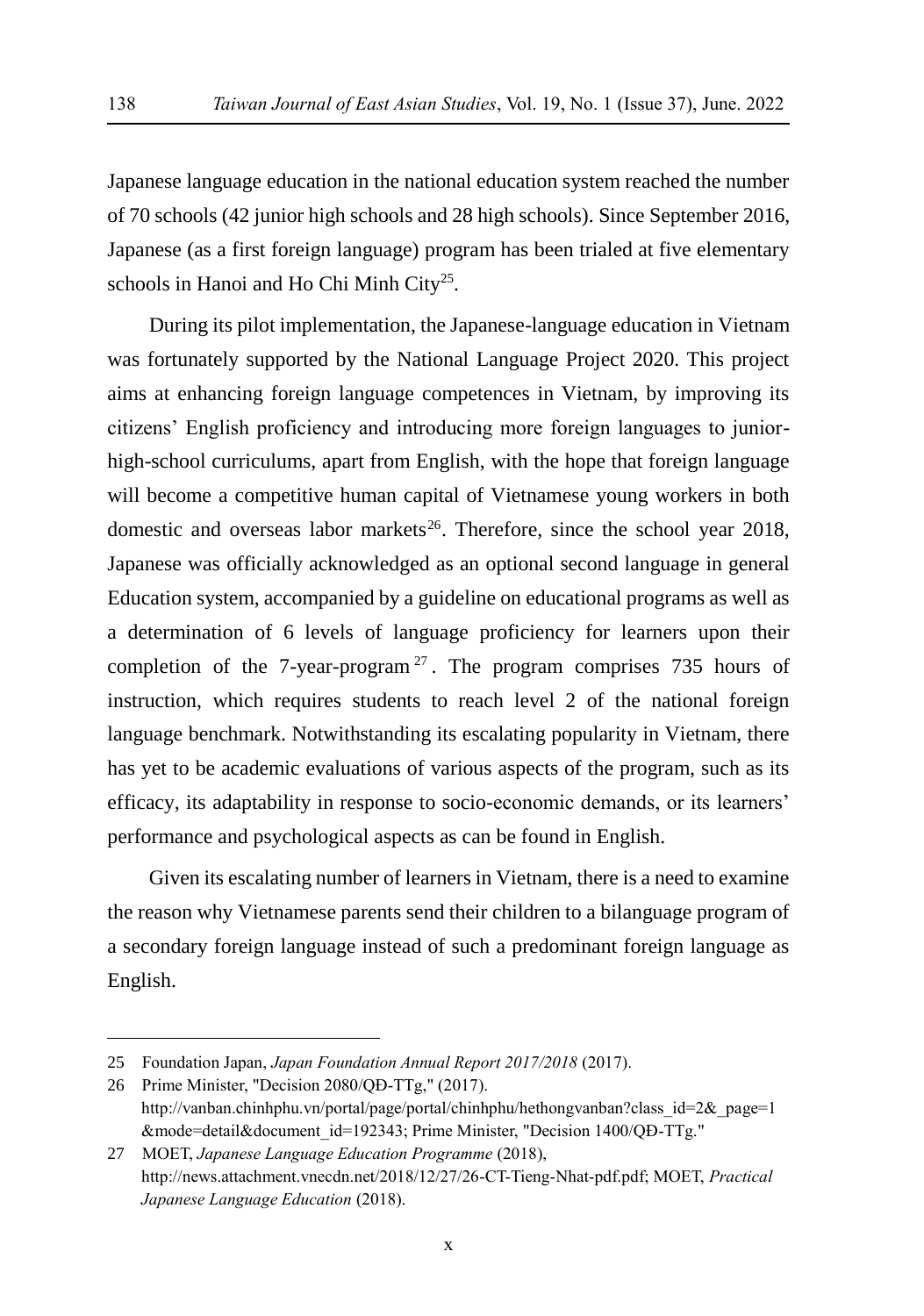# **Parents' Roles in Language Planning Policy**

 $\overline{a}$ 

In the field of Language Planning Policy (LPP), the three-pronged model of language policy proposed by Spolsky<sup>28</sup> is widely used, as it is more multifaceted and multilayered. This model offers policy analysis from high-level *management* (the government-led planning) to a consideration of both the *practices* (the actual use of languages) and the *beliefs and ideologies* (the things that people believe about languages), which can shed light on community's linguistic choices<sup>29</sup>. Although there have been several modified models, they still revolve around three levels of language policy (Figure 1). In addition, Kaplan<sup>30</sup> also stressed that language planning should be critically examined at the *macro*, *meso* and *micro*  levels. Hence, conscientious investigation into LPP's national implementation and practitioners' local practices should be taken heed of. Viewing the family as "a key prerequisite for maintaining and preserving languages"<sup>31</sup>, various scholars have explored family language policy based on Spolsky's model<sup>32</sup>.

xi

<sup>28</sup> B. Spolsky, *Language policy* (Cambridge, UK: Cambridge University Press, 2004); Spolsky, *Language policy*.

<sup>29</sup> John Walsh, "Language policy and language governance: a case-study of Irish language legislation," *Language Policy* 11, no. 4 (2012), https://doi.org/10.1007/s10993-012-9238-7.

<sup>30</sup> R.B. Kaplan and R.B. Jr. Baldauf, *Language Planning from Practice to Theory* (Clevedon: Multilingual Matters., 1997).

<sup>31</sup> M. Schwartz and A. Verschik, *Successful family language policy: parents, children and educators in interaction* (Dordrecht, Netherlands: Springer, 2013), 1.

<sup>32</sup> Xiao Lan Curdt-Christiansen and Weihong Wang, "Parents as agents of multilingual education: family language planning in China," *Language, Culture and Curriculum* 31, no. 3 (2018), https://doi.org/10.1080/07908318.2018.1504394; Xiao Lan Curdt-Christiansen and Francesca La Morgia, "Managing heritage language development: Opportunities and challenges for Chinese, Italian and Pakistani Urdu-speaking families in the UK," *Multilingua* 37, no. 2 (2018), https://doi.org/10.1515/multi-2017-0019; Ana I. Schwartz and Judith F. Kroll, "Bilingual lexical activation in sentence context," *Journal of Memory and Language* 55, no. 2 (2006), https://doi.org/10.1016/j.jml.2006.03.004.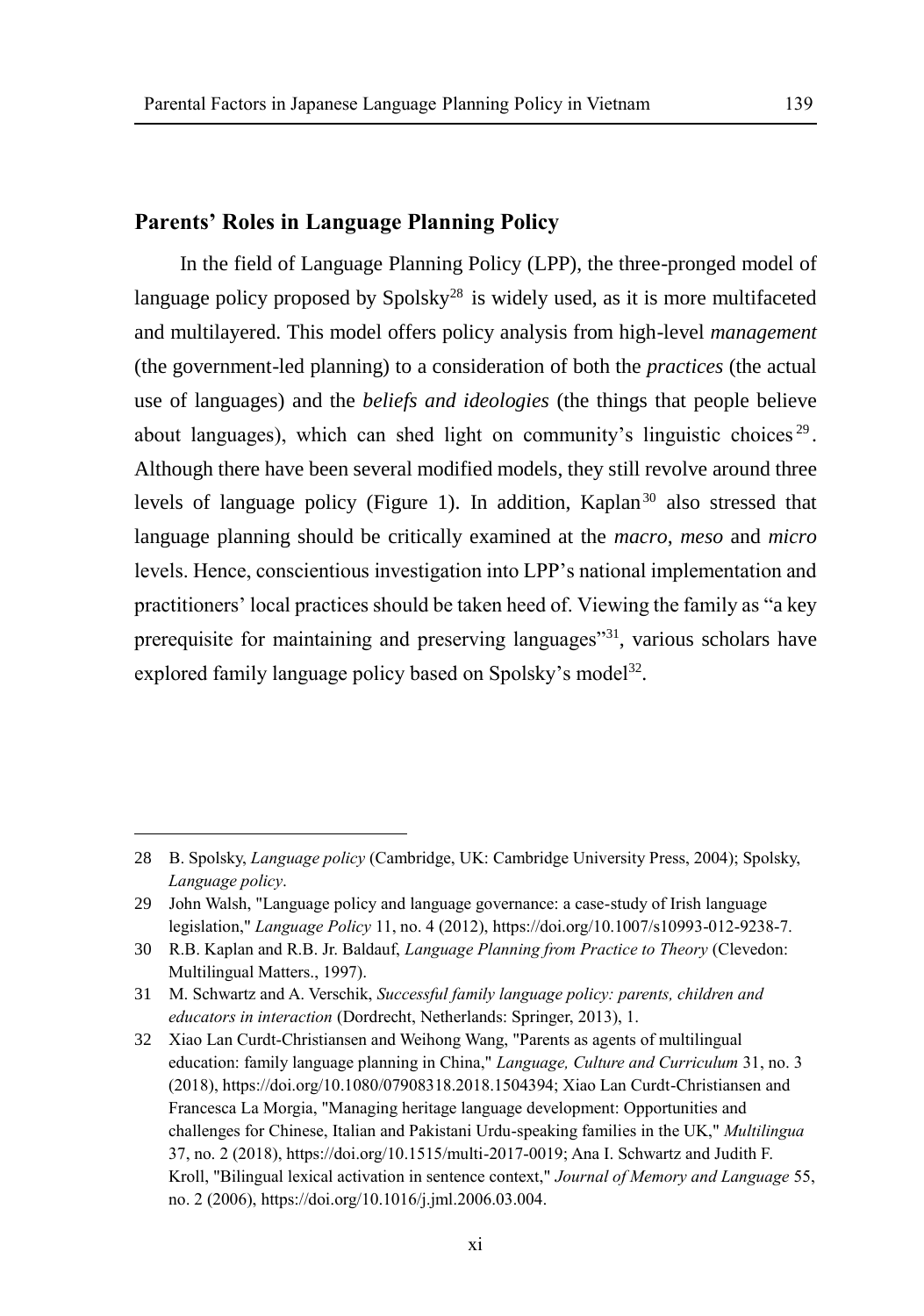

**Figure 1:Intersection of language policy and management approaches**<sup>33</sup>

Family language policy (FLP) can be defined as "a deliberate attempt at practicing a particular language use pattern and particular literacy practices within home domains and among family members<sup>"34</sup>. It reflects parental factors in language planning policy. Research on FLP usually aims to explain how language policies at governmental and institutional levels impede and prevent or support and promote family language policies<sup>35</sup>. As such, the study of FLP can shed light on parental language ideologies that reflect and refract broader societal attitudes and ideologies about both languages(s) and parenting<sup>36</sup>. In addition, FLP should be explored within the frameworks of language policy and child language acquisition,

<sup>33</sup> *Walsh, "Language policy and language governance: a case-study of Irish language legislation," 326.*

<sup>34</sup> Xiao Lan Curdt-Christiansen, "Invisible and visible language planning: ideological factors in the family language policy of Chinese immigrant families in Quebec," *Language Policy* 8, no. 4 (2009/11/01 2009): 352, https://doi.org/10.1007/s10993-009-9146-7.

<sup>35</sup> Curdt-Christiansen, "Invisible and visible language planning: ideological factors in the family language policy of Chinese immigrant families in Quebec."

<sup>36</sup> K. A. King, L. Fogle, and A. Logan-Terry, "Family language policy," *Language and Linguistics Compass* 2, no. 5 (2008).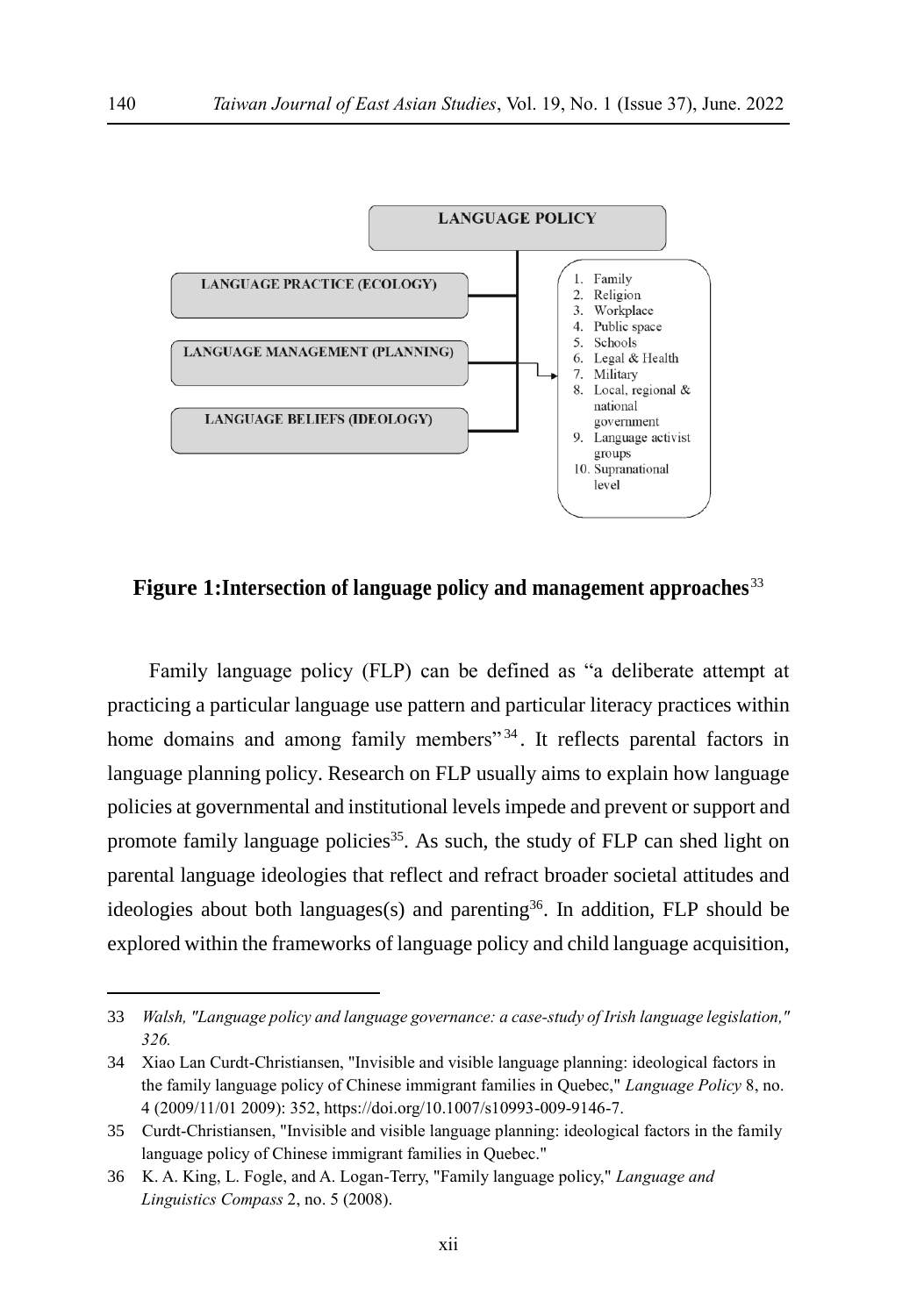especially from the psychological lens to see how socio-cultural factors influence children's language development<sup>37</sup>. This suggestion necessitates an exploration

into parents' ideologies of a language variation, their linguistic choices, in correlation with their children's motivation to learn a language<sup>38</sup>.

# **Parent-Oriented Learning Motivation**

Adult and child L2 learners own different types of motivation, which notably affects the efficacy of the teaching methodologies in language classroom. In search of a more appropriate L2 motivation framework for young learners, some research has been conducted to identify the young learners' affective factors at different developmental stages<sup>39</sup>.

Parental factors in language learning motivation are conventionally considered external components, which are less influential as learners grow older $40$ . In the early years of children's education, their parents' beliefs, attitudes, and involvement are decisive factors in forming and molding L2 learners' learning motivation and L2 achievement. Studies have identified parental/caregiver encouragement as a vital factor for children's  $L2$  motivation<sup>41</sup>.

<sup>37</sup> King, Fogle, and Logan-Terry, "Family language policy."

<sup>38</sup> Sonia Wilson, "Fostering Harmonious Bilingual Development Through Family Language Policy," in *Family Language Policy: Children's Perspectives* (Cham: Springer International Publishing, 2020); Achilleas Kostoulas and Eleni Motsiou, "Family language policy in mixedlanguage families: an exploratory study of online parental discourses," *International Journal of Bilingual Education and Bilingualism* (2020), https://doi.org/10.1080/13670050.2020.1715915.

<sup>39</sup> X. Zhang, "Why do children learn Chinese? An exploratory study of parental beliefs, classroom motivational strategies, and young learners' motivated behaviors," ed. Ko-Yin Sung (Lanham, MD, United States: Lexington Books, 2019).

<sup>40</sup> Zhang, "Why do children learn Chinese? An exploratory study of parental beliefs, classroom motivational strategies, and young learners' motivated behaviors."

<sup>41</sup> Mercè Bernaus et al., "Motivation and Attitudes Towards Learning Languages in Multicultural Classrooms," *International Journal of Multilingualism* March 1 (2010), https://doi.org/10.1080/14790710408668180; Junko Carreira, "Motivation for Learning English as a Foreign Language in Japanese Elementary Schools," *JALT Journal* 28 (2006); Curdt-Christiansen and Wang, "Parents as agents of multilingual education: family language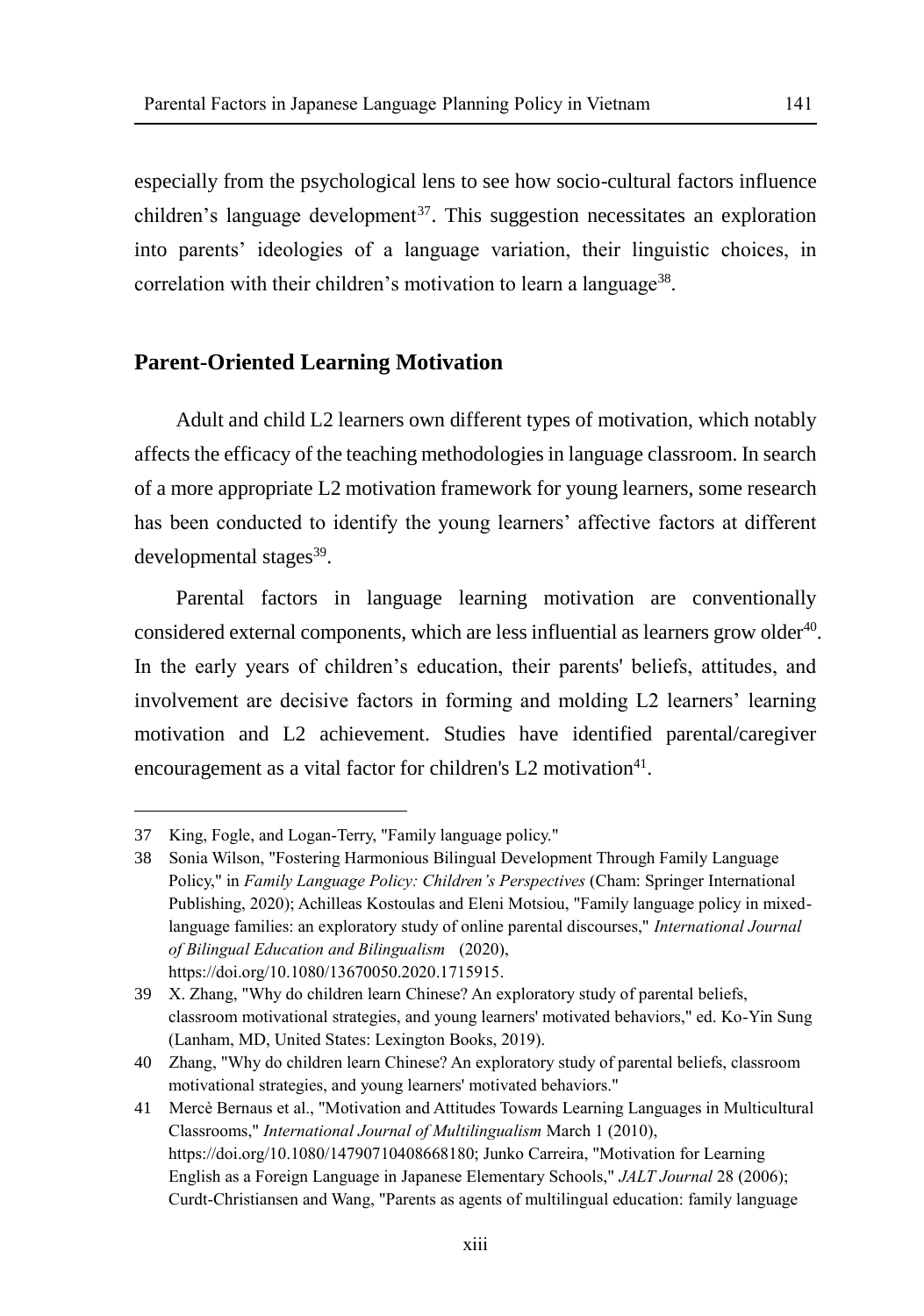Recently, there has been a growing body of work on children's motivation that focuses on parent-oriented learning motivation as "a mechanism through which parents' involvement facilitates children's achievement"<sup>42</sup>. Cheung and Pomerantz<sup>43</sup> found that parental motivation correlates with both extrinsic (controlled motivation) and intrinsic (autonomous motivation) motivation. From this study, they also proposed that parent-oriented motivation should be distinct from the extrinsic- intrinsic dichotomy and be defined as a unique form of motivation. In line with this trend, Butler's<sup>44</sup> study concentrated on parental factors in the development of motivation in young Chinese learners of English study. She found that Chinese young learners show high levels of parent-oriented motivation at younger ages (ages ten to eleven) and that parents are "the most influential source of 'imprinting' the utilitarian beliefs on children."<sup>45</sup>.

With the inheriting impact of Confucius ideologies, topics on exploring Asian or Chinese learners' characteristics have been drawing much attention due to their unique context. Bao and  $Lam<sup>46</sup>$  highlighted the importance of autonomy for children's motivation in collectivistic cultures and found that among three basic psychological needs, '*relatedness'* appears to play a fundamental influence on Chinese children's motivation. Once children have high socioemotional relatedness, they would internalize the choices made by their parents or teachers and still feel autonomous. Li<sup>47</sup> found that Chinese students tend to be both

planning in China."

<sup>42</sup> Cecilia Sin-Sze Cheung and Eva M. Pomerantz, "Why does parents' involvement enhance children's achievement? The role of parent-oriented motivation," *Journal of Educational Psychology* 104, no. 3 (2012): 820, https://doi.org/10.1037/a0027183.

<sup>43</sup> Cheung and Pomerantz, "Why does parents' involvement enhance children's achievement? The role of parent-oriented motivation," 820.

<sup>44</sup> Butler, "Parental factors in children's motivation for learning English: a case in China."

<sup>45</sup> Butler, "Parental factors in children's motivation for learning English: a case in China," 180.

<sup>46</sup> Xue-hua Bao and Shui-fong Lam, "Who Makes the Choice? Rethinking the Role of Autonomy and Relatedness in Chinese Children's Motivation," *Child Development* 79, no. 2 (2008), https://doi.org/10.1111/j.1467-8624.2007.01125.x.

<sup>47</sup> Jin Li, "Self in Learning: Chinese Adolescents' Goals and Sense of Agency," *Child Development* 77, no. 2 (2006), https://doi.org/https://doi.org/10.1111/j.1467- 8624.2006.00883.x.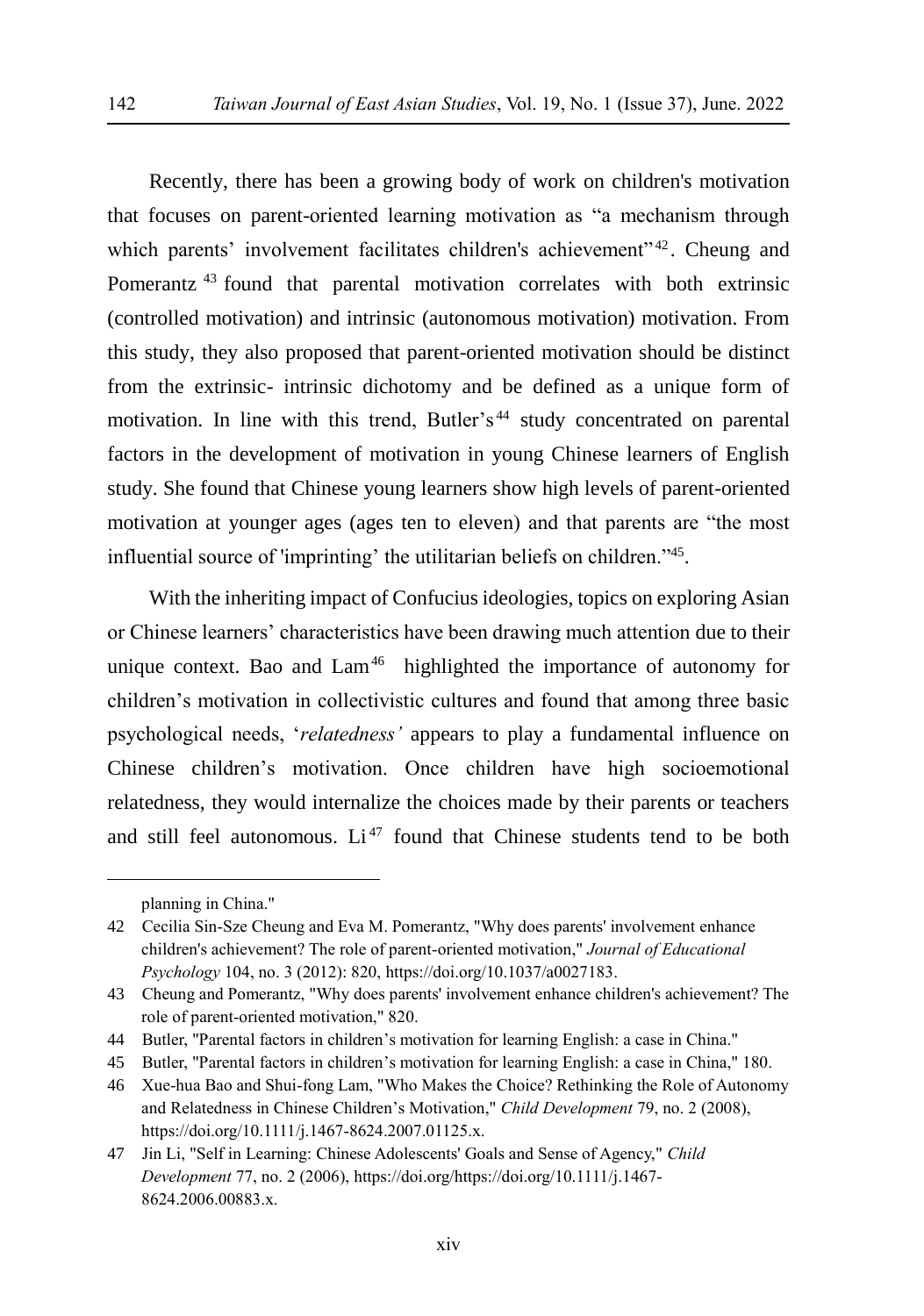individual and social, and are both intrinsic and extrinsic. Cheng<sup>48</sup> adapted social goal orientation into Hong Kong context to examine the role of parents and teachers in students' motivation outcomes. Results revealed that internally oriented goals with respect to parents would lead to high behavioral engagement and positive coping; whilst externally oriented goals would result in low behavioral engagement and negative coping. Chan<sup>49</sup> reported that Hong Kong Chinese students are vulnerable to emotional problems including depression and anxiety.

Vietnamese young learners share mutual characteristics with Chinese learners, who are in such a collectivistic culture which is also affected by Confucius's education beliefs. While there are a number of studies triggering different behaviors of Chinese parents/ students compared with their Western counterparts, or Chinese parents' involvement in children's language studies, this topic is still unexplored in Vietnam, even with English – a dominant language in this context, not to mention Japanese education. Given the lack of academic evidence in this area and the escalation of Japanese language in general education, this study was conducted to explore effective mediums of Japan-related factors that might influence learners' perceptions and the relationship between parents and students' motivation.

# **Motivation to Learn a Language: from Self-Determination Theory Perspectives**

Self-determination theory (SDT), proposed by Deci and  $Ryan^{50}$ , is one of the prevalent cognitive psychology theories applied in L2 motivation research, and

<sup>48</sup> R. W. Y. Cheng, B. F. H. Leung, and D. M. McInerney, "Social goal orientation, behavioral engagement and coping of Hong Kong Chinese students," ed. G. A. D. Liem and S. H. Tan (Oxon: Routledge, 2018).

<sup>49</sup> Siu Chan, Sau Chan, and Wai Kwok, "Ruminative and Catastrophizing Cognitive Styles Mediate the Association Between Daily Hassles and High Anxiety in Hong Kong Adolescents," *Child psychiatry and human development* 46 (2014), https://doi.org/10.1007/s10578-014-0451-9.

<sup>50</sup> E. L. Deci and R. M. Ryan, "The empirical exploration of intrinsic motivational processes,"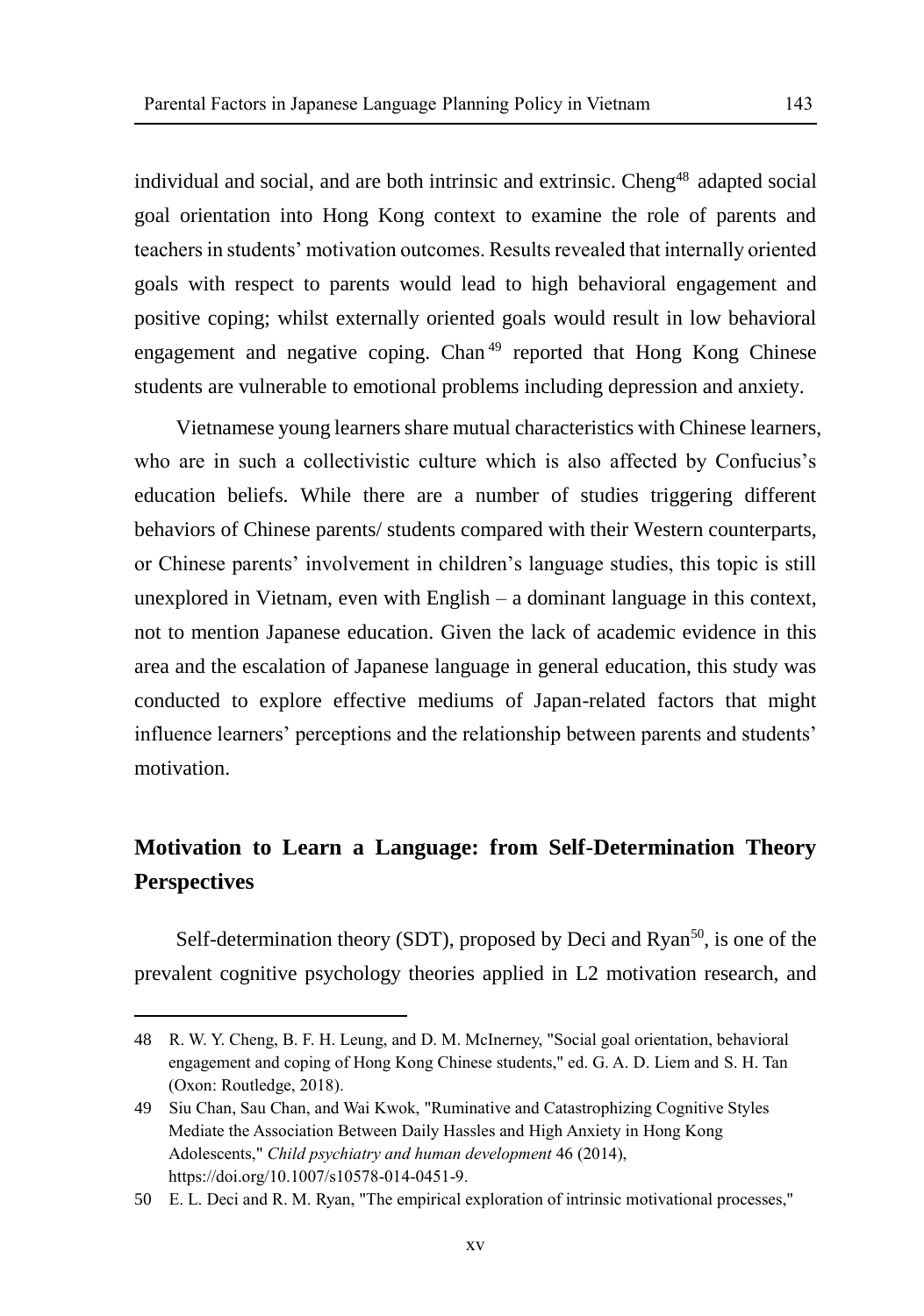one of the most dominant and well-known approaches in motivational psychology<sup>51</sup>. It is a human motivational theory that addresses how social factors and individual differences facilitate different types of motivation, and which factors energize and move humans into action. SDT proposes that all human beings have three basic psychological needs, which are autonomy, relatedness, and competence<sup>52</sup>, and its centerpiece is to deal with the question on how individuals pursue three core psychological needs.

SDT distinguishes intrinsic and extrinsic motivation with reference to selfdetermination<sup>53</sup>. In addition, SDT recognizes natural, innate, and constructive tendencies in each individual to get engaged in exploration and to integrate the new experience to the self. In other words, people have tendencies to form the interconnection between their inner self to other individuals in their communities<sup>54</sup>. The issue of internalization is important for examining questions related to "effective parenting", "education", and "environmentalism"<sup>55</sup>.

Over the course of its development, intrinsic and extrinsic motivation have become "one of the most prominent constructs in motivational psychology"<sup>56</sup>. As being defined by Ryan<sup>57</sup>, intrinsic motivation (IM) originates from innate satisfactions of the behaviors, without pressure or impacts of external forces. In other words, if individuals "engaged in an activity freely without being rewarded

ed. L. Berkowitz (New York: Academic Press., 1980); R. M. Ryan and E. L. Deci, "Overview of self-determination theory: An organismic-dialectical perspective," ed. E. L. Deci and R. M. Ryan (University of Rochester Press., 2002).

<sup>51</sup> Z. Dörnyei and S. Ryan, "Motivation," in *The Psychology of the Language Learner Revisited*, ed. Z. Dörnyei and S. Ryan (New York: Routledge, 2015).

<sup>52</sup> Dörnyei and Ryan, "Motivation."

<sup>53</sup> E. L. Deci, "Promoting Intrinsic Motivation and Self-Determination in People with Mental Retardation," (Academic Press, 2004).

<sup>54</sup> Ryan and Deci, "Overview of self-determination theory: An organismic-dialectical perspective," 5.

<sup>55</sup> Ryan and Deci, "Overview of self-determination theory: An organismic-dialectical perspective."

<sup>56</sup> Dörnyei and Ryan, "Motivation."

<sup>57</sup> Ryan and Deci, "Overview of self-determination theory: An organismic-dialectical perspective."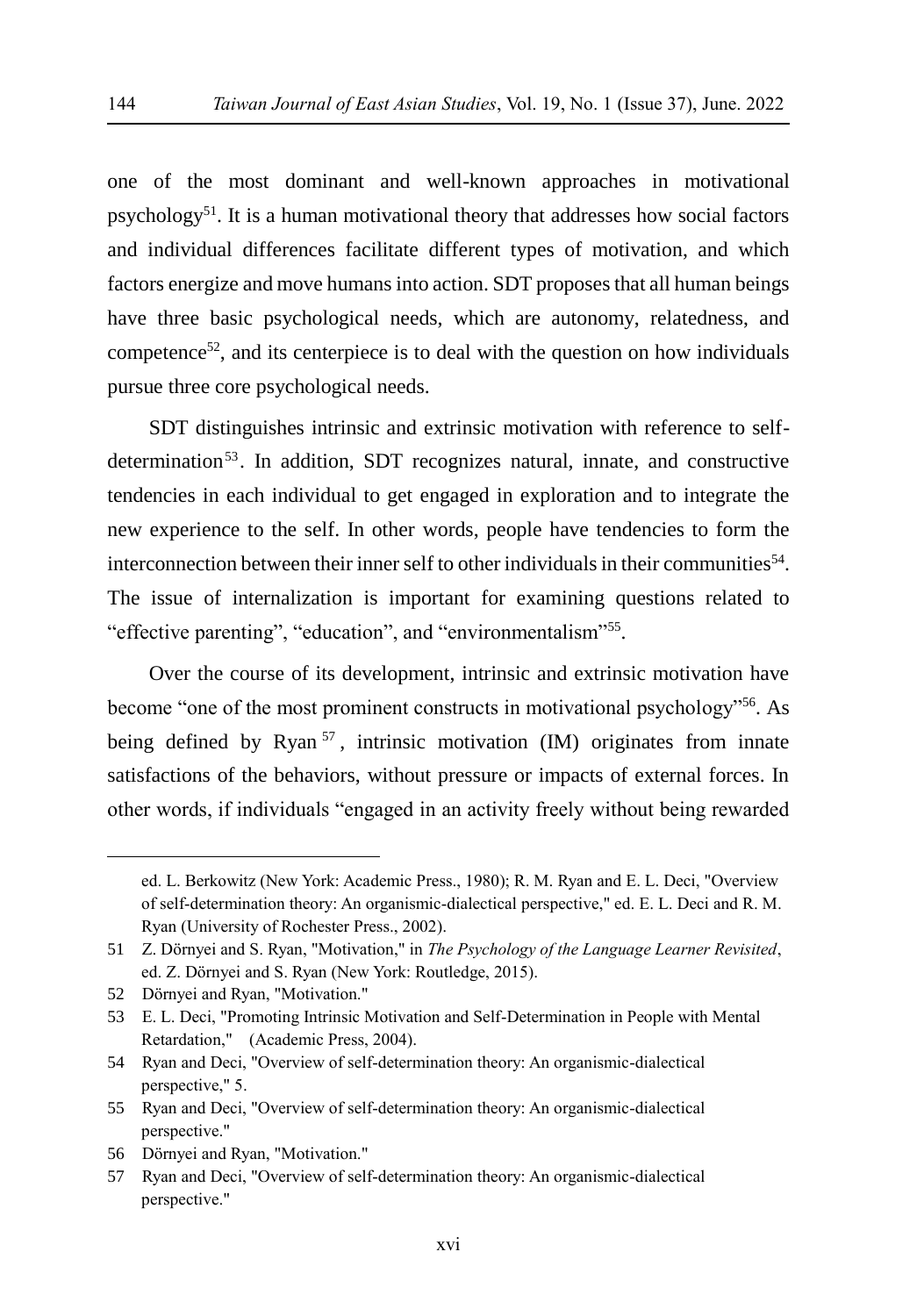and found it highly interesting and enjoyable, the person would clearly be intrinsically motivated"<sup>58</sup>.

On the other hand, extrinsic motivation (EM) is initiated by external factors outside the individual self, which is context-dependent, and interconnects with the communities that someone is positioned in. Regarding the interplay between intrinsic and extrinsic motivation, a meta-analysis of 128 empirical studies revealed that material rewards undermine intrinsic motivation, while verbal rewards tend to enhance intrinsic motivation for that activity<sup>59</sup>.

When being applied into the context of language learning, IM refers to the degree of effort a learner devotes to learn a second/foreign language (L2/FL) resulting from the inherent interest generated by a particular learning activity"<sup>60</sup>; while EM refers to the degree of effort a learner consumes to learn a L2/FL in order to attain some extrinsic rewards or to avoid punishment. Studies following this approach are characterized by an influential work conducted by Noels et al.<sup>61</sup> with the introduction of Language Learning Orientations Scale (LLOS), which offered free instrument that other researchers could employ. There are two parallel directions of SDT research: bonding with established concepts within the socioeducational model of L2 motivation; or moving towards the sources of motivation either generated within the learners or initiated from micro-contextual determinants<sup>62</sup>.

Nevertheless, both the above-mentioned L2 motivation frameworks still have yet to emphasize developmental age as a crucial factor in L2 motivation. In

<sup>58</sup> Ryan and Deci, "Overview of self-determination theory: An organismic-dialectical perspective," 10.

<sup>59</sup> E. L. Deci, R. Koestner, and R. M. Ryan, "A meta-analytic review of experiments examining the effects of extrinsic rewards on intrinsic motivation," *Psychological Bulletin* 125, no. 6 (1999).

<sup>60</sup> R. Ellis, *Second language acquisition* (Oxford: Oxford University Press., 1997), 140.

<sup>61</sup> Kimberly Noels et al., "Why Are You Learning a Second Language? Motivational Orientations and Self-Determination Theory," *Language Learning* 50 (2000), https://doi.org/10.1111/0023- 8333.00111.

<sup>62</sup> Dörnyei and Ryan, "Motivation."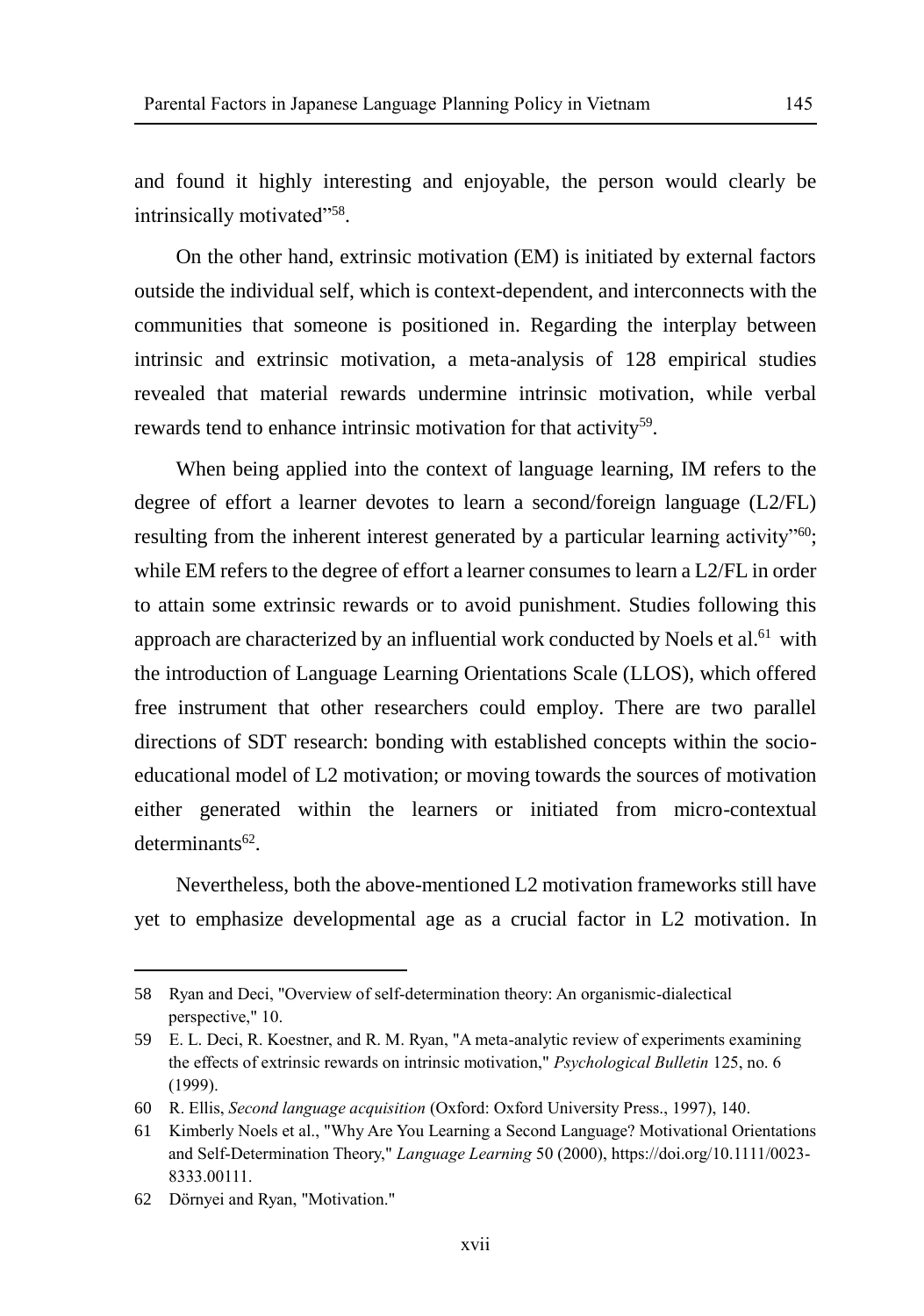addition, past studies primarily focused on adult and high-school or college students, and there was a shortage of research work focusing on younger learners, although this age group generally is more susceptible to their teachers and/or parents' behaviors and decisions<sup>63</sup>. Therefore, there is a need to contribute to the exploration of how parental factors influence young learners' academic development. In addition, due to the fact that L2 learners at this age rely heavily on parents' orientation in academic choices, it is vital to examine why their parents choose a secondary foreign language for them to learn.

# 4. **Methods**

# **Context of the Study**

 $\overline{a}$ 

This study surveyed citizens in a coastal city in the middle region of Vietnam, which was selected to implement a pilot project on Japanese language education since 2004. There is a growing number of Japanese entrepreneurs investing in this area, as well as more Japanese tourists coming here every year. Therefore, there is a need for human resources in response to new socio-economic development. There were only two junior high-schools offering Japanese language program in the city, and two senior high-schools adopting this special program for students to follow the same foreign language program until they complete their K-12 education. The study was conducted at one of those junior high schools. It was a state school, offering schooling for inhabitants in the surrounding area. For Japanese language program only, this school admitted students from various areas of the city regardless of their household registers.

<sup>63</sup> Butler, "Parental factors and early English education as a foreign language: a case study in Mainland China."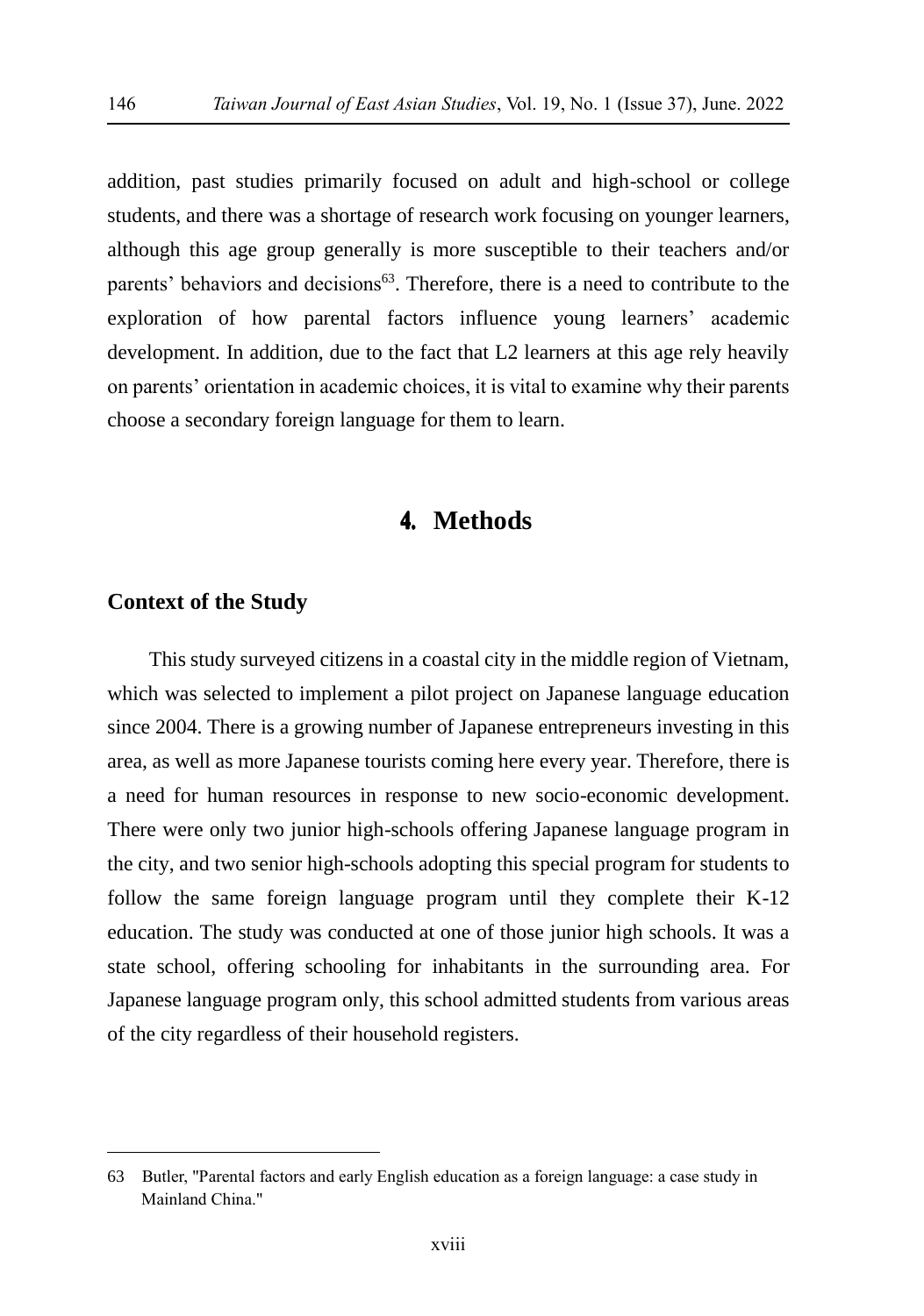#### **Participants**

Participants of this study were the parents of 190 junior-high-school students, grades  $6<sup>th</sup>$  and  $7<sup>th</sup>$  (aged 11 and 12) and their corresponding children in a big city in the Middle region of Vietnam. The parents were treated as the primary participants, while children's responses were used to triangulate their parents' opinions.

As Japanese language programs are only available in big cities of Vietnam, the sample of this study shared similar characteristics with parents and students of Japanese language programs across the country<sup>64</sup>. They were all residents in dynamic cities where they had access to good education and facilities. Furthermore, they all intentionally participated in the pilot Japanese language program instead of a mandatory English program. Regarding the students in this study, prior to this pilot Japanese language program, they had never learned Japanese at school as it was only offered from junior high-school upwards. Some of them had chances to learn English at primary schools as English was taught from grade 3rd in the general education system in Vietnam.

#### **Instruments**

 $\overline{a}$ 

This study employs a self-built survey adapted from Butler<sup>65</sup> and Noels et al.<sup>66</sup>. Two versions of questionnaire were built up, one for children and another for their parents. Basically, the statements of the two questionnaires shared mutual meaning, tapping into the intrinsic and extrinsic motivation of learners and the roles of parents in children's language motivation. They just differed in the tones

<sup>64</sup> Tran, Hoang Nam. "Situation of Japanese Language Education at Selected High Schools in Vietnam." 国際センター紀要·年報, no. 2018 (2019/03/31 2019): 1-4. [https://ci.nii.ac.jp/naid/120006713018/en/.](https://ci.nii.ac.jp/naid/120006713018/en/)

<sup>65</sup> Butler, "Parental factors and early English education as a foreign language: a case study in Mainland China."

<sup>66</sup> Noels et al., "Why Are You Learning a Second Language? Motivational Orientations and Self-Determination Theory."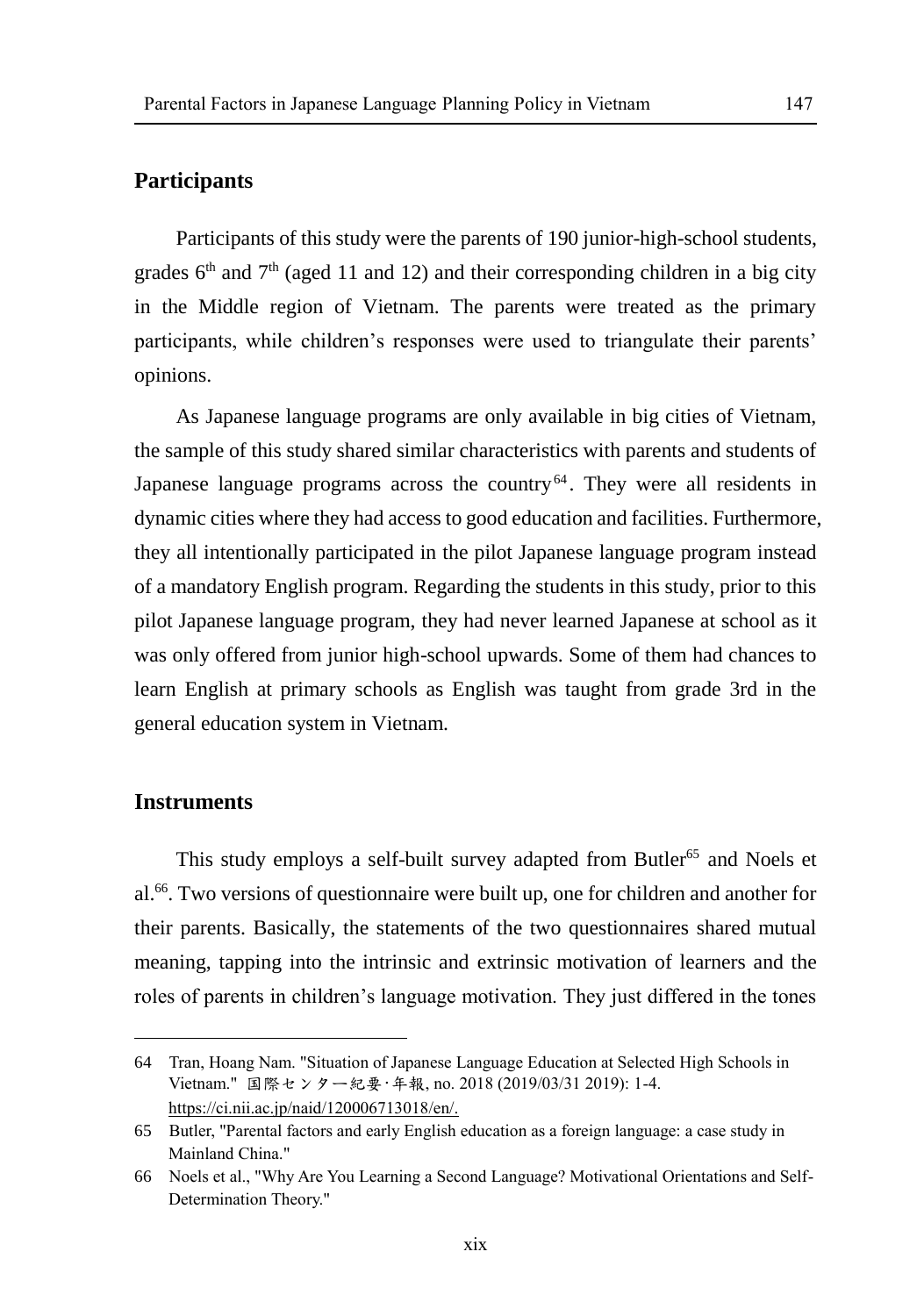and syntax. The parents' items began with "*I want my children to learn Japanese because*…", while children's items commenced with "*I want to learn Japanese because*…". All items were translated into Vietnamese to make it understandable for target participants. To ensure the translations were equivalent to the English version, the items were first translated into Vietnamese and then back translated into English.

The structures of the questionnaires were as follows: as for parents' version, the first part asked about their educational background, their involvement in children's learning, the second part was about Japan presentations that they perceived in their context, the last part was ten 4-point Likert scale questions, in which three questions were about intrinsic motivation, seven questions about extrinsic motivation. In the extrinsic motivation, three questions asked about social/contextual motivation (or instrumental orientation), and four questions explored parent-oriented motivation. The children's version only consisted of the second and third parts of the parents' questionnaire.

The questionnaires were assessed and consulted by two senior colleagues to remove inappropriate items and wordings, then they were piloted with two junior high school students to ensure that there were no lexical ambiguations. Each sheet of questionnaire was given a paired code (a student and his/her parents share a mutual code) to measure the relationship between parents' and children's respective responses. Questionnaires for parents were put in sealed envelope to keep their personal information confidential.

The internal consistency of responses in part three was measured by Cronbach's alpha. The Cronbach alpha of parents' questionnaire was 0.74, while that of students was 0.68. According to Hinton<sup>67</sup>, this level of reliability (.5 to .75) is generally accepted as indicating a "moderately reliable scale".

<sup>67</sup> P. R. Hinton, I. McMurray, and C. Brownlow, *SPSS Explained* (London: Routledge, 2014).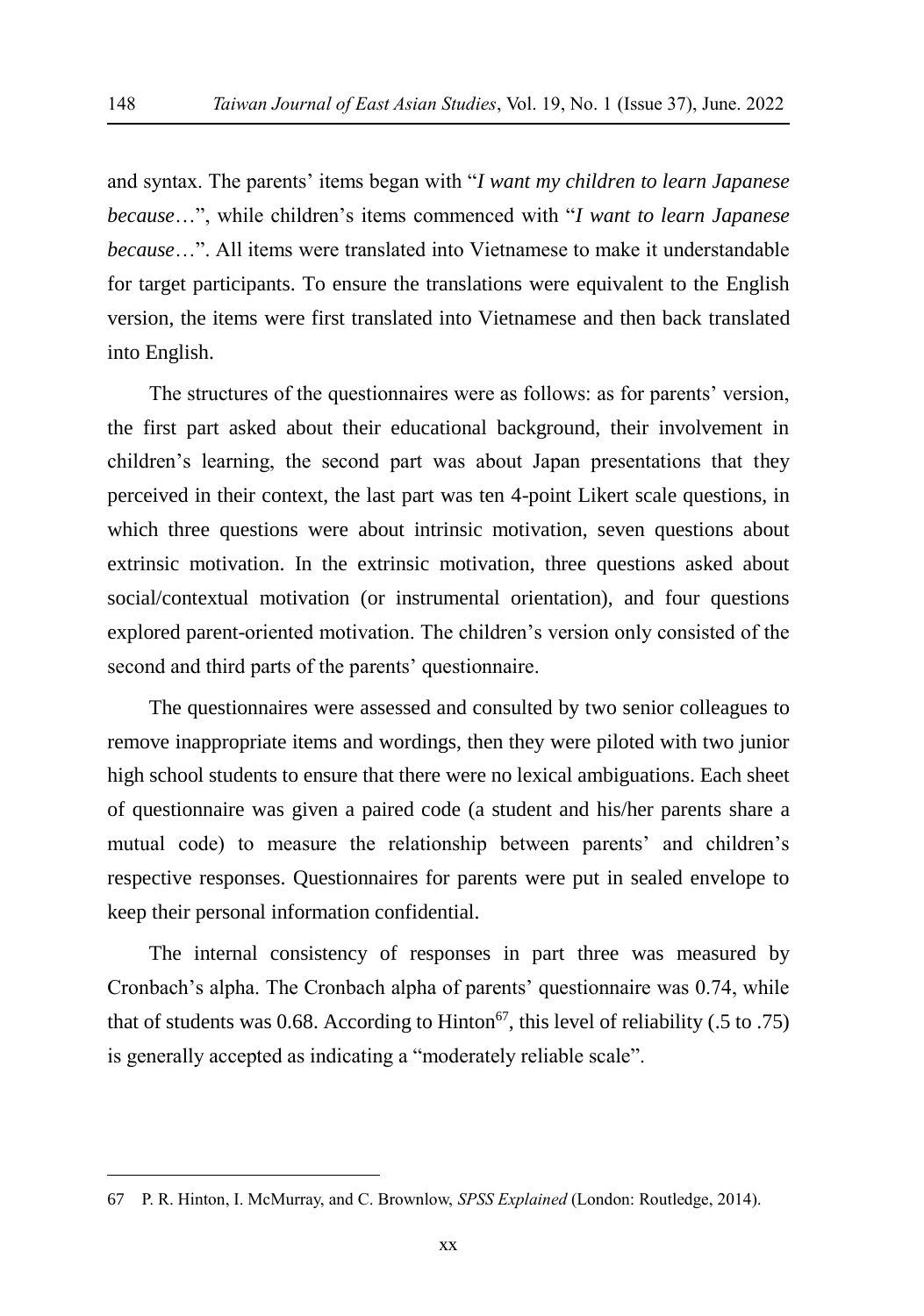#### **Data Analysis**

Due to the structure of the questionnaires, collected data were analyzed separately. Data from background information of 190 respondents revealed the most common and influential representatives of Japan's Soft Power, parents' background and involvement in their children's language choice and learning process.

Responses for Likert-scale questions of the questionnaires were replaced by numeral values, ranging from 1 as "strongly disagree" to 4 as "Strongly agree". A descriptive analysis was conducted to explore the general patterns of those answers. Their level of agreement was divided into three levels according to the statistical means, from 1 to 2 was defined as "low agreement", 2 to 3 was "moderate agreement", and 3 to 4 was "high agreement". Then, paired samples t-test were used to explore if the ideologies of parents respectively correlated with their children, or if there was a mismatch between those agents. Because of some missing values, the final quantitative analysis consisted of 173 responses.

# **5. Results**

#### **Effects of Japanese Representations on Citizens' Motivation**

In general, the influence of Japan was perceived through four main factors, in which three were culture-related and only one was economic-related. In total, such Japanese representations as cuisine, languages (Japanese Language centers), or cultural events (Sakura festivals, Cosplay festivals…) accounted for 88% of 6 graders' responses and 81% of 7-grader's answers. In addition, younger children did not pay much attention to economics, as only 12% of the 6th-grade respondents recognized economics as a sign of Japan in their country. In comparison, this proportion from 7-graders was 19%. The specific percentage of those factors can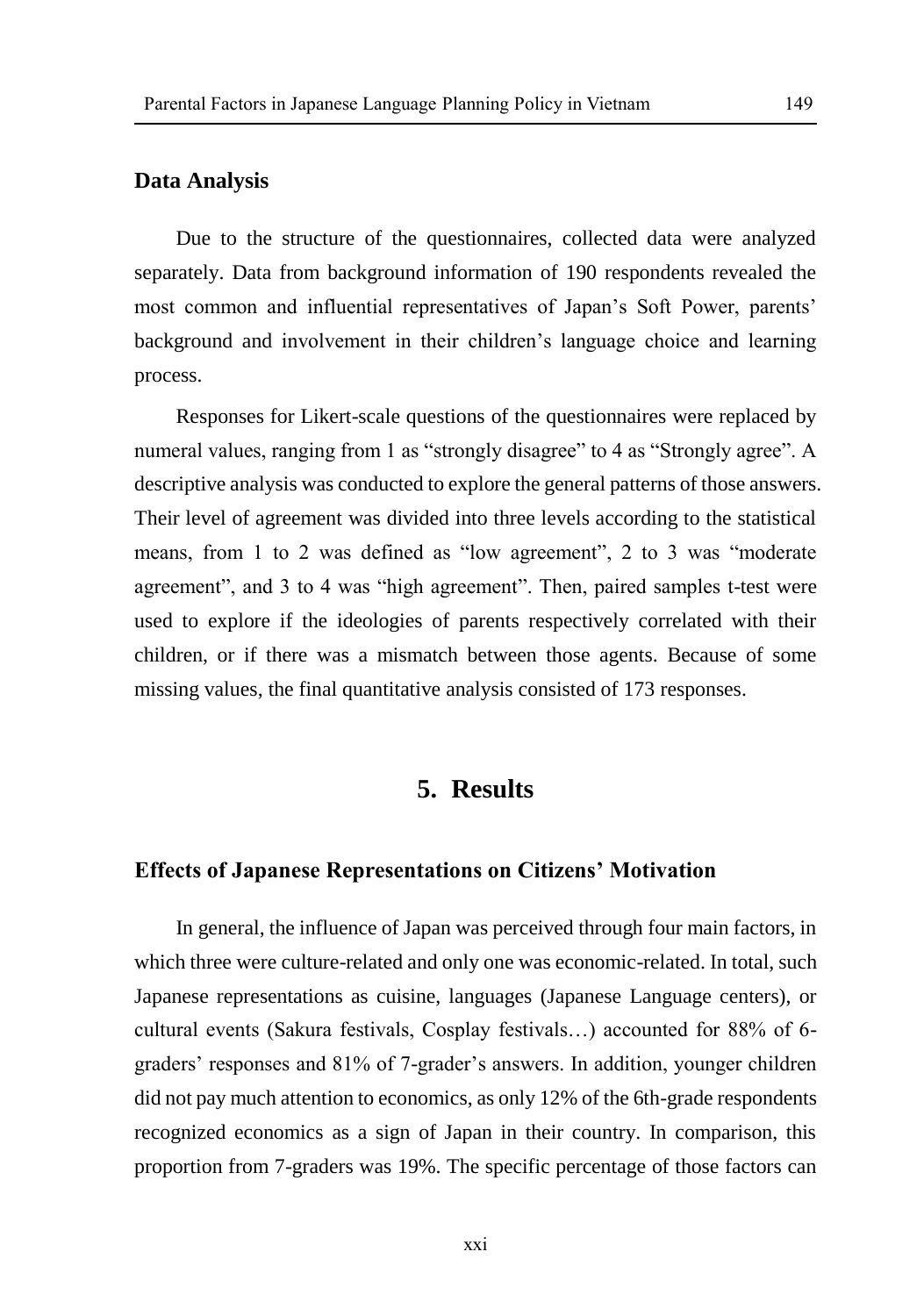be found in Figure 2. As for the adults' perception, they paid more attention to Japanese cultural events (31%), followed by Japanese language with the existence of lots of Japanese Language centers (26%). Japanese restaurants were also an effective medium to influence residents' perception of a foreign culture (22%). Economics was the least effective factor to impose Japan's power upon this area (21%). This result reinforces the strength and effects of Soft Power policy in this area. Especially, Japanese language was always the most dominant factor that was easily perceived by both young learners and their parents, which account for 30% of the responses from youngsters, and 26% of those from adults.



**Figure 2: Parents and children's perceptions of Japan's representations**<sup>68</sup>

# **Parents' Behaviors and Their Involvement in Children's Language Learning Process**

Data from this part also revealed parents' socio-economic status and their involvement in their children's learning process. In general, most parents who send their children to this pilot program have good educational backgrounds, with almost 80% of either fathers or mothers own bachelor's degrees upwards (Table 1).

<sup>68</sup> Results from the data analysis.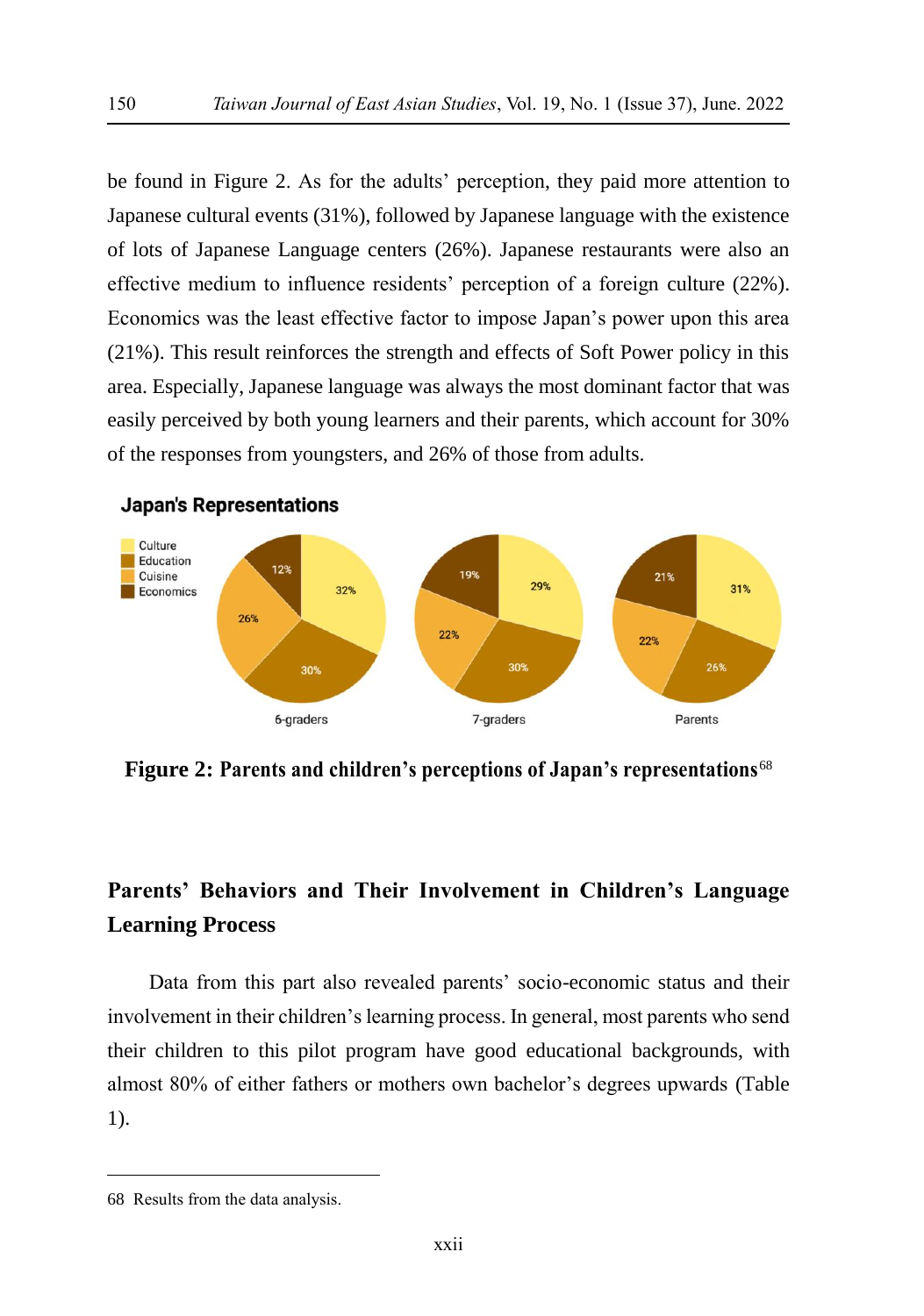|                           | -                                    |                               |  |  |
|---------------------------|--------------------------------------|-------------------------------|--|--|
| <b>Level of Education</b> | <b>Father</b><br>(number/percentage) | Mother<br>(number/percentage) |  |  |
| <b>Higher Education</b>   | 12 (6%)                              | $20(11\%)$                    |  |  |
| <b>BA</b>                 | 139 (73%)                            | 131 (69%)                     |  |  |
| College                   | 20 (11%)                             | 23 (12%)                      |  |  |
| Vocational<br>Education   | 4(2%)                                | 4(2%)                         |  |  |
| $K-12$                    | 14 (7%)                              | 12(6%)                        |  |  |
| Elementary                | $1(1\%)$                             | $0(0\%)$                      |  |  |
| Total                     | 190 (100%)                           | 190 (100%)                    |  |  |
|                           |                                      |                               |  |  |

**Table 1: Parents' educational background**<sup>69</sup>

Regarding their Japanese competences, most of them didn't know any Japanese, which accounts for 86% of fathers' responses (164 responses) and 83% of mother responses (158 responses). Only 2 fathers and 4 mothers reported being fluent in Japanese (Figure 3). However, nearly half of them (83 out of 190 parents) still used foreign language(s) to speak to their children at home. Therefore, assumingly an extra foreign language was used to communicate instead of Japanese in those families.



**Figure 3: Parents' Japanese proficiency<sup>70</sup>**

<sup>69</sup> Results from the data analysis.

<sup>70</sup> Results from the data analysis.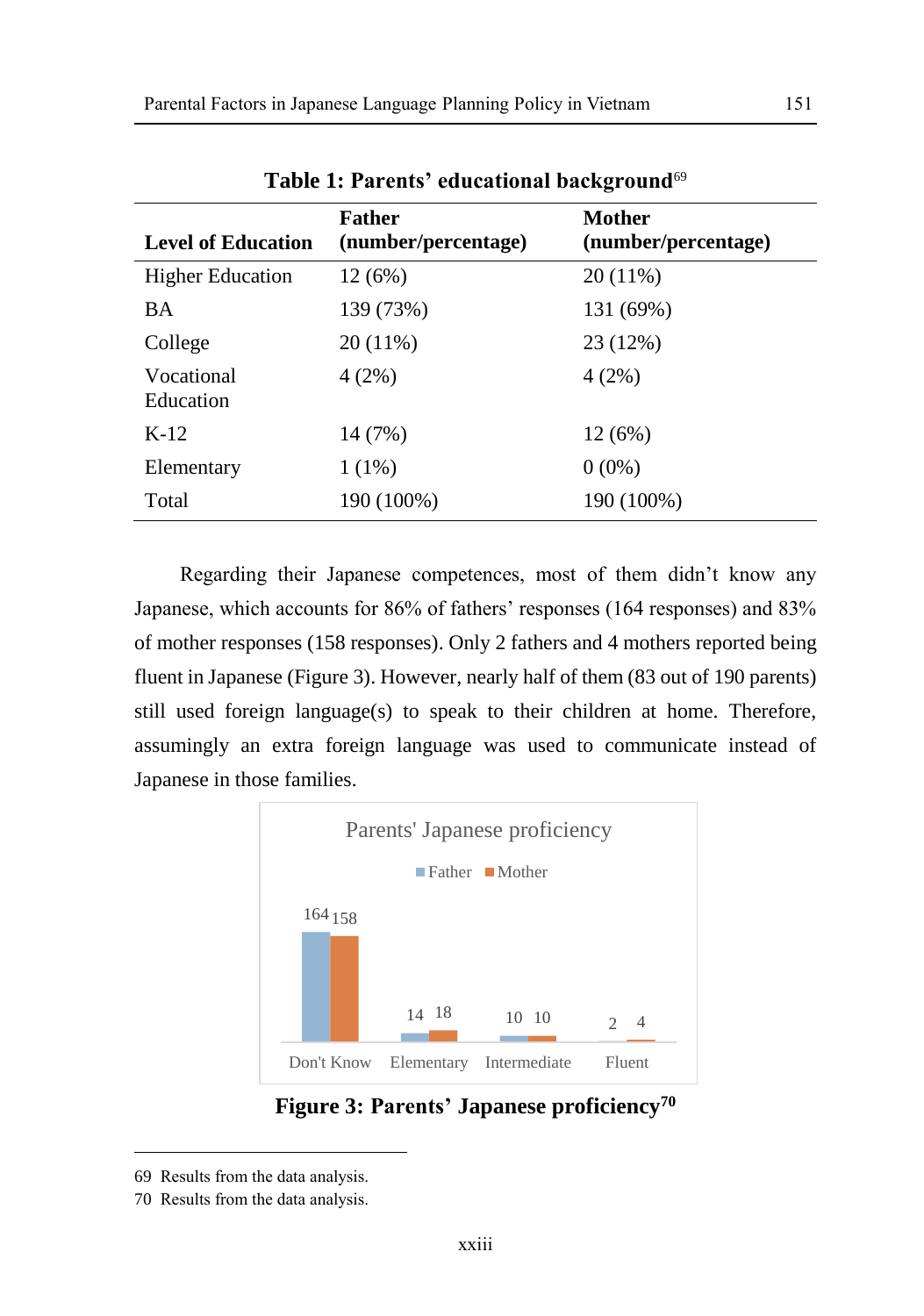In response to their involvement in surveyed students' academic activities, only 40 parents never helped their children with homework (Figure 4). The others supported their children's learning at home to different extents and frequencies, and in various ways, namely examination preparation, vocabulary check, pronunciation practice, or book supply. Some of them even discussed with the teachers to keep track of their children performance or kept reminding their children to focus on his/her study.



**Figure 4: Parents' involvement in their children's Japanese learning process**<sup>71</sup>

In addition, three-quarters of the respondents (134 out of 190 parents) sent their sons/daughters to extra language classes after school (Table 2). Interestingly, amongst those who invested into their children's extra-curriculum class, there were only 32 parents who sent their children solely to Japanese language classes, whereas up to 53 parents wanted their children to learn English only after Japanese lessons at school, and 47 respondents chose to take their children to both English and Japanese language centers. The amount of time those students had to spend on extra classes was varied, ranging from 3 hours per week to 6 hours per week for each language.

<sup>71</sup> Results from the data analysis.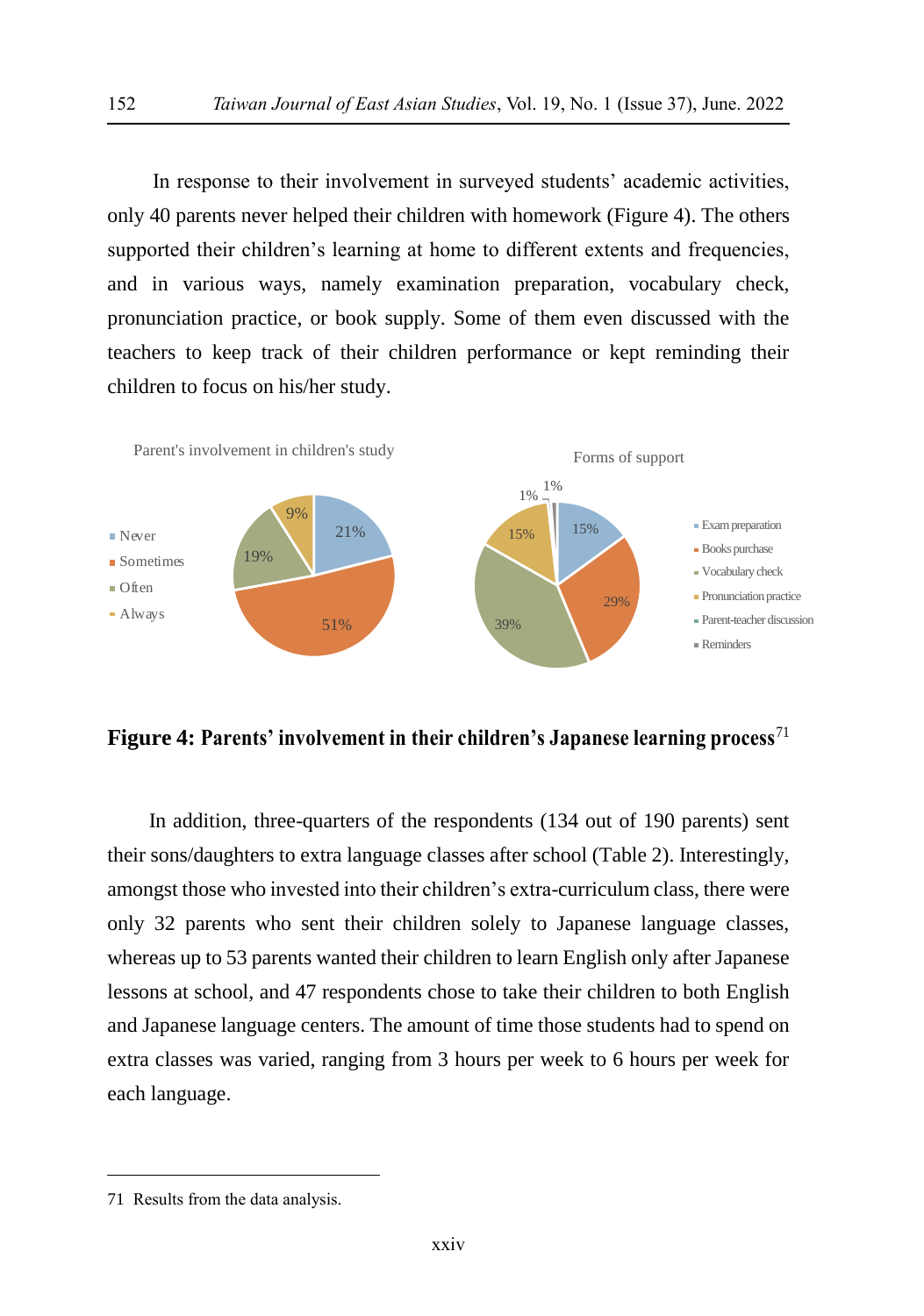| Yes      |         |             | N <sub>o</sub> |
|----------|---------|-------------|----------------|
| 134      |         |             |                |
| Japanese | English | <b>Both</b> | 56             |
| 32       | 53      | 47          |                |

**Table 2 : Extra-curriculum language class**<sup>72</sup>

From the abovementioned results, the researcher proceeded to classifying parents into four groups: group 1 comprised parents who did not provide their children with extra-curriculum language classes, group 2 consisted of parents who only sent their children to English extra-curriculum class, group 3 were those who sent their children to Japanese extra class, group 4 included those who sent their children to extra classes of both languages. Due to some missing values which were not suitable for quantitative analysis, only answers from 168 adult participants were analyzed. ANOVA was employed to compare the means between the four groups of parents. Statistically, there was no significant difference found in the responses of those groups.

#### **Sources of Motivation in the Choice of Foreign Language Learning**

The quantitative data derived from ten Likert-scale questions of the questionnaires presented in Table 3 also revealed some thought-provoking results.

**Table 3**:**Descriptive analysis of questionnaires' responses**<sup>73</sup>

| Items:                               |            | Adults'Mean (SD) Students'Mean (SD) |
|--------------------------------------|------------|-------------------------------------|
| Q1: love talking to Japanese people. | 3.08(0.61) | 3.30(0.62)                          |
| Q2: love Japan's entertaining        | 2.73(0.73) | 3.30(0.74)                          |
| programs                             |            |                                     |

<sup>72</sup> Results from the data analysis.

<sup>73</sup> Results from the data analysis.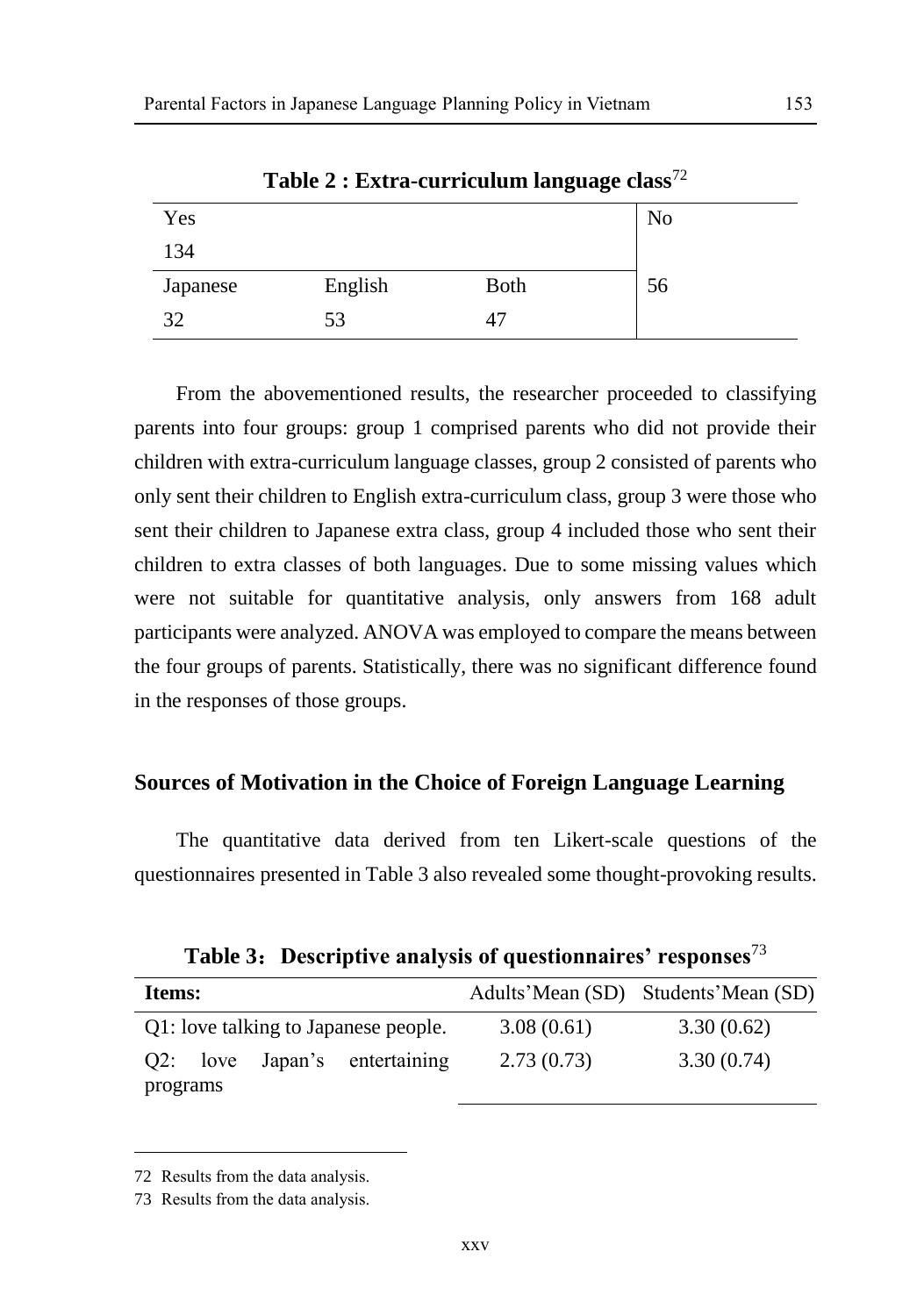| Q3 Japanese sounds so good                               | 2.92(0.67) | 3.05(0.81) |  |
|----------------------------------------------------------|------------|------------|--|
| Q4: Job opportunities                                    | 3.22(0.62) | 3.21(0.80) |  |
| Q5: Good academic performance                            | 3.03(0.75) | 2.95(0.84) |  |
| Q6: get into good high-school                            | 3.17(0.54) | 3.10(0.86) |  |
| Q7: proud of Japanese's proficiency                      | 3.28(0.62) | 3.13(0.78) |  |
| Q8: enjoyment when children study<br>hard                | 3.28(0.66) | 3.09(0.83) |  |
| Q9:<br>Japanese's<br>proud<br>of<br>communicative skills | 3.33(0.64) | 2.43(0.88) |  |
| Q10: following parent's orientation                      | 2.47(0.83) | 1.94(0.94) |  |

As for intrinsic motivation towards Japanese language, most parents felt the need for mastering Japanese for communicating purposes (M=3.08, SD=0.61). However, although they did perceive the existence of Japanese cultures in their surroundings, they did not really like Japan's entertaining programs (M=2.73, SD=0.73) or intensely love Japanese language itself  $(M=2.92, M=0.67)$ , which were proved by a moderate level of agreement. For instance, the elements of Cool Japan, such as animations, comics, entertaining programs on TV, only had impacts on youngsters. Particularly, most of surveyed children agreed that Japanese cartoons and picture books were one of the factors that attracted them to learn Japanese ( $M = 3.30$ ,  $SD = 0.74$ ). Nonetheless, their parents did not show high agreement towards this statement  $(M = 2.73, SD = 0.77)$ . Result from the pairedsample t-test later also yielded a significant difference in the ratings for Cool Japan's elements with  $t(167)=7.36$ ,  $p < .001$ .

As for items asking about extrinsic motivation, most of surveyed parents agreed with those items and admitted that learning Japanese was beneficial to their children's academic path as it was expected to facilitate them to get to a good high school  $(M=3.22, SD=0.62)$ , and increase their job opportunities  $(M=3.03,$ SD=0.75). They, therefore, reported an expectation for their children's academic performance (M=3.17, SD=0.54). Concerning social-oriented factors, they also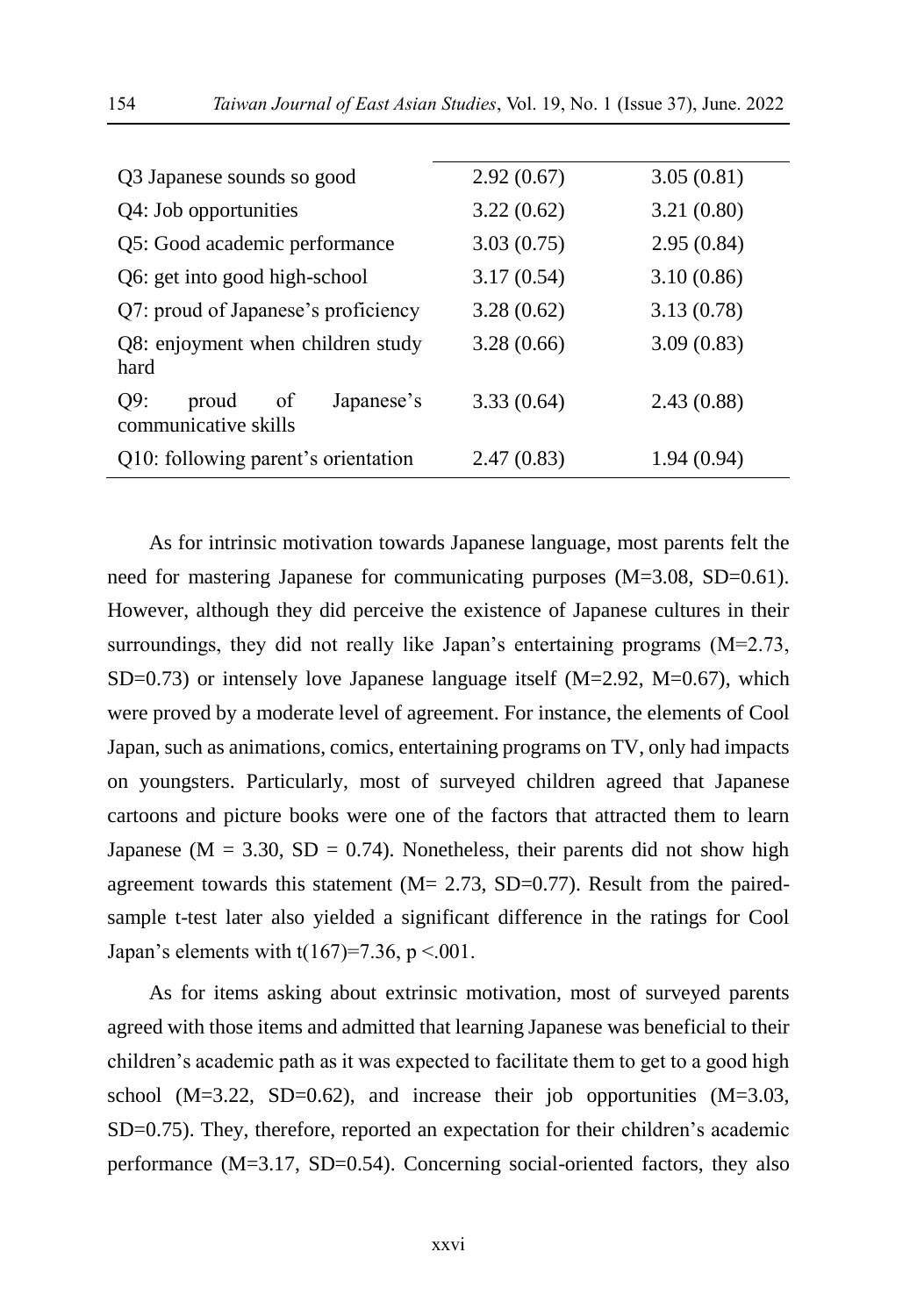reflected a feeling of delight  $(M=3.28, SD= 0.62)$  and self-esteem  $(M=3.33,$ SD=0.64) if their children can master this foreign language. Consistent with part one of the questionnaire, quantitative data revealed high engagement of those parents into their children's study (M=3.28, SD=0.66). From those responses, we can say that their choice of language for their children to officially learn at school did not mainly originate from their intrinsic sources. It indeed initiated from sociooriented motivation. Remarkably, although those parents imposed their influence on their children's language choice and got involved rather actively in their children's learning process, they still showed disagreement with the last item (M=2.47, SD=0.83), which explicitly asked their opinion towards their children's obedience.

Generally, children reported a higher level of intrinsic motivation towards learning Japanese than their parents, and their perception of parental factors did not correlate with their parents' reflected efforts to impose parental impacts on them. A statistical analysis revealed significant differences in intrinsic motivation (t(503) =8.95,  $p < .001$ ) and parental motivation (t(671) = -10.32,  $p < .001$ ). As clearly depicted in the line graph in Figure 5, the extrinsically social motivations between the two groups were approximately similar, with no discernible difference.



**Figure 5: General patterns of motivations**<sup>74</sup>

<sup>74</sup> Results from the data analysis.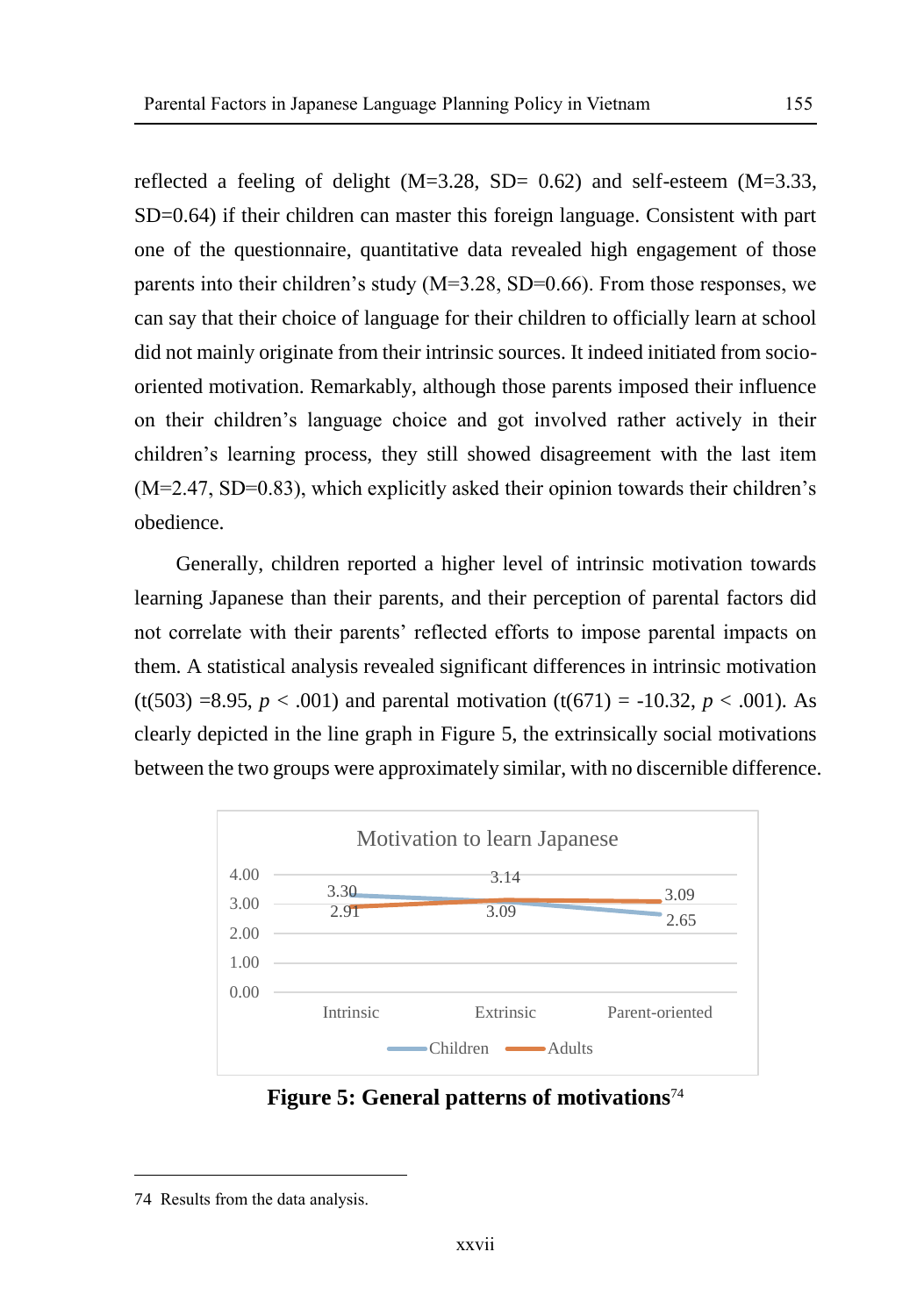The data collected from the students also revealed interesting results. As for the intrinsic motivation, most of them reported a strong desire to communicate with Japanese (M=3.53, SD=0.62), high interest in Japan's creative culture (M=3.30, SD=0.74), and positive impression towards Japanese language itself as it sounded quite ear-catching to them (M=3.05, SD=0.81).

Regarding extrinsic motivation, they also minded the social-oriented motivation. Most of them were conscious of the importance of Japanese in their future career  $(M=3.21, SD=0.80)$ , and they also wanted to get good scores in Japanese class (M=2.95, SD=0.84), and they agreed that their purpose of learning Japanese well was to get to a good high school (M=3.10, SD=0.86).

When being asked about the influence of their parents on their learning Japanese, most of them admitted that they wanted to do well in Japanese because of their parents' happiness  $(M=3.13, SD=0.78)$ , but they did not clearly perceive if their parents would be proud of their good performance or not  $(M=2.43,$ SD=0.88). They also reported a high involvement of their parents in their learning process by encouraging them to work hard (M=3.09, SD=0.83). However, similar to parents' responses, when being asked explicitly about parents' orientation, most of them did not agree that they should follow their parents' language orientation (M=1.94, SD=0.94).

### **The Relationship between Parents' and Children's Types of Motivation**

In general, the elements of intrinsic motivation and parent-oriented motivation recorded the most significant differences. Particularly, two pairs of items under the construct of intrinsic motivation were found to be significantly different, and statistical differences were found in four pairs of items for the parentoriented motivation. All of the three questions from social-oriented motivation revealed no significant differences (Table 4).

In particular, there was a significant difference in willingness to talk to Japanese people, between adults (M=3.08, SD=0.61) and children (M=3.53,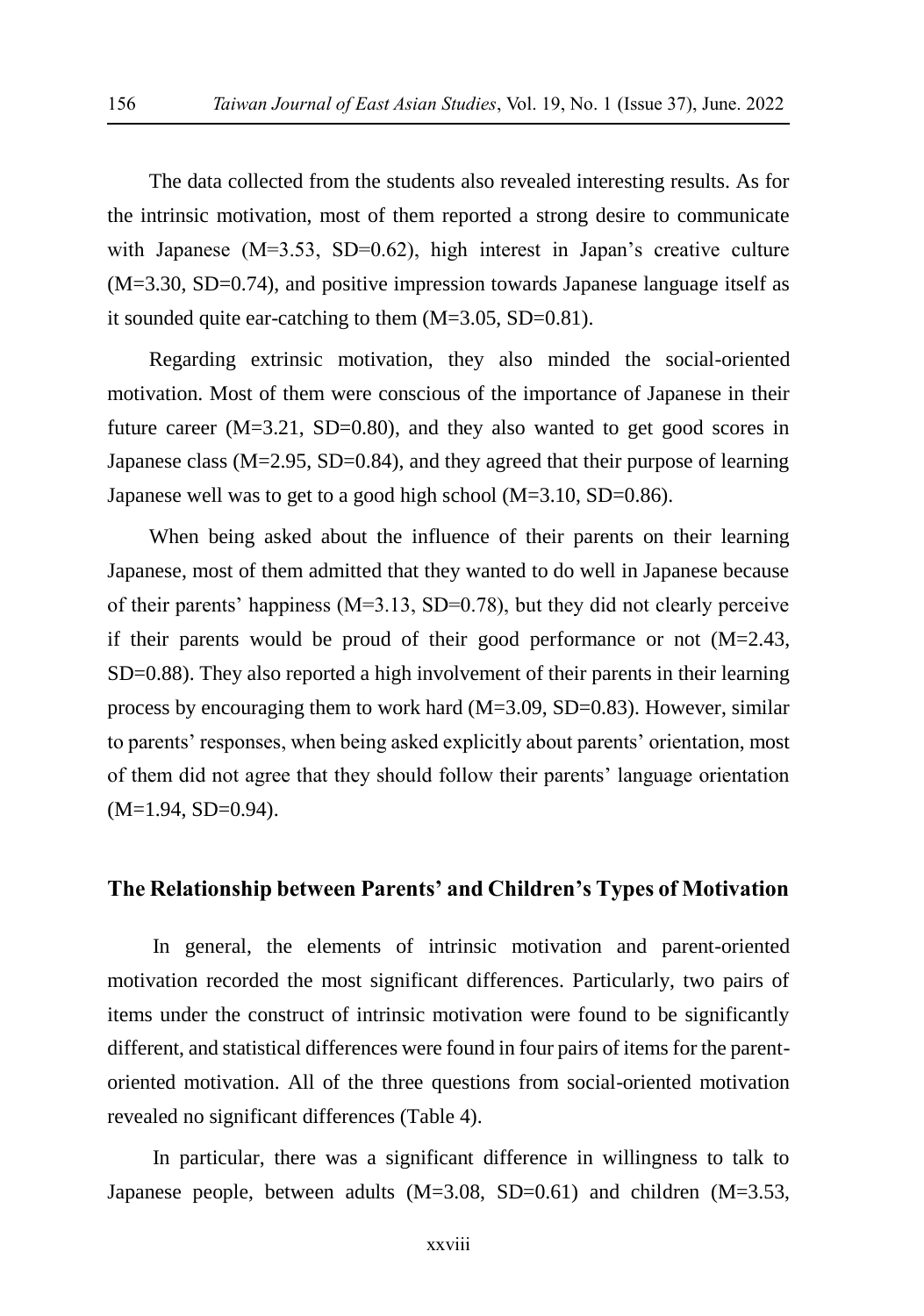SD=10.62); t(167)=-6.99,  $p < 0.001$ . Similarly, the two groups also showed remarkably different opinions towards Japanese creative cultures. Children were recorded to be remarkably more interested in Japanese creative culture (M=3.30, SD=0.74) than adult (2.73, SD=0.73); t(167)=7.36, *p* < .001.

Regarding the influence of parents on student's learning process, parents noticeably minded social-oriented motivation more than children, which resulted in a significant difference in questions 7 and 8 in this part. Responses to question 10 also reveal a remarkable phenomenon. Although parents believed that their children should follow parents' language choice for them, there was a contest from the children's side towards this ideology. However, they still shared mutual extrinsic motivation with their parents, which were indeed social motivation. To some extent, the statistical data revealed that children unconsciously internalized their parents' goals and expectations when sending them to Japanese language class.

| Items                                              | Mean<br>Difference | <b>SD</b> | t       | df  | Sig<br>$(2 -$<br>Tailed) |
|----------------------------------------------------|--------------------|-----------|---------|-----|--------------------------|
| Q1: love talking to Japanese<br>people.            | .45                | 0.84      | 6.99    | 167 | $.00**$                  |
| Japan's<br>$Q2$ :<br>love<br>entertaining programs | .57                | 1.01      | 7.36    | 167 | $.000**$                 |
| Q3 Japanese sounds so good                         | .13                | 1.01      | 1.76    | 167 | .080                     |
| Q4: job opportunities                              | $-.01$             | 1.00      | $-15$   | 167 | .878                     |
| academic<br>good<br>Q5:<br>performance             | $-.07$             | 1.11      | $-90$   | 167 | .368                     |
| Q6: get into good high-<br>school                  | $-.07$             | 0.98      | $-95$   | 167 | .344                     |
| Q7: proud of Japanese's<br>proficiency             | $-.15$             | 1.00      | $-1.99$ | 167 | .048*                    |

**Table 4**:**The difference between parents' and children's forms of motivation**<sup>75</sup>

<sup>75</sup> Results from the data analysis.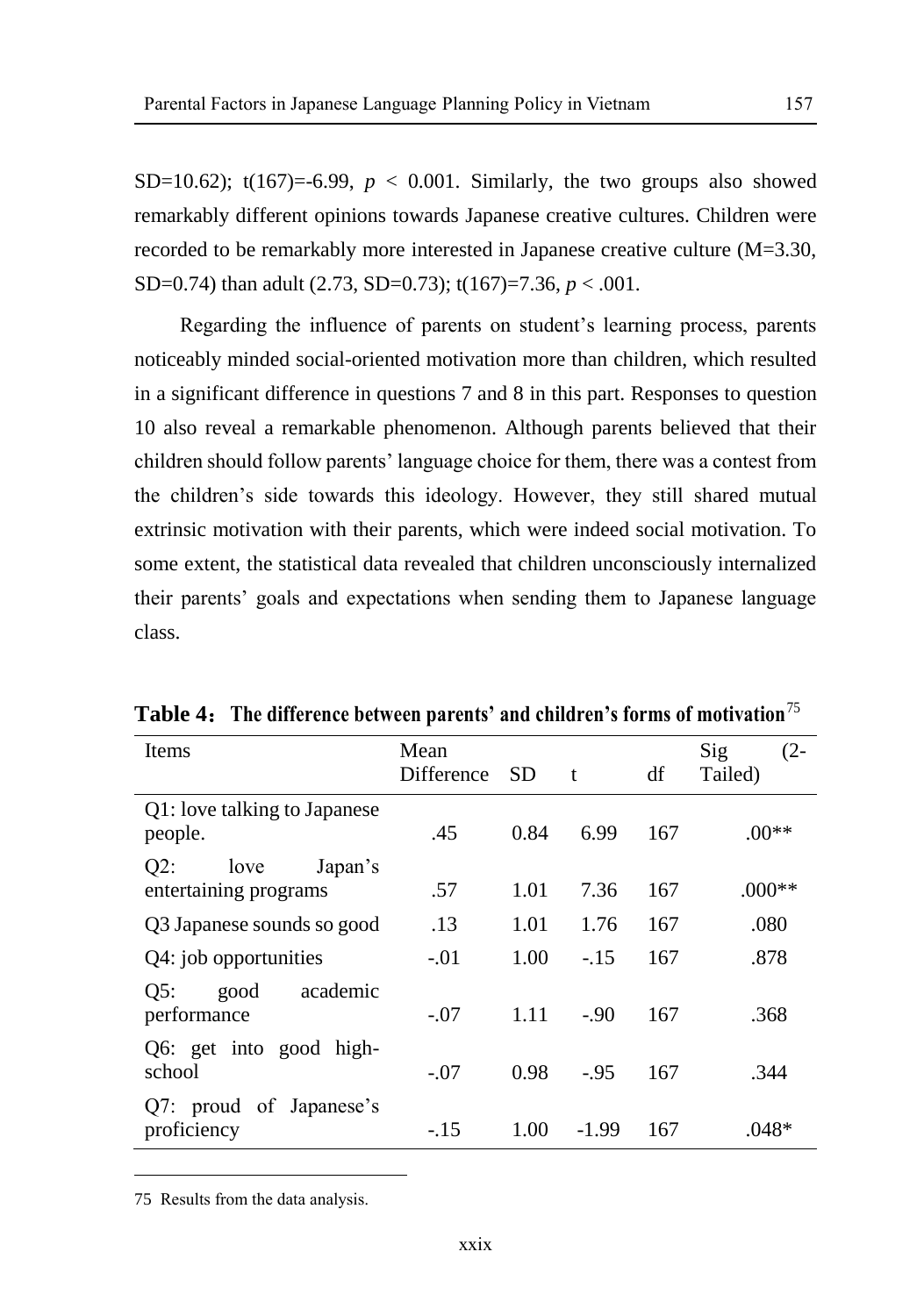| Q8:<br>satisfaction<br>when<br>children study hard  | $-19$ | $1.03 - 2.39$ 167   | $.018*$  |
|-----------------------------------------------------|-------|---------------------|----------|
| Q9: proud of children's<br>Japanese's communicative |       |                     |          |
| skills                                              | -.89  | $1.04$ $-11.08$ 167 | $.000**$ |
| Q10: following parent's                             |       |                     |          |
| orientation                                         | $-52$ | $1.18 - 5.76$ 167   | $.000**$ |

Note. \*Significant at *p*<.05. \*\* significant at *p*<.001

# **5. Discussion**

#### **Impacts of Elements of Japanese' Soft Power on People's Perceptions**

Results of this study revealed that although Creative culture has long been used as a medium to broaden Japan's influence on other countries, it was less effective than Japanese language in general.As can be seen in part one of children's questionnaire and part two of parents' version, the existence of Japanese language centers was higher noticed than cultural events or cuisine. This might be because language learning is associated with communicating competences which escalates present and future benefits such as fulfilling school's requirements, education, job opportunities and salary potential<sup>76</sup>. Meanwhile, elements of creative culture are usually presented by means of entertainment and popularized by media or electronic devices, which is believed to have negative effects on children's learning and behavioral development<sup>77</sup>. Therefore, parents tend to restrict the amount of time students should spend on it or just use it as a reward for good behavior<sup>78</sup>. Additionally, Japanese' media were significantly more favored by

<sup>76</sup> Kamo Chilingaryan, *Motivation in language learning* (2015).

<sup>77</sup> Society Canadian Paediatric, "Impact of media use on children and youth," *Paediatrics & child health* 8, no. 5 (2003), https://doi.org/10.1093/pch/8.5.301, https://www.ncbi.nlm.nih.gov/pubmed/20020034

<sup>78</sup> Cynthia Chiong and Carly Shuler, *Learning: Is there an app for that? Investigations of young children's usage and learning with mobile devices and apps* (New York: The Joan Ganz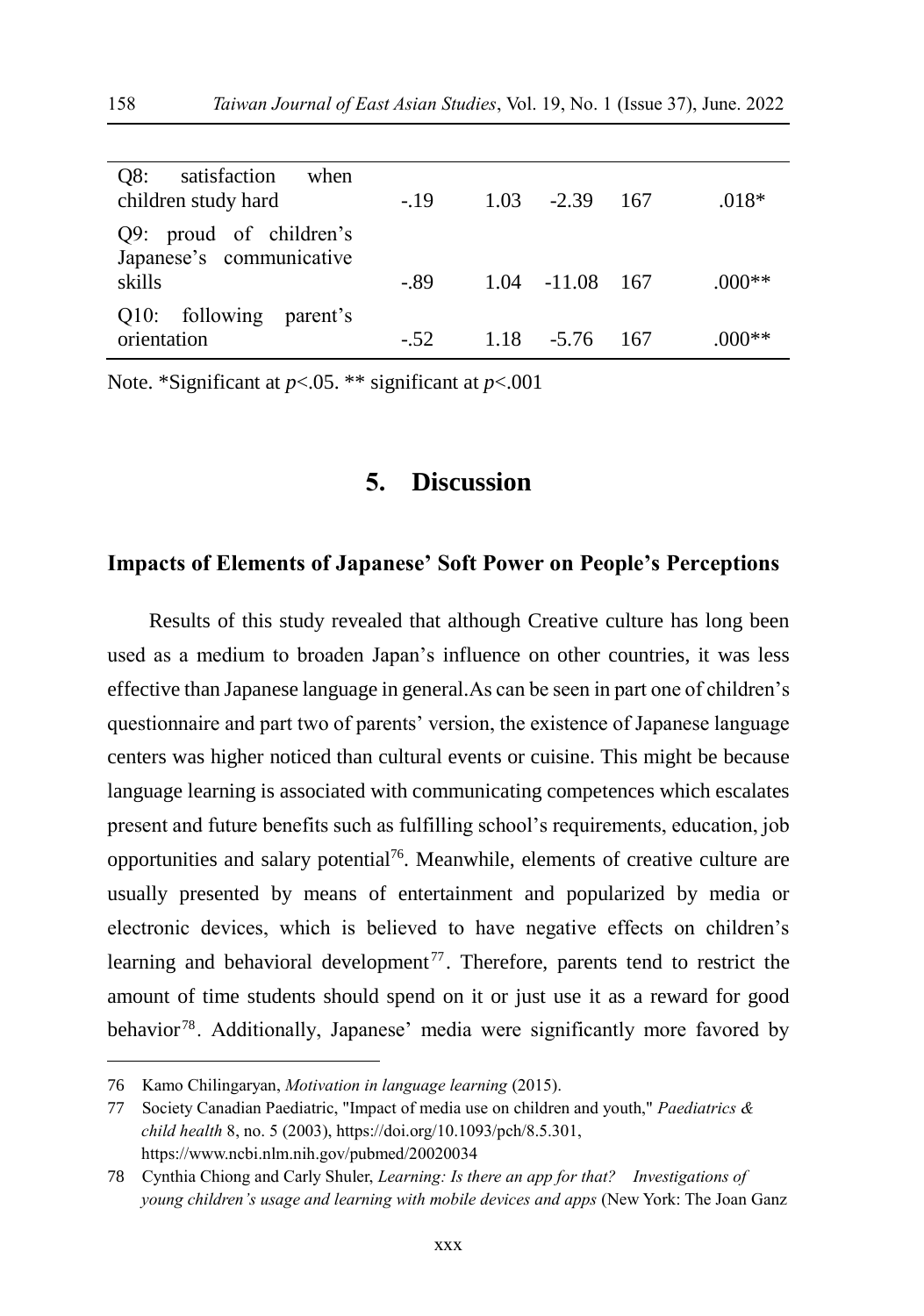children, compared with their parents. Therefore, we can conclude that creative culture, or Cool Japan policy, only takes effects on young people of this context, and it has yet to attract older citizens. Instead, despite the fact that Japanese language education has only been included in this policy since 2011, it seemed to be an influential factor that brought people closer to perceived and internalized the existence and influences of Japan in this area.

#### **Types of Motivation in Language Learning and Language Choices**

The quantitative results echoed the results from previous studies, confirming that students at younger ages tended to have a higher level of intrinsic motivation towards language learning<sup>79</sup>. Although children's L2 learning was decided by their parents, they were still intrinsically motivated to learn Japanese.

In contrast, adults' decisions on their children's L2 learning were primarily determined by social needs and contexts, which was exhibited by the choice of extra language class for their children. Whilst learners were participating in Japanese language education at school, most of their parents still sent them to English classes as English was the dominant foreign language in Vietnam and worldwide. This result also showed an inconsistency in parents' language motivation as their motivation in choosing the foreign language for their children to pursuit at school did not initiate intrinsically but it was driven by social orientation. In addition, this also reflected the roles of parents in the implication of a language variance.

Similarly, it also recorded a phenomenon of internalizing external orientation from children. Although parents in this study chose the foreign language (Japanese, English, or both) for students to learn, and they did impose their expectations and

Cooney Center at Sesame Workshop., 2010, 2010); Mizuko Ito et al., *Hanging out, messing around, and geeking out: Kids living and learning with new media* (MIT press, 2019).

<sup>79</sup> Carreira, "Motivation for Learning English as a Foreign Language in Japanese Elementary Schools."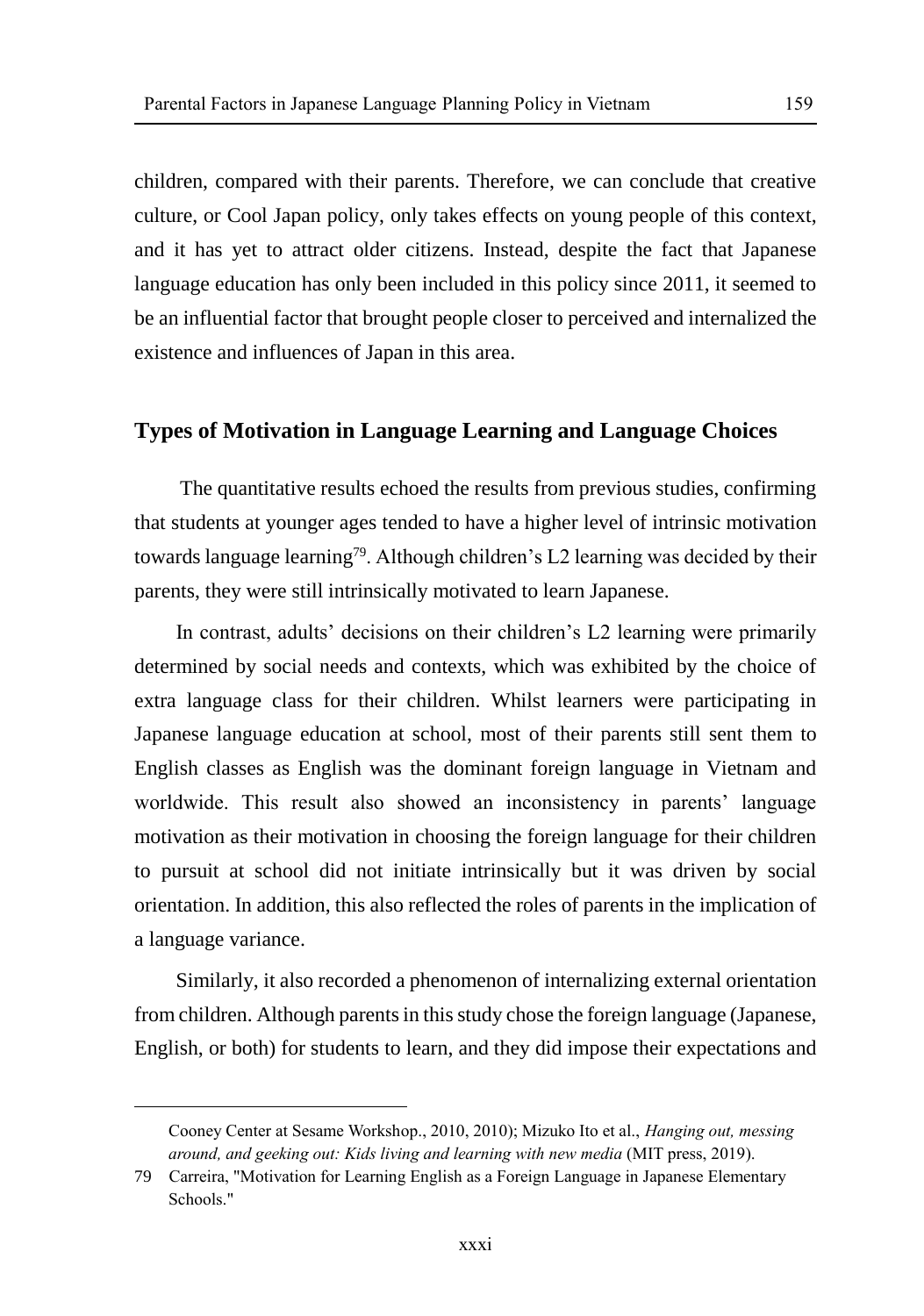impacts on children, the youngsters took it as part of their forms of intrinsic motivation and psychological needs for autonomy. In particular, most parents reported that they had some involvement in children's academic activities, but their offspring did not consider them as forms of encouragement or control. In fact, they implicitly took their parents' (or society's) expectations such as getting high scores, enrolling in a good high school, or having better job opportunities as their goals when learning Japanese. This result repeated what were found in previous studies<sup>80</sup>. Moreover, most students opposed the idea of being obedient to their parents' orientation although they still learn to please their parents. It demonstrated a considerable need for autonomy and was in alignment with the higher degree of self-regulation (intrinsic motivation), which, in turn, facilitate the process of internalization of externally initiated tasks and goals. This can only be achieved by positive feedbacks from external agents (parents/teachers), which enhance children's intrinsic motivation. Therefore, this result revealed a good connection between surveyed parents and children, as well as appropriate behaviors of parents whose children were Japanese L2 learners.

### **Implications**

 $\overline{a}$ 

This study reinforced the role and power of Japanese language as a means of Soft Power popularization. It hence can provide policymakers with some evidence to enhance diplomatic affairs via language-related activities.

Under the framework of Noels et al. $81$ , learning situations also play a crucial role for young learners to maintain their interests in learning an L2, as it affects integrative orientation (the need to communicate with native speakers of L2) as

<sup>80</sup> Bao and Lam, "Who Makes the Choice? Rethinking the Role of Autonomy and Relatedness in Chinese Children's Motivation."; Butler, "Parental factors and early English education as a foreign language: a case study in Mainland China."; Zhang, "Why do children learn Chinese? An exploratory study of parental beliefs, classroom motivational strategies, and young learners' motivated behaviors."

<sup>81</sup> Noels et al., "Why Are You Learning a Second Language? Motivational Orientations and Self-Determination Theory."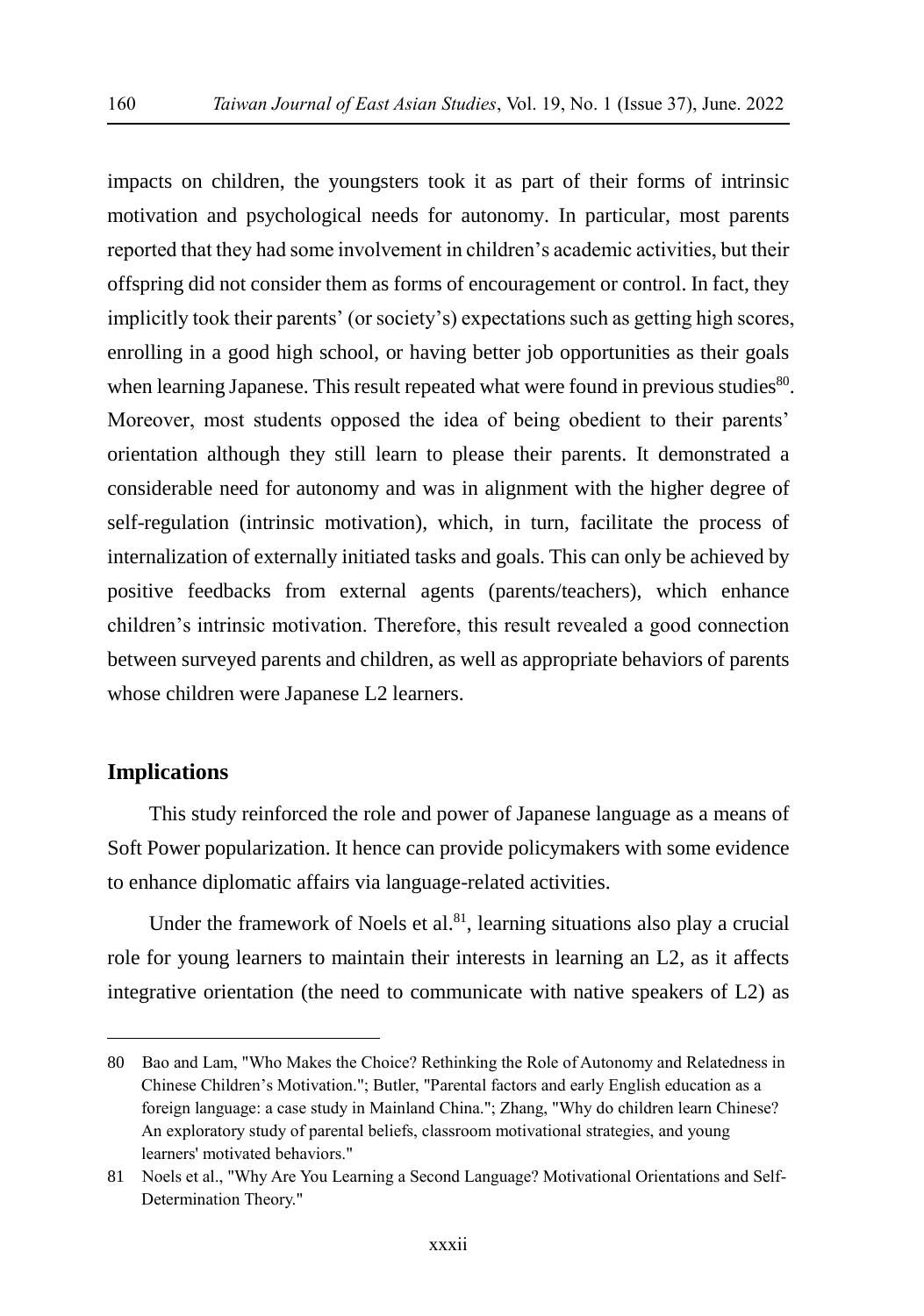well as instrumental orientation (getting verbal/material rewards or good grades). Similarly, to facilitate students' internalization of the external forces, the  $SDT<sup>82</sup>$ also emphasized three psychological needs: relatedness, competence, and autonomy. Therefore, instead of explicitly and violently impose goals on children, parents and teachers should try to develop the relationship with children (relatedness), provide them with approachable and comprehensible academic activities (competence) and increase their feeling of autonomous by respecting their choices and opinions (autonomy). As suggested by Bao and  $\text{Lam}^{83}$ , for children in collectivistic cultures, socioemotional relatedness is the most important factor, which can facilitate internalization. Hence, once adults can establish harmonious relationships with children, they can internalize their parents' or teachers' decisions as their choices without resistances.

# **Conclusion**

 $\overline{a}$ 

This study was one of the first attempts to explore the Japanese language education in Vietnam academically from motivation perspectives. It highlighted the most effective factors which act as mediums to implicitly convey Japan's Soft Power to residents of different ages. Based on its results, a more rigorous and holistic study should be done with other agents of the society, to explore the favorably perceived presentations of Japan, in order to have a more focused and efficient policy.

Moreover, it also explored the mismatch in types of motivation for foreign language learning between parents and children and provided some considerations for parents and teachers to have better approaches to their children's psychological and educational developmental process.

<sup>82</sup> Ryan and Deci, "Overview of self-determination theory: An organismic-dialectical perspective."

<sup>83</sup> Bao and Lam, "Who Makes the Choice? Rethinking the Role of Autonomy and Relatedness in Chinese Children's Motivation."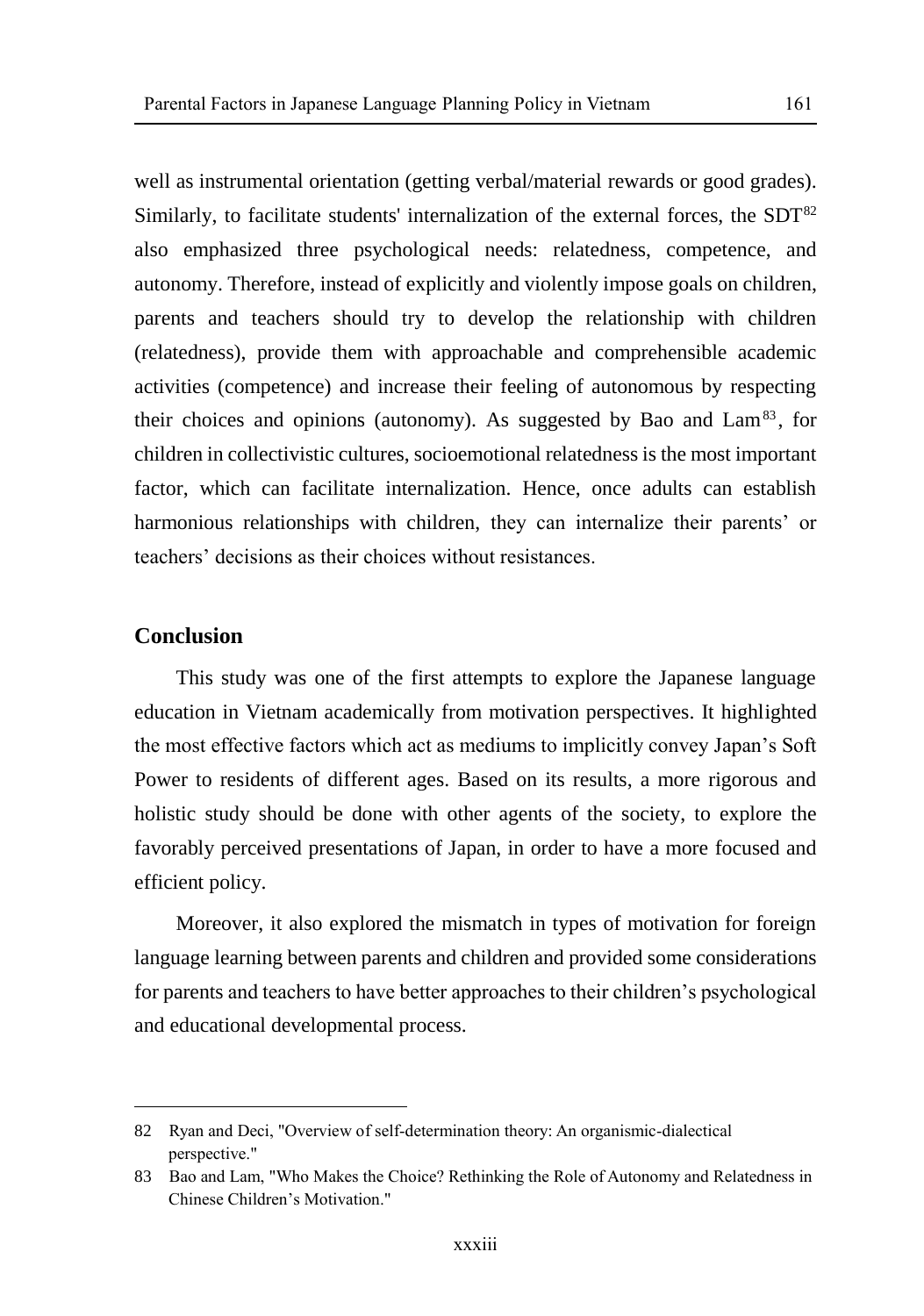Despite some interesting results, this study remains some limitations. First, most of the surveyed parents had high educational background who intentionally sent their children to a pilot language program. Hence, the transferability of the findings to parents with lower educational level, or those whose children must learn Japanese as a mandatory foreign language is still open to question. Second, although students and parents in this study shared similarities with current Japanese learners in other cities, it is necessary to include Japanese learners and their parents across the country to comprehensively explore Japanese education as part of a national language project. Therefore, rigorous research programs should be conducted to introduce a holistic portrait of Japanese language education and its influential factors. In addition, future research may employ more diverse data such as interviews, learners' academic outcomes (scores) or parents' economic status. The number and diversity of participants should be increased, and the groups of participants should be expanded to other social agents such as language teachers, Japanese employers, or policymakers.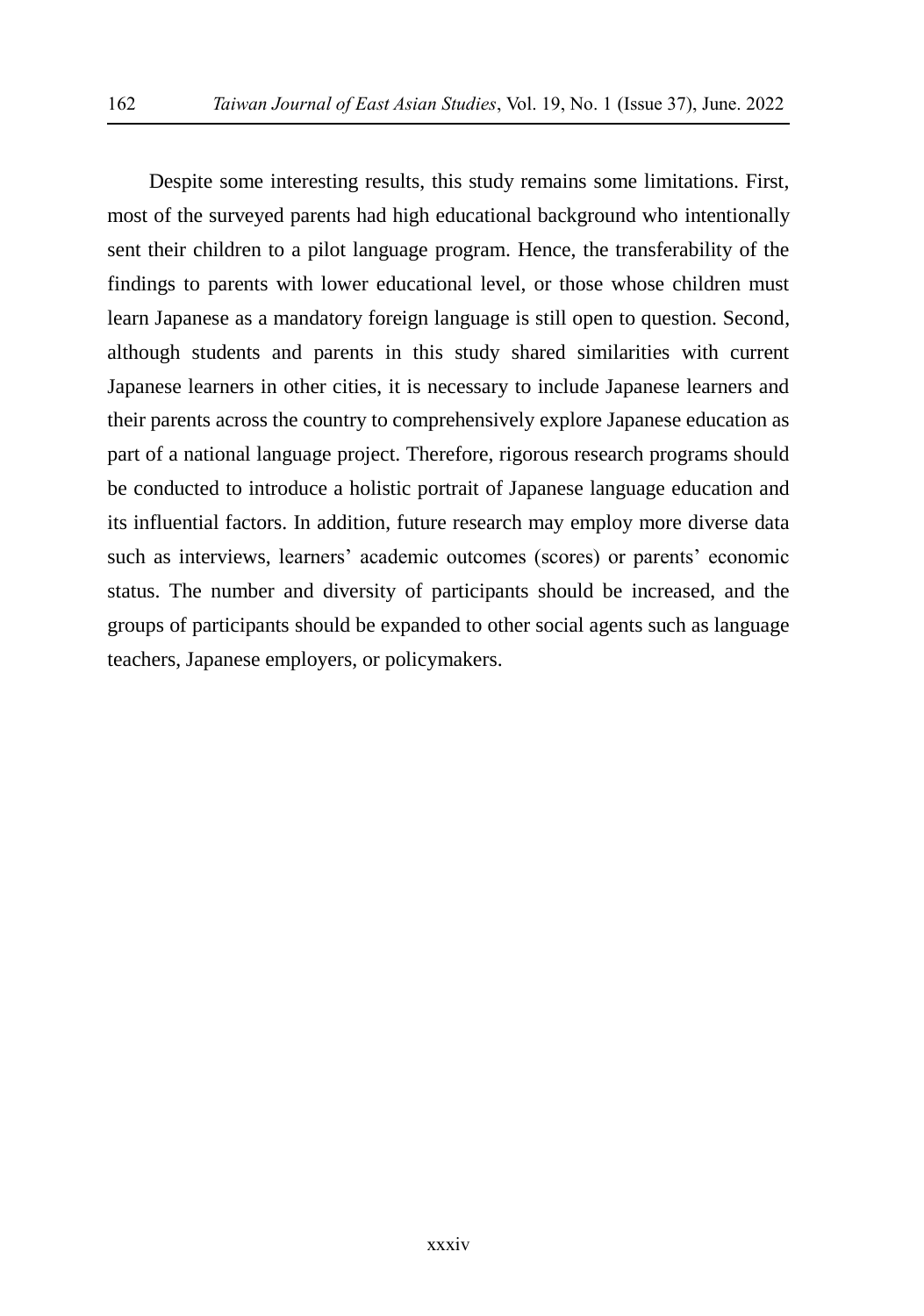### **Appendixes**:

### **Parents' Questionnaire**

#### **Part 1: Parents' background**

- 1. Father's educational background:
- a. Elementary school e. College

b. Junior high school f. University

- c. Senior high school g. Higher education
- d. Vocational school
- 2. Mother's educational background
- a. Elementary school e. College
- b. Junior high school f. University
- c. Senior high school g. Higher education
- d. Vocational school
- 3. Father's Japanese competence:

a. Know nothing b. elementary levelc. Intermediate level d. advanced level

- 4. Mother's Japanese competence:
- a. Know nothing b. elementary levelc. Intermediate level d. advanced level
- 5. Do you use a foreign language to communicate with your kid at home?
- a. Yes, we use…… b. No
- 6. Do you send your kid to extra-curriculum language class after school?
- a Yes b. No.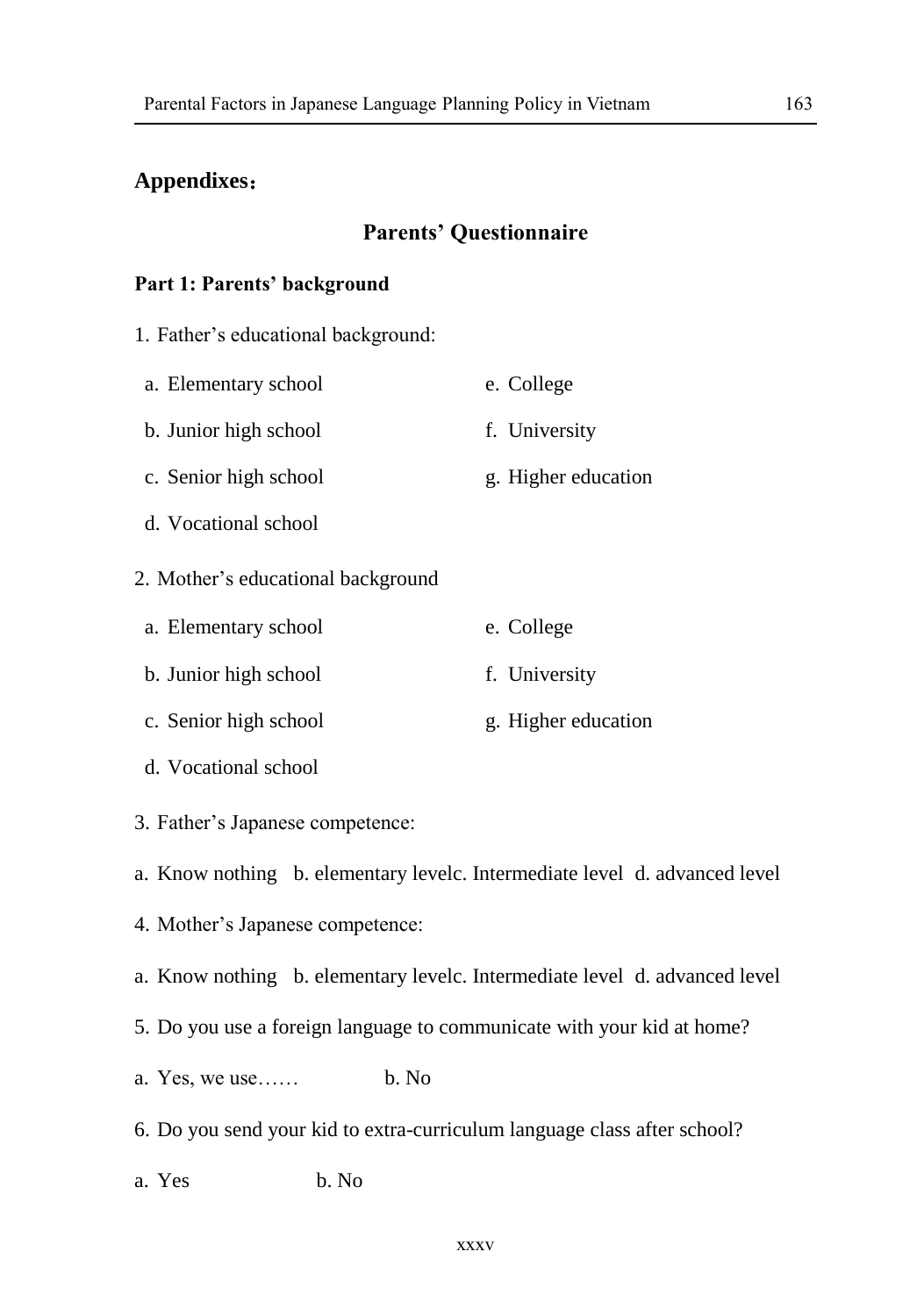If the answer is "yes", please provide the information of:

- The language(s) that your kid learn: …
- Weekly learning hours:
- Monthly cost: …
- 7. Do you support your kid in learning Japanese at home?
- a. Never b. sometimes c. Often d. Always

If the answer is  $(b)/(c)/(d)$ , please clearly state how you support your kid (you can choose more than one way, or fill in with your own answer)

- Check vocabulary, check lesson memorization
- Practice pronunciation with your kid
- Prepare for the examination with your kid
- Purchase reference books for your kids
- Your own methods: ….

### **Part 2: You can choose more than one answer**

#### **In Da Nang, you can approach Japan's culture and its presence through:**

- a. Japanese cuisine
- b. Japan's cultural festivals
- c. Japanese entrepreneurs and businesses
- d. Japanese language centers
- e. Other ideas:

#### **Part 3: Answer these questions (4-point Likert scale)**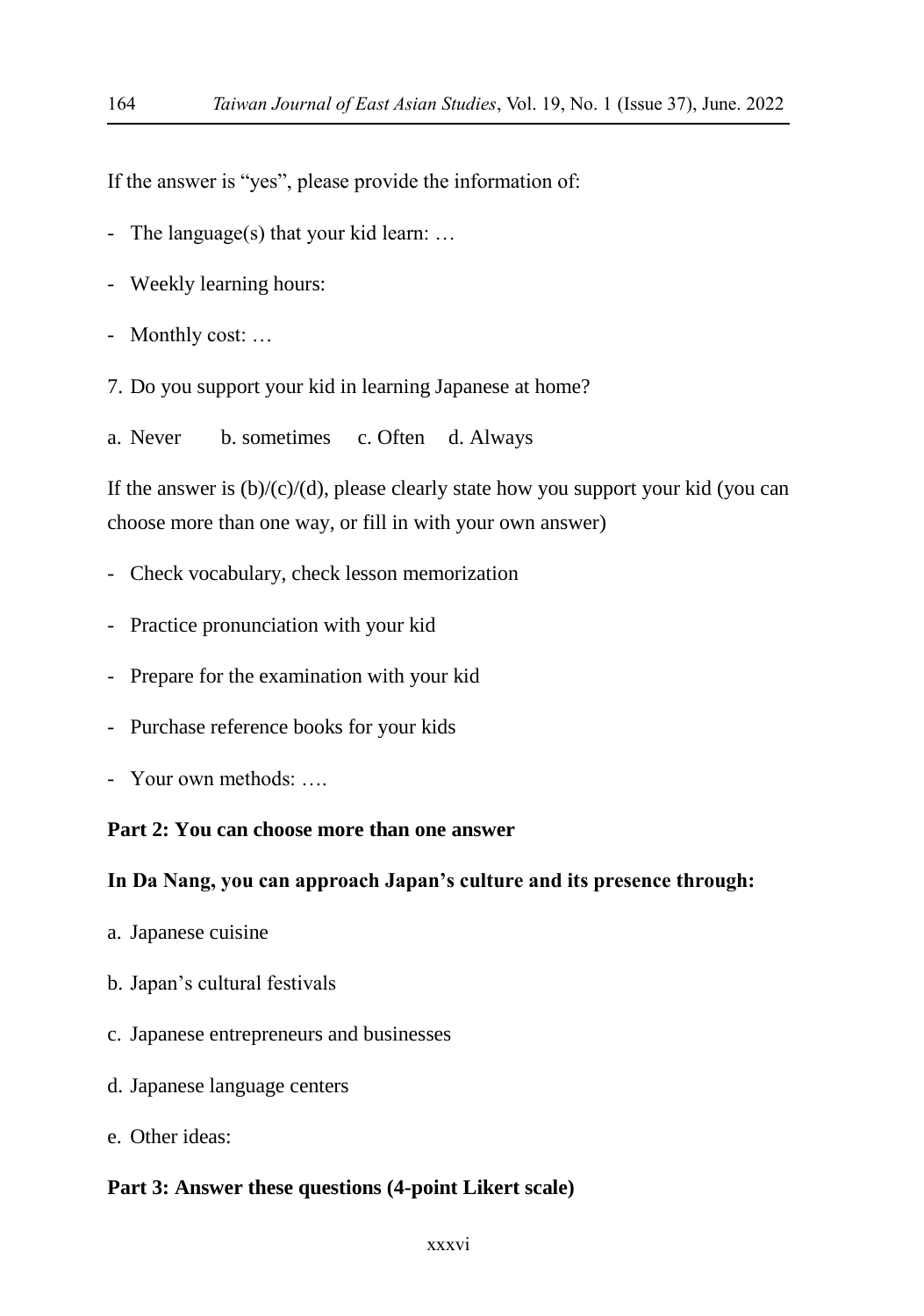Why do you want your child to learn Japanese?

I want my child to learn Japanese because…

# **Intrinsic motivation (title was hidden from participants)**

I want to talk to Japanese people.

I like Japan's entertaining programs

Japanese sounds so good

### **Extrinsic motivation**

I think that Japanese will help him/her to get a good job in the future.

I want him/her to get good grades in Japanese.

I want him/her to get into a good high school.

### **Parent-oriented motivation**

I will be happy if my child is good at Japanese

I encourage my child to study Japanese hard.

I will be proud if my child can speak Japanese well.

Children should be obedient to parents' language orientation and decisions.

#### **Children's questionnaire**

# **Part 1: You can choose more than one answers**

#### **In Da Nang, you can approach Japan's culture and its presence through:**

f. Seeing lots of Japanese restaurants

g. Taking part in cultural festivals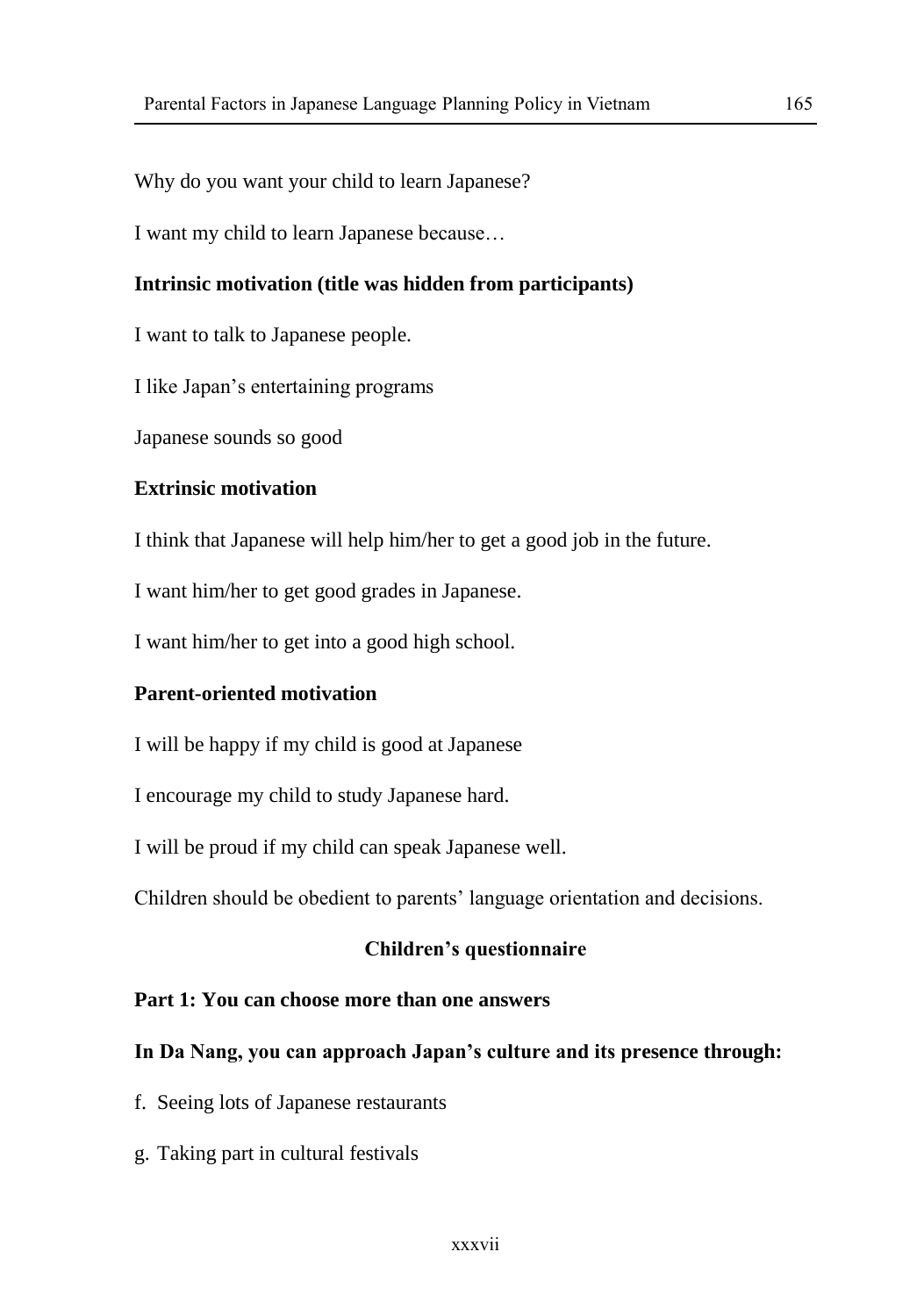- h. Seeing lots of Japanese shops, supermarkets, and companies
- i. Seeing lots of Japanese language centers
- j. Other ideas:

#### **Part 2: Answer these questions (4-point Likert scale)**

Why do you want to learn Japanese?

I want to learn Japanese because…

### **Intrinsic motivation**

I want to talk to Japanese people.

I like Japan's TV programs, cartoon (anime) and comics (manga).

I like Japanese because it sounds so good

### **Extrinsic motivation**

I think that Japanese will help me to get a good job in the future.

I want to get good grades in Japanese.

I study Japanese hard in order to get into a good high school.

# **Parent-oriented motivation**

My parents will be happy if I am good at Japanese

My parents encourage me to study Japanese hard.

My parents will be proud if I can speak Japanese well.

It is important to follow parents' language choice.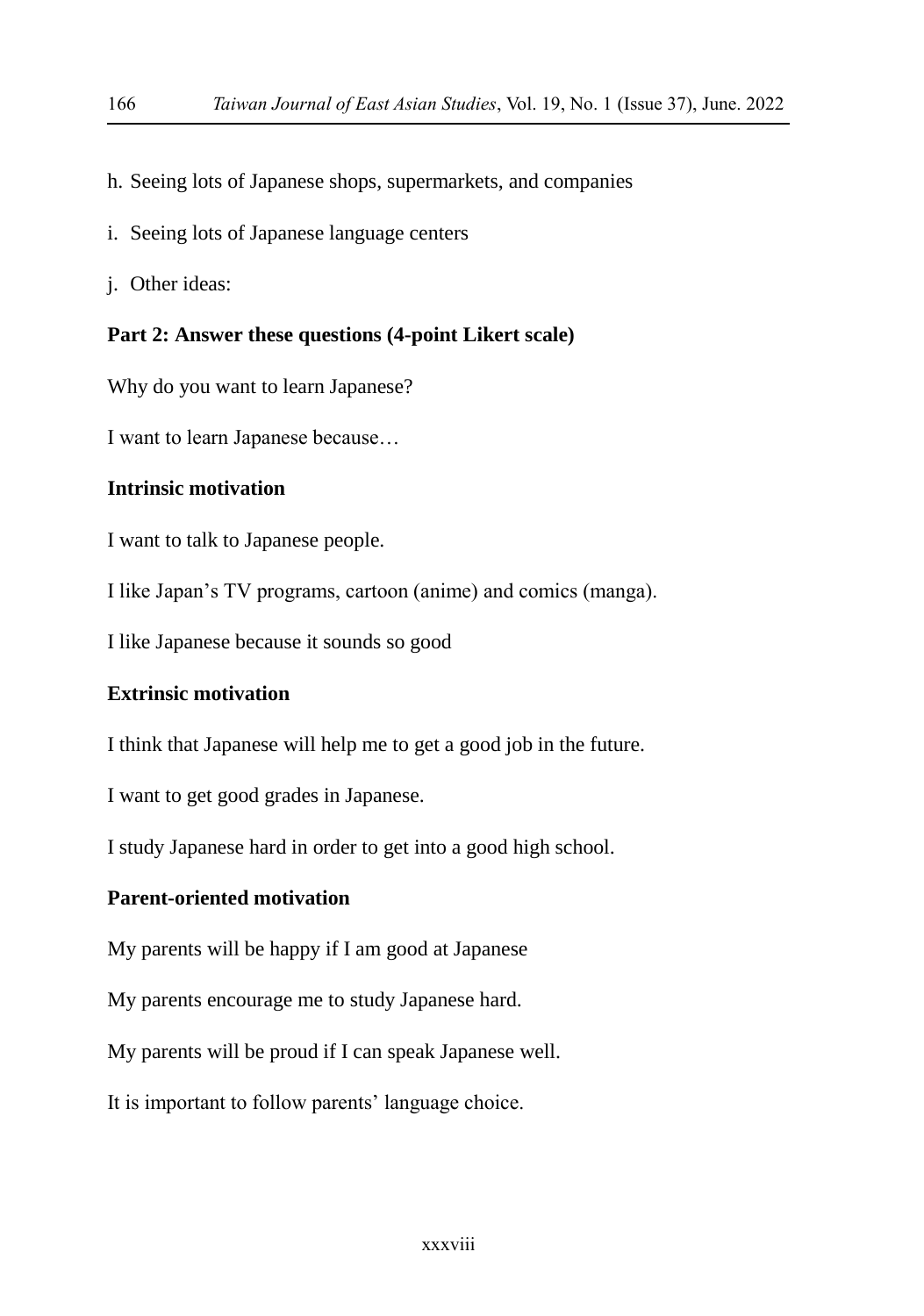# **Bibliography**

### **Secondary Sources**

BAO, Xue-hua, and LAM, Shui-fong.

- 2008 "Who Makes the Choice? Rethinking the Role of Autonomy and Relatedness in Chinese Children's Motivation." *Child Development*  79, no. 2 (2008): 269-83. [https://doi.org/10.1111/j.1467-](https://doi.org/10.1111/j.1467-8624.2007.01125.x) [8624.2007.01125.x.](https://doi.org/10.1111/j.1467-8624.2007.01125.x)
- BERNAUS, Mercè, Anne-Marie Masgoret, Robert Gardner, and Edith Reyes.
	- 2010 "Motivation and Attitudes Towards Learning Languages in Multicultural Classrooms." *International Journal of Multilingualism*  March 1 (2010): 75-89. [https://doi.org/10.1080/14790710408668180.](https://doi.org/10.1080/14790710408668180)
- BUTLER, Yuko Goto.
	- 2014 "Parental Factors and Early English Education as a Foreign Language: A Case Study in Mainland China." *Research Papers in Education* 29, no. 4 (2014): 410-37[. https://doi.org/10.1080/02671522.2013.776625.](https://doi.org/10.1080/02671522.2013.776625)
	- 2015 "Parental Factors in Children's Motivation for Learning English: A Case in China." *Research Papers in Education* 30, no. 2 (2015): 164- 91. [https://doi.org/10.1080/02671522.2014.891643.](https://doi.org/10.1080/02671522.2014.891643)
- Canadian Paediatric, Society.
	- 2003 "Impact of Media Use on Children and Youth." [In eng]. *Paediatrics & child health* 8, no. 5 (2003): 301-17. [https://doi.org/10.1093/pch/8.5.301.](https://doi.org/10.1093/pch/8.5.301)
- CARREIRA, Junko.
	- 2006 "Motivation for Learning English as a Foreign Language in Japanese Elementary Schools." *JALT Journal* 28 (2006).
- CHAN, Siu, Sau Chan, and Wai Kwok.
	- 2014 "Ruminative and Catastrophizing Cognitive Styles Mediate the Association between Daily Hassles and High Anxiety in Hong Kong Adolescents." *Child psychiatry and human development* 46 (2014). [https://doi.org/10.1007/s10578-014-0451-9.](https://doi.org/10.1007/s10578-014-0451-9)
- CHENG, R. W. Y., B. F. H. Leung, and D. M. McInerney.
	- 2018 "Social Goal Orientation, Behavioral Engagement and Coping of Hong Kong Chinese Students." edited by G. A. D. Liem and S. H. Tan, 29-44. Oxon: Routledge, 2018.
- CHEUNG, Cecilia Sin-Sze, and Eva M. Pomerantz.
	- 2012 "Why Does Parents' Involvement Enhance Children's Achievement? The Role of Parent-Oriented Motivation." *Journal of Educational Psychology* 104, no. 3 (2012): 820-32. [https://doi.org/10.1037/a0027183.](https://doi.org/10.1037/a0027183)

CHILINGARYAN, Kamo.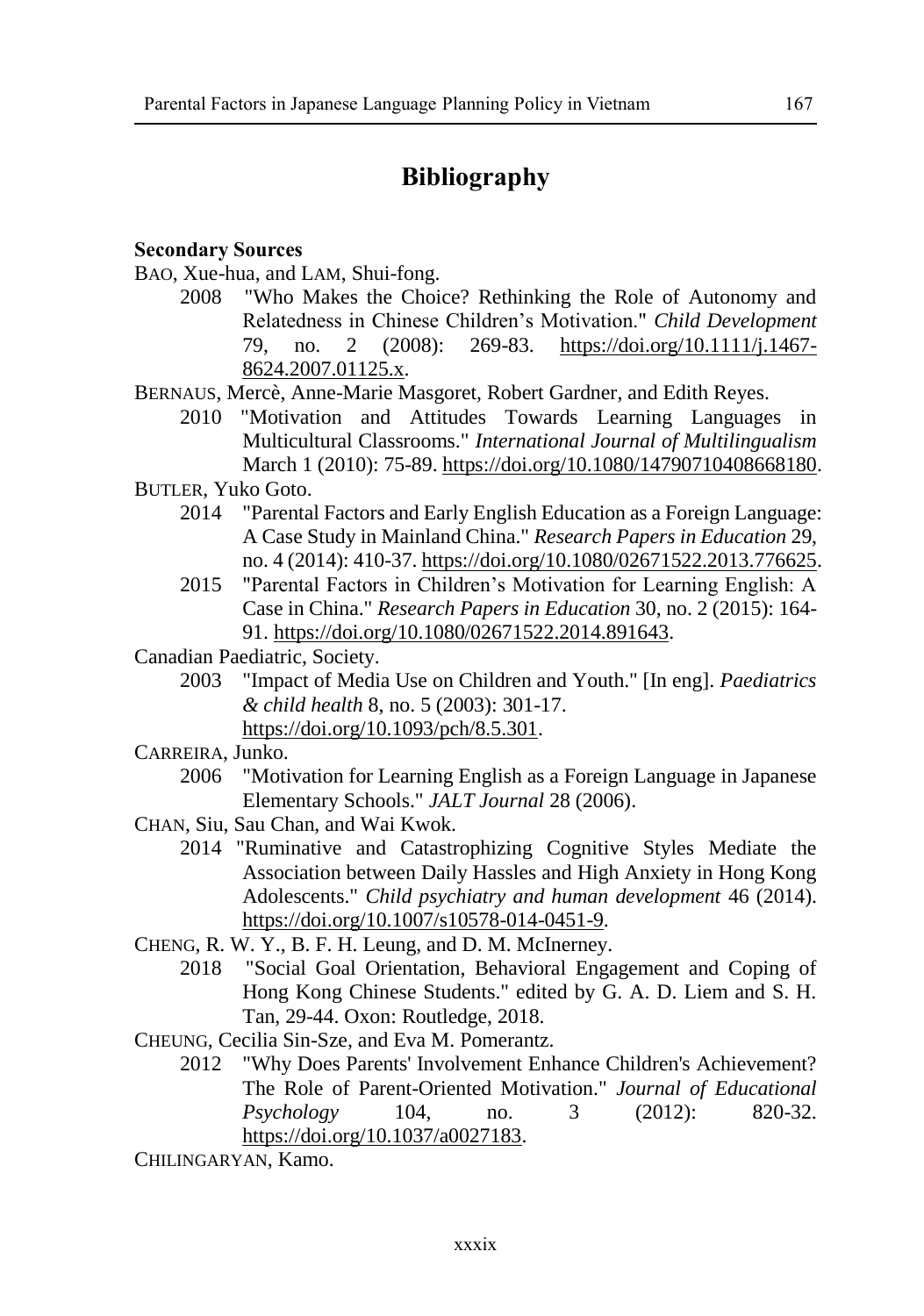- 2015 *Motivation in Language Learning.* 2015. doi:10.5593/SGEMSOCIAL2015/B12/S3.085.
- CHIONG, Cynthia, and Carly Shuler.
	- 2010 *Learning: Is There an App for That? Investigations of Young Children's Usage and Learning with Mobile Devices and Apps.* New York: The Joan Ganz Cooney Center at Sesame Workshop., 2010, 2010.
- CHITTY, Naren.
	- 2017 "Introduction." edited by Naren Chitty, Li Ji, Gary D. Rawnsley and Craig Hayden, 1-6. New York: Routledge, 2017.
- CURDT-CHRISTIANSEN, Xiao Lan.
	- 2009 "Invisible and Visible Language Planning: Ideological Factors in the Family Language Policy of Chinese Immigrant Families in Quebec." *Language Policy* 8, no. 4 (2009): 351-75. [https://doi.org/10.1007/s10993-009-9146-7.](https://doi.org/10.1007/s10993-009-9146-7)
- CURDT-CHRISTIANSEN, Xiao Lan, and Francesca La Morgia.
	- 2018 "Managing Heritage Language Development: Opportunities and Challenges for Chinese, Italian and Pakistani Urdu-Speaking Families in the Uk." *Multilingua* 37, no. 2 (2018): 177-200. [https://doi.org/10.1515/multi-2017-0019.](https://doi.org/10.1515/multi-2017-0019)
- CURDT-CHRISTIANSEN, Xiao Lan, and Weihong Wang.
	- 2018 "Parents as Agents of Multilingual Education: Family Language Planning in China." *Language, Culture and Curriculum* 31, no. 3 (2018): 235-54. [https://doi.org/10.1080/07908318.2018.1504394.](https://doi.org/10.1080/07908318.2018.1504394)
- DECI, E. L.
	- 2004 "Promoting Intrinsic Motivation and Self-Determination in People with Mental Retardation." 1-29: Academic Press, 2004.
- DECI, E. L., R. Koestner, and R. M. Ryan.
	- 1999 "A Meta-Analytic Review of Experiments Examining the Effects of Extrinsic Rewards on Intrinsic Motivation." *Psychological Bulletin*  125, no. 6 (1999): 627-68.
- DECI, E. L., and R. M. Ryan.
	- 1980 "The Empirical Exploration of Intrinsic Motivational Processes." edited by L. Berkowitz, 39-80. New York: Academic Press., 1980.

DÖ RNYEI, Z., and S. Ryan.

2015 "Motivation." In *The Psychology of the Language Learner Revisited*, edited by Z. Dörnyei and S. Ryan, 72-105. New York: Routledge, 2015.

#### ELLIS, R.

1997 *Second Language Acquisition.* Oxford: Oxford University Press., 1997.

ER, Lam Peng.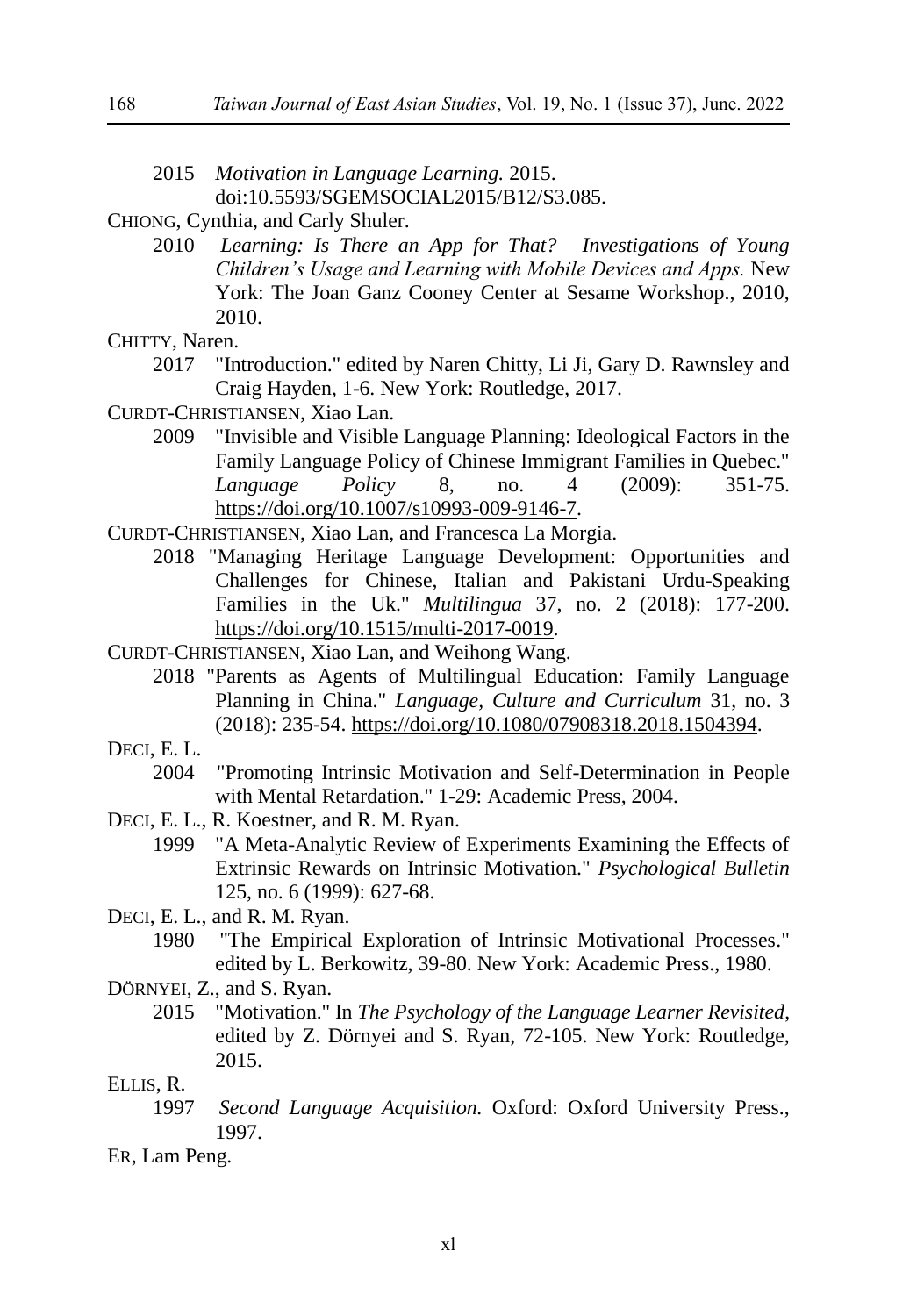- 1996 "Japan's Search for a Political Role in Southeast Asia." *Southeast Asian Affairs* (1996): 40-55[. http://www.jstor.org/stable/27912145.](http://www.jstor.org/stable/27912145)
- 2015 "Japan's Postwar Reconciliation with Southeast Asia." The Institute for Peace and Unification Studies, Seoul National University, 2015. [http://hdl.handle.net/10371/94368.](http://hdl.handle.net/10371/94368)

HAN, S.

2015 "Indonesia, Japanophile: Japanese Soft Power in Indonesia." Paper presented at the GSCIS Singapore 2015, Singapore, 2015 2015.

HASHIMOTO, Kayoko.

- 2018a "Cool Japan and Japanese Language: Why Does Japan Need "Japan Fans"?". edited by Kayoko Hashimoto, 43-62. Singapore: Palgrave Macmillan, 2018.
- 2018b *Introduction: Why Language Matters in Soft Power.* Singapore: Palgrave Macmillan, 2018. doi:10.1007/978-981-10-5086-2.
- HINTON, P. R., I. McMurray, and C. Brownlow.
	- 2014 *Spss Explained.* London: Routledge, 2014. doi[:https://doi.org/10.4324/9781315797298.](https://doi.org/10.4324/9781315797298)
- ICHIKAWA, Nobuko, Michael A. Cusumano, and Karen R. Polenske.
	- 1991 "Japanese Investment and Influence in Thai Development." *Technology in Society* 13, no. 4 (1991): 447-69. [https://doi.org/https://doi.org/10.1016/0160-791X\(91\)90046-Y.](https://doi.org/https:/doi.org/10.1016/0160-791X(91)90046-Y)
- ITO, Mizuko, Sonja Baumer, Matteo Bittanti, Rachel Cody, Becky Herr Stephenson, Heather A. Horst, Patricia G. Lange*, et al.*
	- 2019 *Hanging out, Messing around, and Geeking Out: Kids Living and Learning with New Media.* MIT press, 2019.
- Japan, Foundation.

2017 *Japan Foundation Annual Report 2017/2018.* (2017).

- KADOWAKI, Kaoru.
	- 2018 "The Roles of Native Japanese Speaker Teachers in Japanese Language Programmes at High Schools in South Korea, Indonesia and Thailand." edited by Kayoko Hashimoto, 123-39. Singapore: Palgrave Macmillan, 2018.
- KAPLAN, R.B. , and R.B. Jr. Baldauf.
	- 1997 *Language Planning from Practice to Theory.* Clevedon: Multilingual Matters., 1997.
- KING, K. A., L. Fogle, and A. Logan-Terry.
	- 2008 "Family Language Policy." *Language and Linguistics Compass* 2, no. 5 (2008): 907–22.
- KINOSHITA, Yuko.

2014 *The Role of Japanese Language Education in the Asian Century.* 2014. KOSTOULAS, Achilleas, and Eleni Motsiou.

2020 "Family Language Policy in Mixed-Language Families: An Exploratory Study of Online Parental Discourses." *International*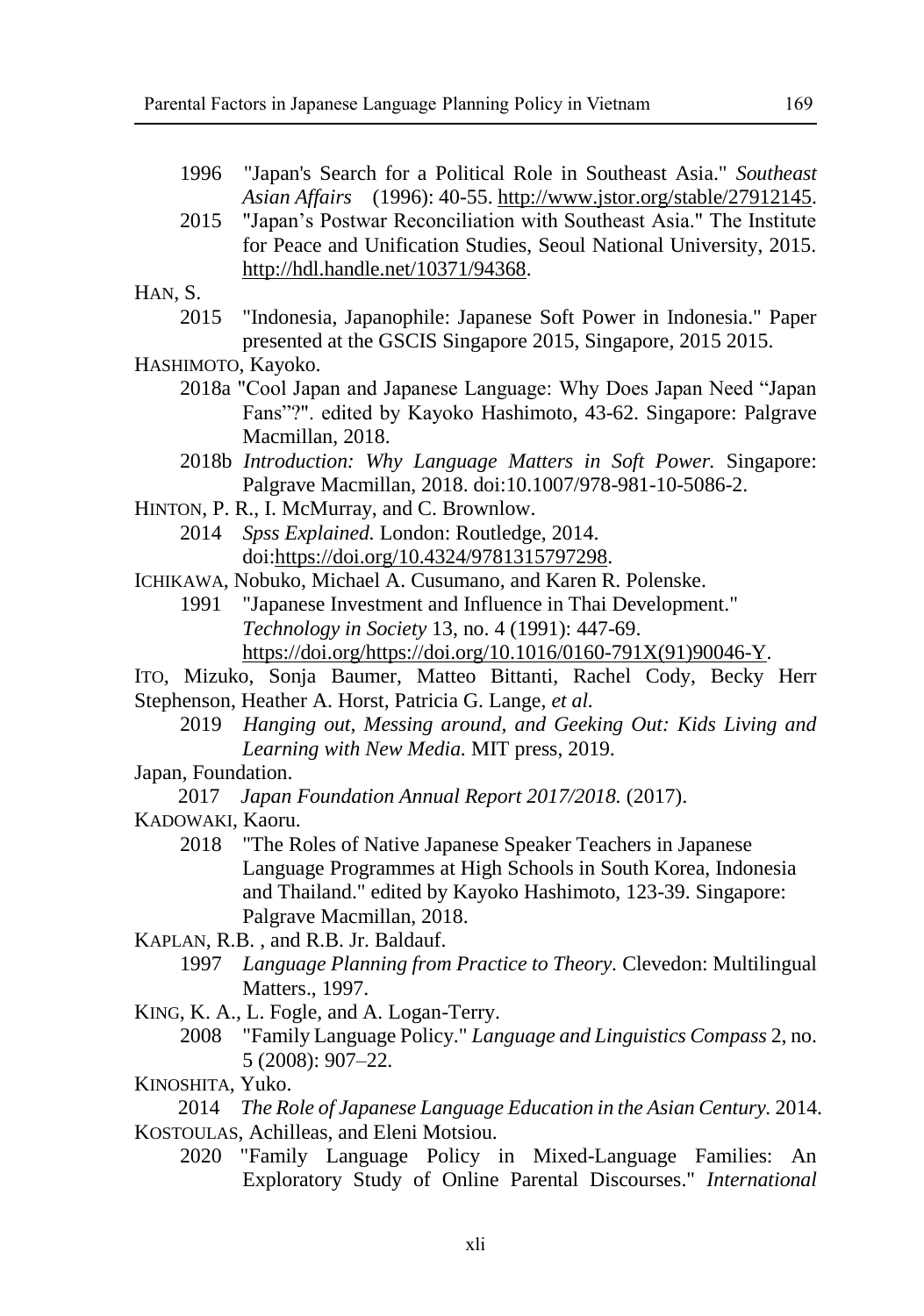*Journal of Bilingual Education and Bilingualism* (2020): 1-13. [https://doi.org/10.1080/13670050.2020.1715915.](https://doi.org/10.1080/13670050.2020.1715915)

#### Li, Jin.

2006 "Self in Learning: Chinese Adolescents' Goals and Sense of Agency." *Child Development* 77, no. 2 (2006): 482-501. [https://doi.org/https://doi.org/10.1111/j.1467-8624.2006.00883.x.](https://doi.org/https:/doi.org/10.1111/j.1467-8624.2006.00883.x)

#### Lovely, Esther.

2018 "Accessing the Soft Power of Japanese Language in Australia: Young Korean Migrants Studying Japanese as a Foreign Language." edited by Kayoko Hashimoto, 179-99. Singapore: Palgrave Macmillan, 2018.

#### Matsuoka, Masakazu.

2018 "Media and Cultural Policy and Japanese Language Education in Japanese-Occupied Singapore, 1942–1945." edited by Kayoko Hashimoto, 83-102. Singapore: Palgrave Macmillan, 2018.

#### MEXT.

2004 *Mext's International Strategies.* (2004). [https://www.mext.go.jp/a\\_menu/kokusai/senryaku/index.htm.](https://www.mext.go.jp/a_menu/kokusai/senryaku/index.htm)

# MOET.

- 2018a *Japanese Language Education Programme.* (2018). [http://news.attachment.vnecdn.net/2018/12/27/26-CT-Tieng-Nhat](http://news.attachment.vnecdn.net/2018/12/27/26-CT-Tieng-Nhat-pdf.pdf)[pdf.pdf.](http://news.attachment.vnecdn.net/2018/12/27/26-CT-Tieng-Nhat-pdf.pdf)
- 2018b *Practical Japanese Language Education.* (2018).

#### MOFA.

- 2011 *Budgetary Request for "Special Projects for Revival of Vigorous/Active Japan" (*元気な日本復活*).* (2011). [http://www.mofa.go.jp/mofaj/annai/yosan\\_kessan/mofa\\_yosan\\_kessa](http://www.mofa.go.jp/mofaj/annai/yosan_kessan/mofa_yosan_kessan/fukkatsuwaku/index.html) [n/fukkatsuwaku/index.html.](http://www.mofa.go.jp/mofaj/annai/yosan_kessan/mofa_yosan_kessan/fukkatsuwaku/index.html)
- 2017 *Opinion Poll on Japan - Asian.* (2017). [https://www.mofa.go.jp/policy/culture/pr/index.html.](https://www.mofa.go.jp/policy/culture/pr/index.html)
- Mubah, A. Safril.
	- 2019 "Japanese Public Diplomacy in Indonesia: The Role of Japanese Agencies in Academic Exchange Programs between Japan and Indonesia." *Jurnal Global & Strategis* 13 (2019): 37-37. [https://doi.org/10.20473/jgs.13.1.2019.37-50.](https://doi.org/10.20473/jgs.13.1.2019.37-50)
- Noels, Kimberly, Luc Pelletier, Richard Clément, and Robert Vallerand.
	- 2000 "Why Are You Learning a Second Language? Motivational Orientations and Self-Determination Theory." *Language Learning* 50 (2000): 57-85. [https://doi.org/10.1111/0023-8333.00111.](https://doi.org/10.1111/0023-8333.00111)

#### Nye, Joseph S.

2004 *Soft Power: The Means to Success in World Politics.* New York: Public Affairs, 2004.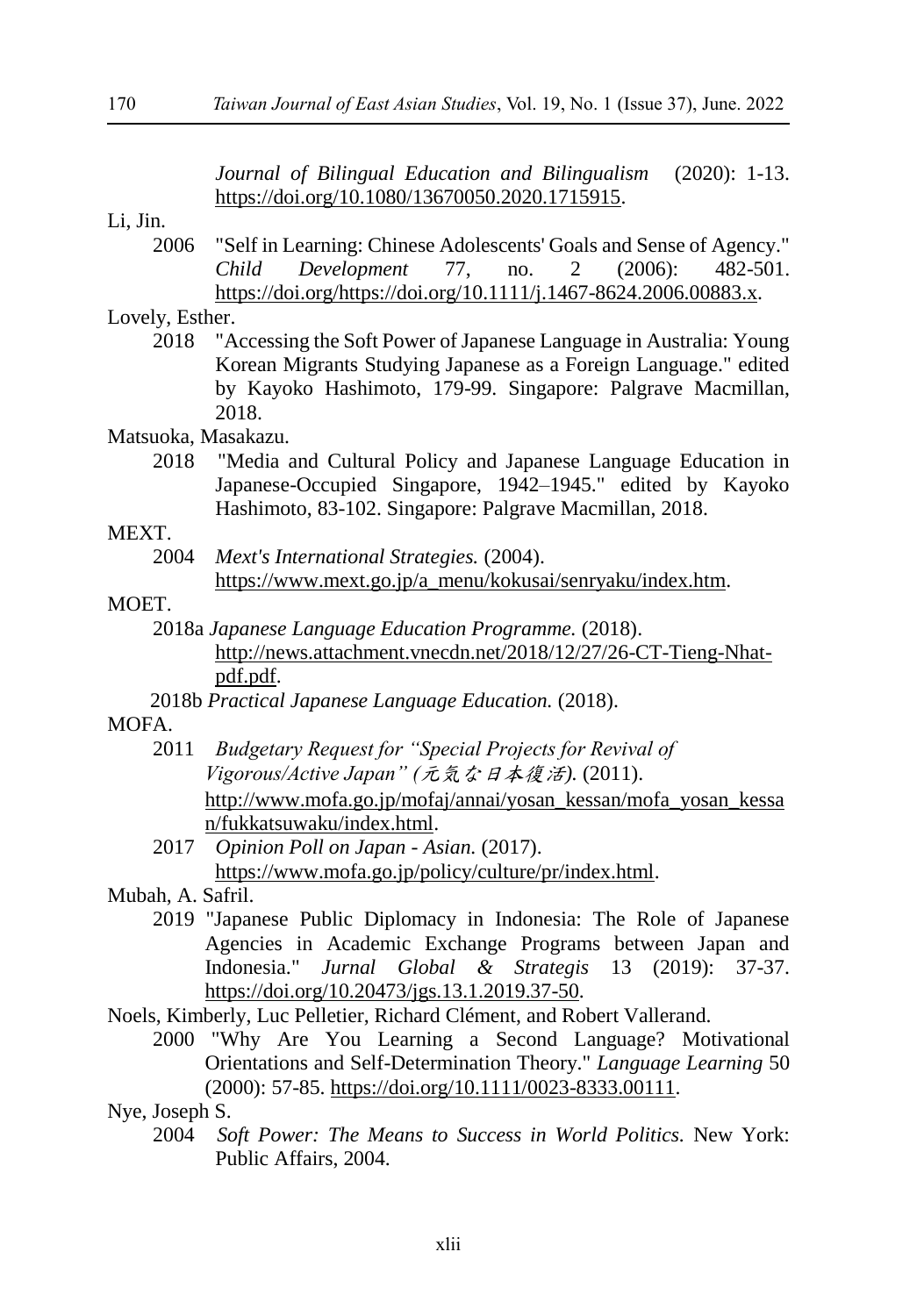- 2017 "Soft Power: The Origins and Political Progress of a Concept." *Palgrave Communications* 3 (2017): 1-3.
- OTMAZGIN, Kadosh Nissim, and Nissim Otmazgin.
	- 2012 "Japan Imagined: Popular Culture, Soft Power, and Japan's Changing Image in Northeast and Southeast Asia." *Contemporary Japan* 24, no. 1 (2012): 1-19. [https://doi.org/10.1515/cj-2012-0001.](https://doi.org/10.1515/cj-2012-0001)

Prime Minister.

- 2008 "Decision 1400/Qđ-Ttg." 2008. [http://vanban.chinhphu.vn/portal/page/portal/chinhphu/hethongvanba](http://vanban.chinhphu.vn/portal/page/portal/chinhphu/hethongvanban?class_id=1&_page=1&mode=detail&document_id=78437) [n?class\\_id=1&\\_page=1&mode=detail&document\\_id=78437.](http://vanban.chinhphu.vn/portal/page/portal/chinhphu/hethongvanban?class_id=1&_page=1&mode=detail&document_id=78437)
- 2017 "Decision 2080/Qđ-Ttg." 2017. [http://vanban.chinhphu.vn/portal/page/portal/chinhphu/hethongvanba](http://vanban.chinhphu.vn/portal/page/portal/chinhphu/hethongvanban?class_id=2&_page=1&mode=detail&document_id=192343) [n?class\\_id=2&\\_page=1&mode=detail&document\\_id=192343.](http://vanban.chinhphu.vn/portal/page/portal/chinhphu/hethongvanban?class_id=2&_page=1&mode=detail&document_id=192343)
- RYAN, R. M., and E. L. Deci.
	- 2002 "Overview of Self-Determination Theory: An Organismic-Dialectical Perspective." edited by E. L. Deci and R. M. Ryan, 3-33: University of Rochester Press., 2002.

SCHWARTZ, Ana I., and Judith F. Kroll.

2006 "Bilingual Lexical Activation in Sentence Context." *Journal of Memory and Language* 55, no. 2 (2006): 197-212. [https://doi.org/10.1016/j.jml.2006.03.004.](https://doi.org/10.1016/j.jml.2006.03.004)

SCHWARTZ, M., and A. Verschik.

2013 *Successful Family Language Policy: Parents, Children and Educators in Interaction.* Dordrecht, Netherlands: Springer, 2013.

# SPOLSKY, B.

- 2004 *Language Policy.* Cambridge, UK: Cambridge University Press, 2004. SPOLSKY, Bernard.
	- 2017 "Investigating Language Education Policy." Chap. Chapter 3 In *Research Methods in Language and Education*, 39-52, 2017.

SUN, Jing.

2013 *Japan and China as Charm Rivals: Soft Power in Regional Diplomacy.* Ann Arbor: The University of Michigan Press, 2013.

TOLLEFSON, James W.

2017 "Language Planning in Education." Chap. Chapter 2 In *Language Policy and Political Issues in Education*, 17-29, 2017.

WALLACE, Corey.

2019 "Japan's Strategic Contrast: Continuing Influence Despite Relative Power Decline in Southeast Asia." *The Pacific Review* 32, no. 5 (2019): 863-97. [https://doi.org/10.1080/09512748.2019.1569115.](https://doi.org/10.1080/09512748.2019.1569115)

WALSH, John.

2012 "Language Policy and Language Governance: A Case-Study of Irish Language Legislation." *Language Policy* 11, no. 4 (2012): 323-41. [https://doi.org/10.1007/s10993-012-9238-7.](https://doi.org/10.1007/s10993-012-9238-7)